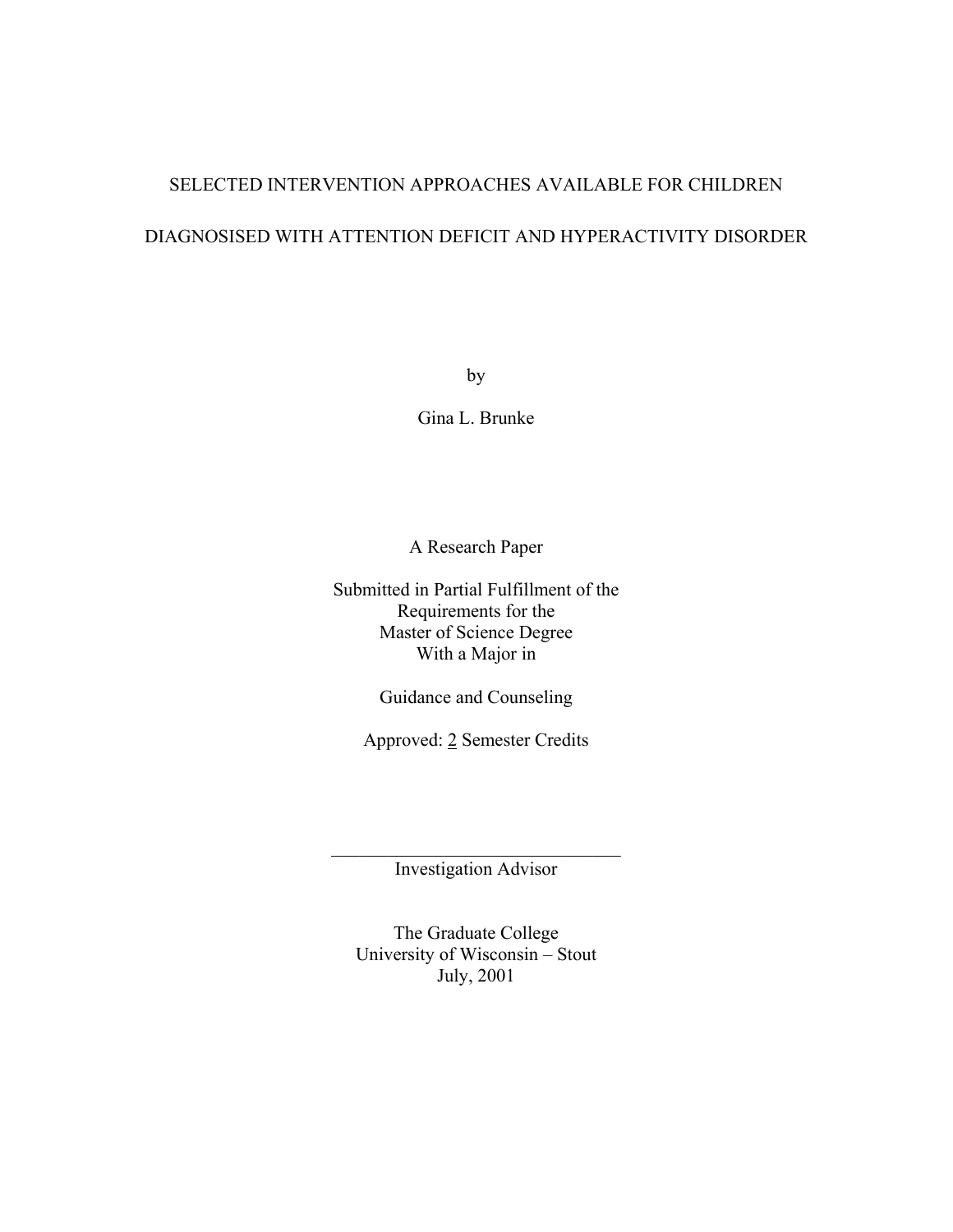# The Graduate College University of Wisconsin – Stout Menomonie, WI 54751

## ABSTRACT

| <b>Brunke</b>                                                                                                          | Gina               |              |         |  |
|------------------------------------------------------------------------------------------------------------------------|--------------------|--------------|---------|--|
| (Writer) (Last Name)                                                                                                   | (First Name)       | (Initial)    |         |  |
| Selected Intervention Approaches Available for Children Diagnosed with Attention<br>Deficit and Hyperactivity Disorder |                    |              |         |  |
| (Title)                                                                                                                |                    |              |         |  |
| Masters of Science Degree                                                                                              |                    |              |         |  |
| Guidance and Counseling                                                                                                | Dr. Ed Biggerstaff | July, 2001   | 43      |  |
| (Graduate Major)                                                                                                       | (Research Advisor) | (Month/Year) | (Pages) |  |
| American Psychological Association (APA) Publication Manual                                                            |                    |              |         |  |
| (Name of Style Manual Used in this Study)                                                                              |                    |              |         |  |

# Abstract

 This study had a two-fold purpose. First, to review, analyze, criticize, and draw sets of implications from literature regarding material on multimodal intervention approaches for students who had attention deficit-hyperactivity disorder. Second, to determine strategies that would benefit educators, parents, and ADHD students so they are learning in their optimal learning environment. Conclusions were drawn and recommendations provided to educators and parents in order to assist ADHD students to have an environment where they may be academically and socially successful.

 In the introduction, a clarification on what ADHD is, the history of ADHD, the prevalence rate of ADHD, and why it is important to use a multimodal treatment approach was presented. Following this, numerous ADHD intervention approaches were critically reviewed, analyzed, and critiqued.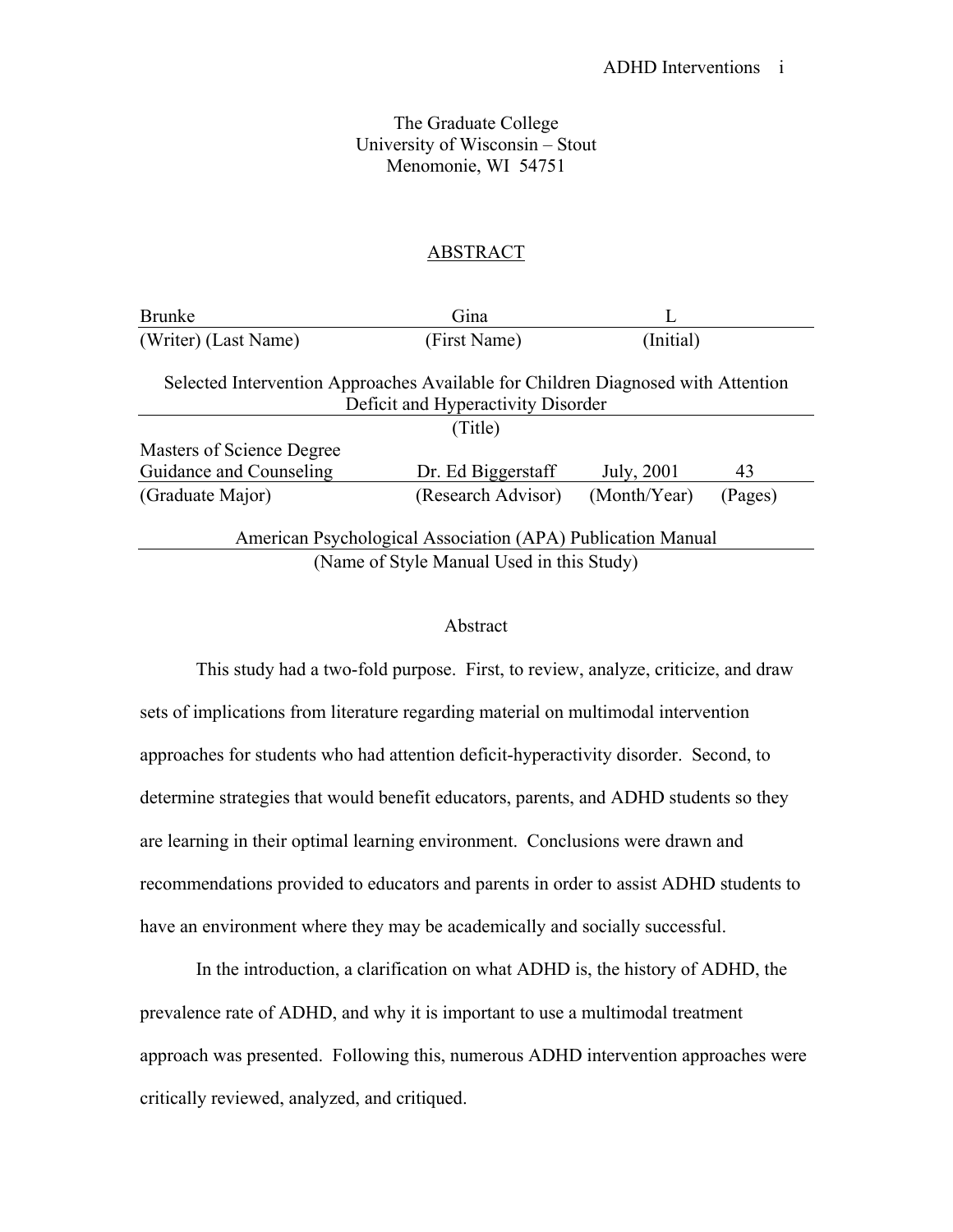Conclusions and recommendations from this study were directed toward practitioners, educators, parents, and ADHD students. However, all educators, parents, and students who prefer a more structured and optimal learning environment will benefit from this study.

 The findings in this study revealed that practitioners, parents, educators, and students need to collaborate and communicate on a regular bases for ADHD students to perform at an optimal level. It was also found that ADHD students perform better in school and at home when they have a structured, consistent, and organized environment. Finally, it is important for practitioners, parents, and teachers to be aware of the many intervention approaches for ADHD children. The more aware they are, the more likely they will use a multimodal intervention approach. The best results are obtained when behavioral management, classroom management, family therapy, and medication, when needed, are used together to help the ADHD child.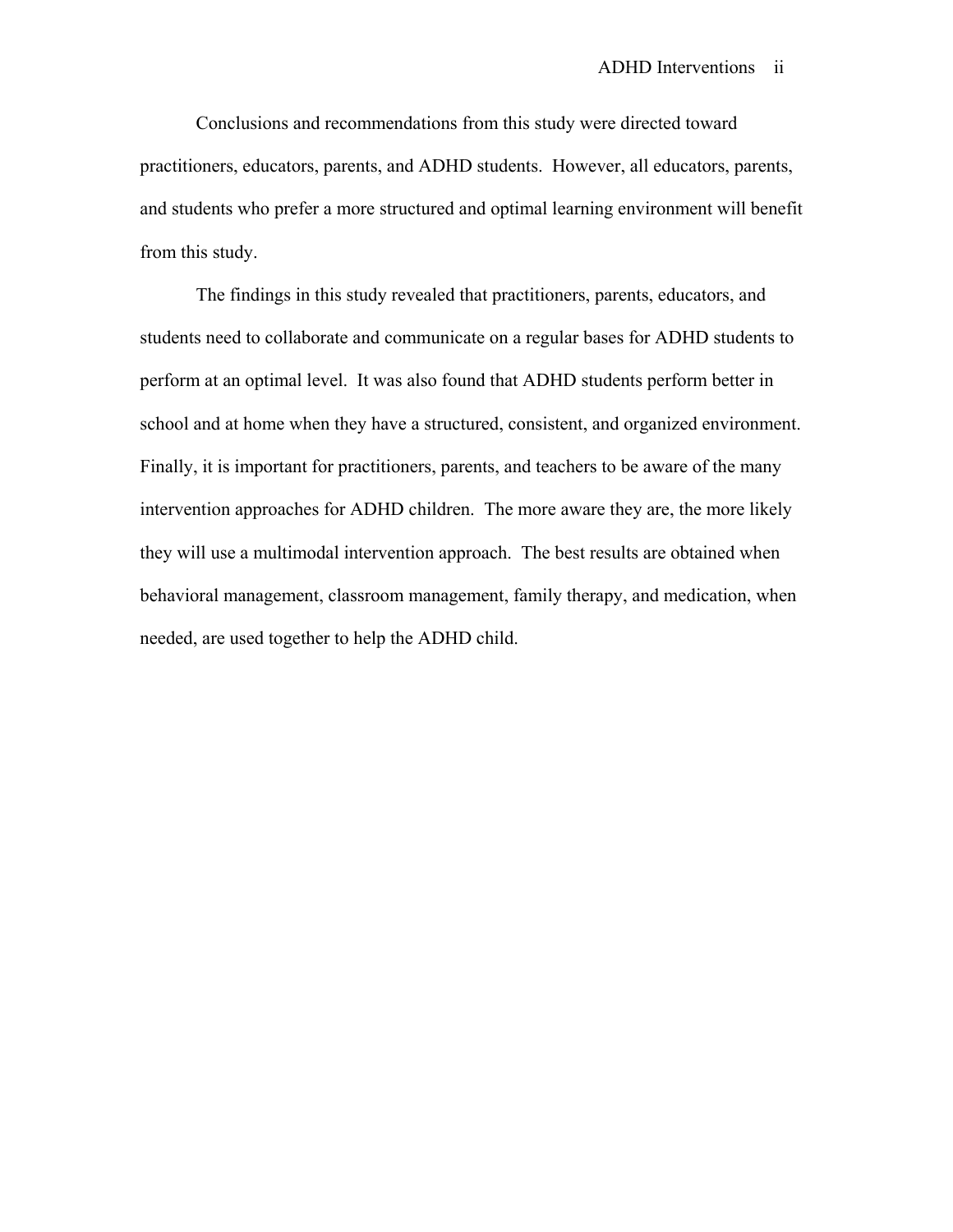## ACKNOWLEDGEMENTS

 First, I would like to thank my very supportive family and finance, Nathan. My parents have stood by my side, guided me, and given me the encouragement I needed to complete my Master's degree. Most importantly, they were always giving me a helping hand and believing me every step of the way. I would like to thank my sister, Mandy and brother, Jeremy for challenging me every step of the way. Next, I would like to thank Nathan. I appreciated all his support, encouragement, understanding, and patience when classes, research, and writing had to come first. I am very thankful and blessed to have all of them in my life.

 Next, I would like to thank my research advisor, Ed Biggerstaff. He has taken me under his wing from the moment I walked into his classroom. He has taught me to take one step at a time and by taking this research paper one step at a time it was much easier and a lot more fun to write than I ever imagined.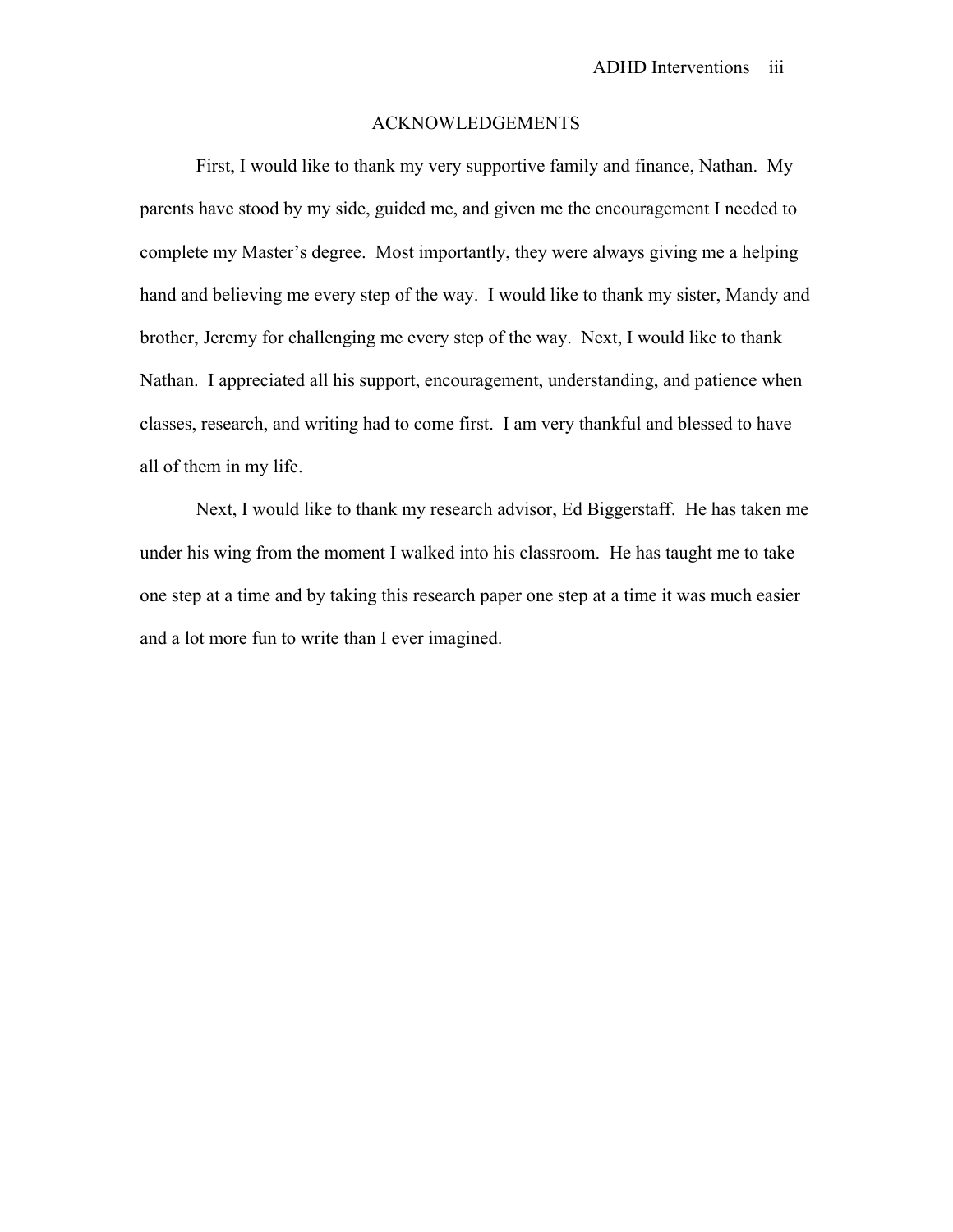# TABLE OF CONTENTS

| Abstract.          |    |
|--------------------|----|
|                    | 11 |
|                    | 1V |
| <b>Chapter One</b> |    |
|                    |    |
| Chapter Two        |    |
|                    | 6  |
|                    |    |

|                      | 29  |
|----------------------|-----|
|                      |     |
|                      |     |
|                      | -34 |
| <b>Chapter Three</b> |     |
|                      | 35  |
|                      | .35 |
|                      | .36 |

| Bibliography. |  |
|---------------|--|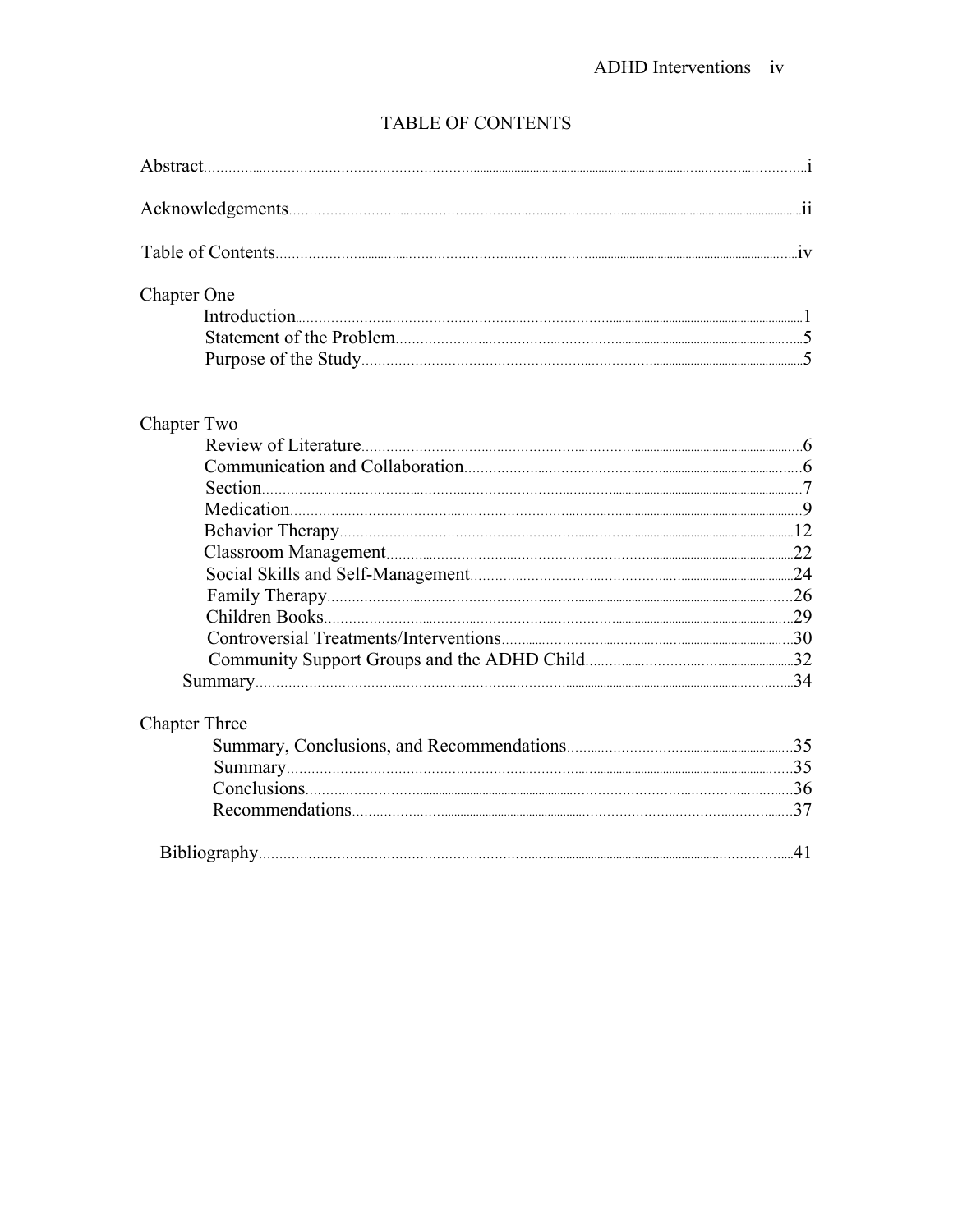#### CHAPTER I

# Introduction

 Through the mid-1980s many children affected with attention deficit and hyperactivity disorder (ADHD) went undiagnosed, and untreated. Their problems were suggested as reflecting poor motivation, ineffective parenting, or simple disobedience. The rate of referral for these problems has increased, as reflected in the dramatic increase in the use of stimulant medications for the treatment of ADHD symptoms. Some have suggested that perhaps the pendulum has swung in the other direction, resulting in inappropriate diagnosis and treatment for ADHD children whose inattentive or impulsive problems result from other disruptive or nondisruptive disorders (Goldstein & Goldstein, 1998). Nonetheless, despite increasing recognition of potential misdiagnosis, the trend continues.

Many researchers today believe ADHD is over-diagnosed. While up to 15% of today's children are treated for it, the actual prevalence is only 3 to 5% (Buttross  $\&$ Morgan, 1998). With 1987 census data indicating that 45 million children are enrolled in public and private schools, the number of children affected by ADHD attending school within the United States could range from 1.35 to 2.25 million children; most likely every classroom has 1 to 2 children with the disorder (Parker, 1998). ADHD affects people of all ages, of both genders, and from a diversity of cultural and racial backgrounds. The gender differences when it comes to ADHD are that boys are anywhere from 4 to 9 times more likely than girls to have ADHD (Everett & Everett, 1999). There are, of course, selective issues here, in that males more commonly display the hyperactive and impulsive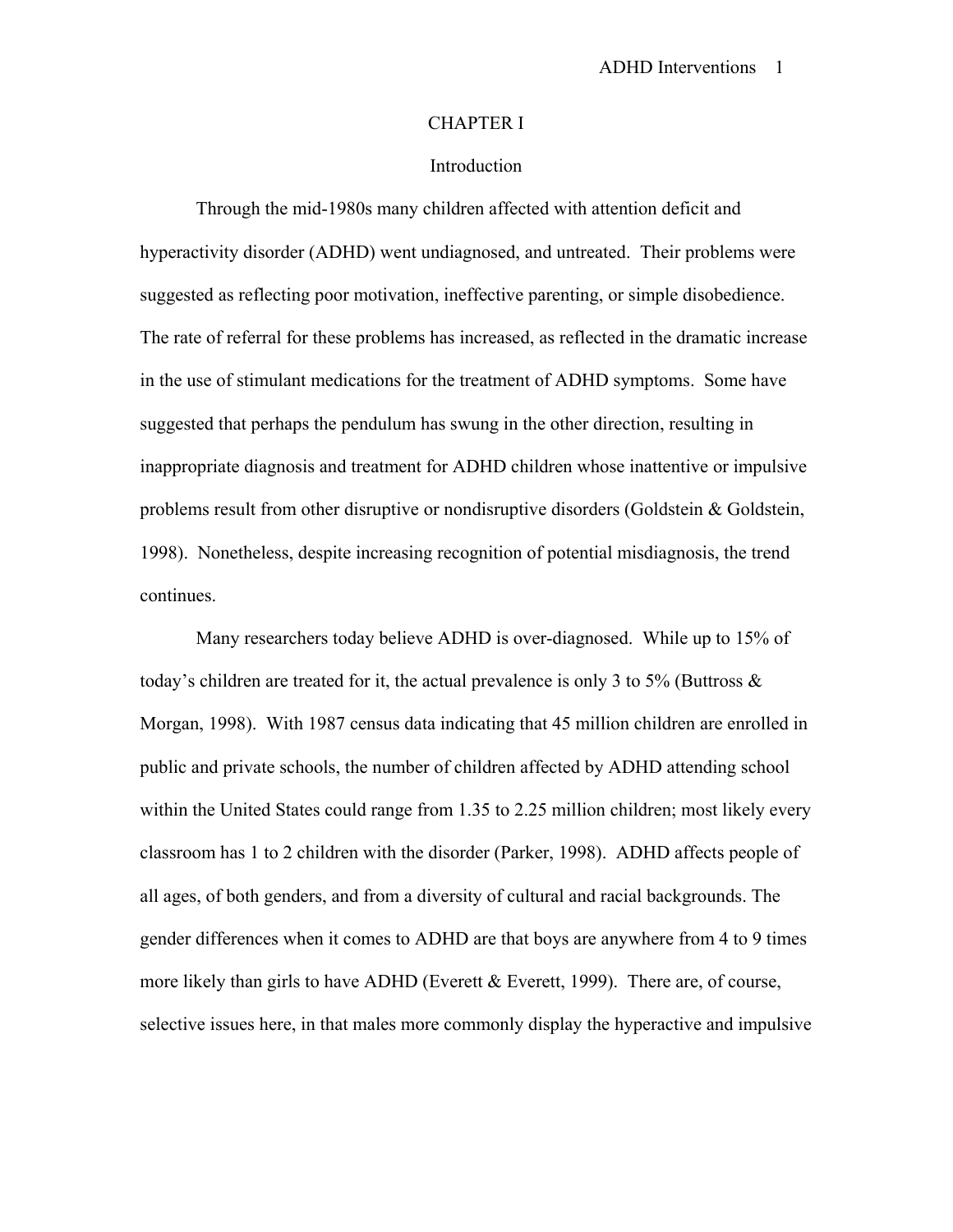symptoms related to behavioral disturbances and conduct disorders. Thus these males tend to be referred more frequently for clinical services than females.

 Medical and psychiatric practitioners first recognized the symptoms that define our present understanding of ADHD in the late  $19<sup>th</sup>$  century. In the 1900s patients who had experienced neurological damage either through trauma or central nervous system infections displayed behaviors that typically included hyperactivity, impulsivity, and distractibility, and therefore the disorder was originally termed brain damage (Everett  $\&$ Everett, 1999). There have been many different terms for ADHD throughout the years. In 1940, the disorder at that time was called minimal brain syndrome, 1955 hyperkinetic impulse disorder, 1960—minimal brain dysfunction, 1968—hyperkinetic reaction of childhood (DSM III), and in 1987 they came up with the term that is currently used by the DSM IV, ADHD (Parker, 1998).

 Currently, the Diagnostic and Statistical Manual of Mental Disorders (DSM IV), published by the American Psychiatric Association (1994), specifies criteria that need to be met to be diagnosed as having ADHD. There are three subtypes of the disorder: combined type; predominantly hyperactive-impulsive type; and predominantly inattentive type.

 The combined type and predominantly hyperactive type make up around twothirds of individuals with ADHD. Individuals with the predominantly inattentive type have problems with attention span, but not hyperactivity or impulsivity. To be diagnosed with any three of these types, the symptoms must have been present before age seven, impairment from these symptoms must be present in two or more settings (i.e., at school,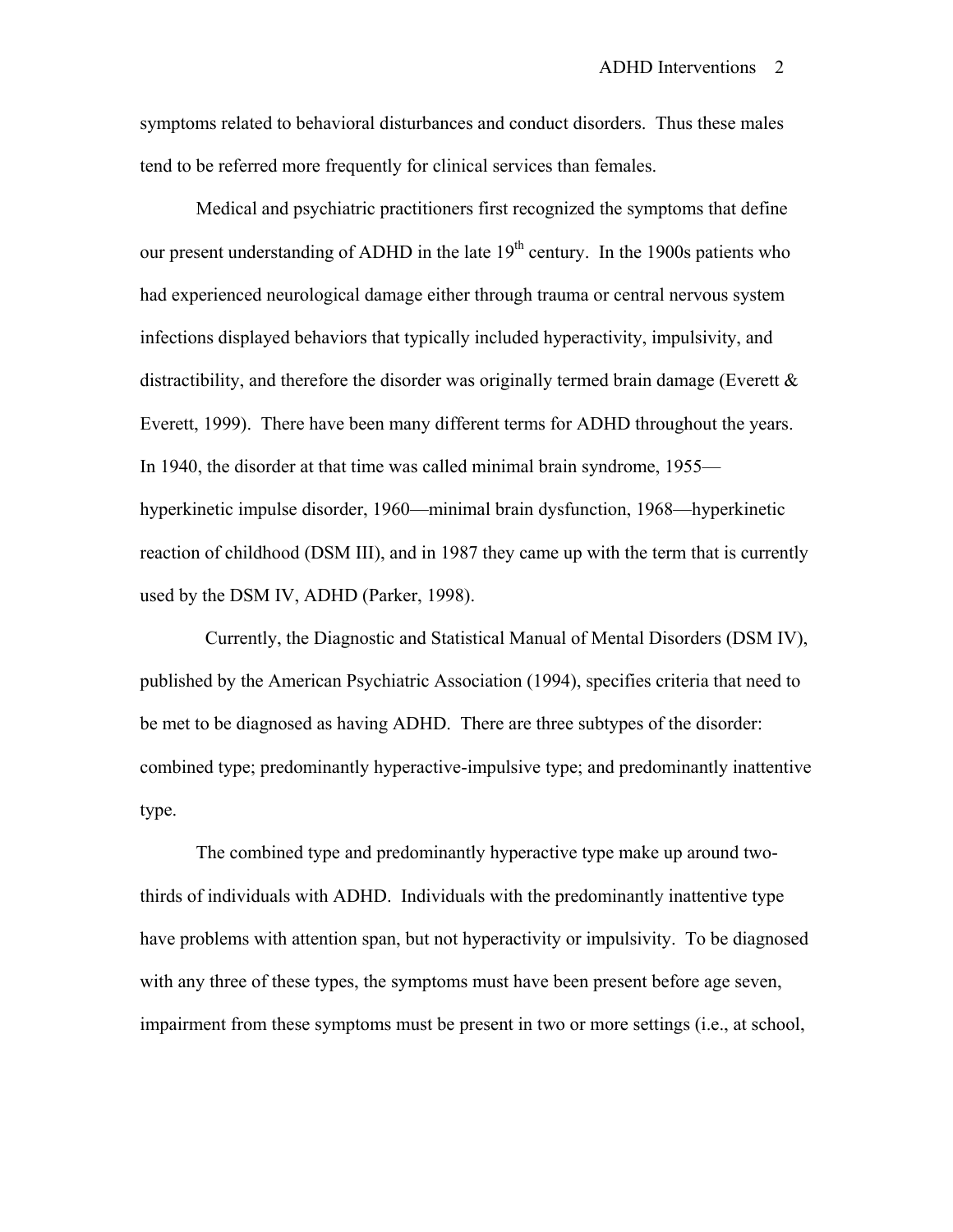work, and at home) and must not be the result of another medical or psychiatric disorder (DuPaul & Stoner, 1994).

 ADHD is a syndrome, a cluster of symptoms that include short attention span, difficulty concentrating, poor impulse control, distractibility, and moods that change quickly (Friedman & Doyal, 1987).

The most recent diagnostic criteria for ADHD as defined in the DSM-IV stipulate that individuals have had their symptoms of ADHD for at least six months and that these symptoms are to a degree that is developmentally deviant, and that they have developed by seven years of age. From the inattention item list (forgetful, easily distracted, loses things, avoids work, not organized, does not listen to instructions, does not pay close attention to details, does not seem to listen), six to nine items must be endorsed as developmentally appropriate. From the hyperactive-impulsive list (fidgets, leaves seat, runs, climbs excessively, difficult playing, "on the go," talks excessively, blurts out answers) six of nine items, must be endorsed as deviant (DSM- IV, American Psychiatric Association, 1994). Depending on whether criteria are met for either or both symptoms lists will determine the type of ADHD that is to be diagnosed: predominantly inattentive, predominately hyperactive-impulsive, and combined type.

There is no apparent single cause of ADHD (DuPaul & Stoner, 1994); ADHD has multiple causes. Some likely causes or contributing factors of this order are brain dysfunction, various psychological causes, and many other biological causes. Some biological causes may include food substances, environmental toxins, allergens, and difficult temperament. Research has yet to clearly and reliably point to any specific biological or environmental cause. Most studies concur that there is a clear genetic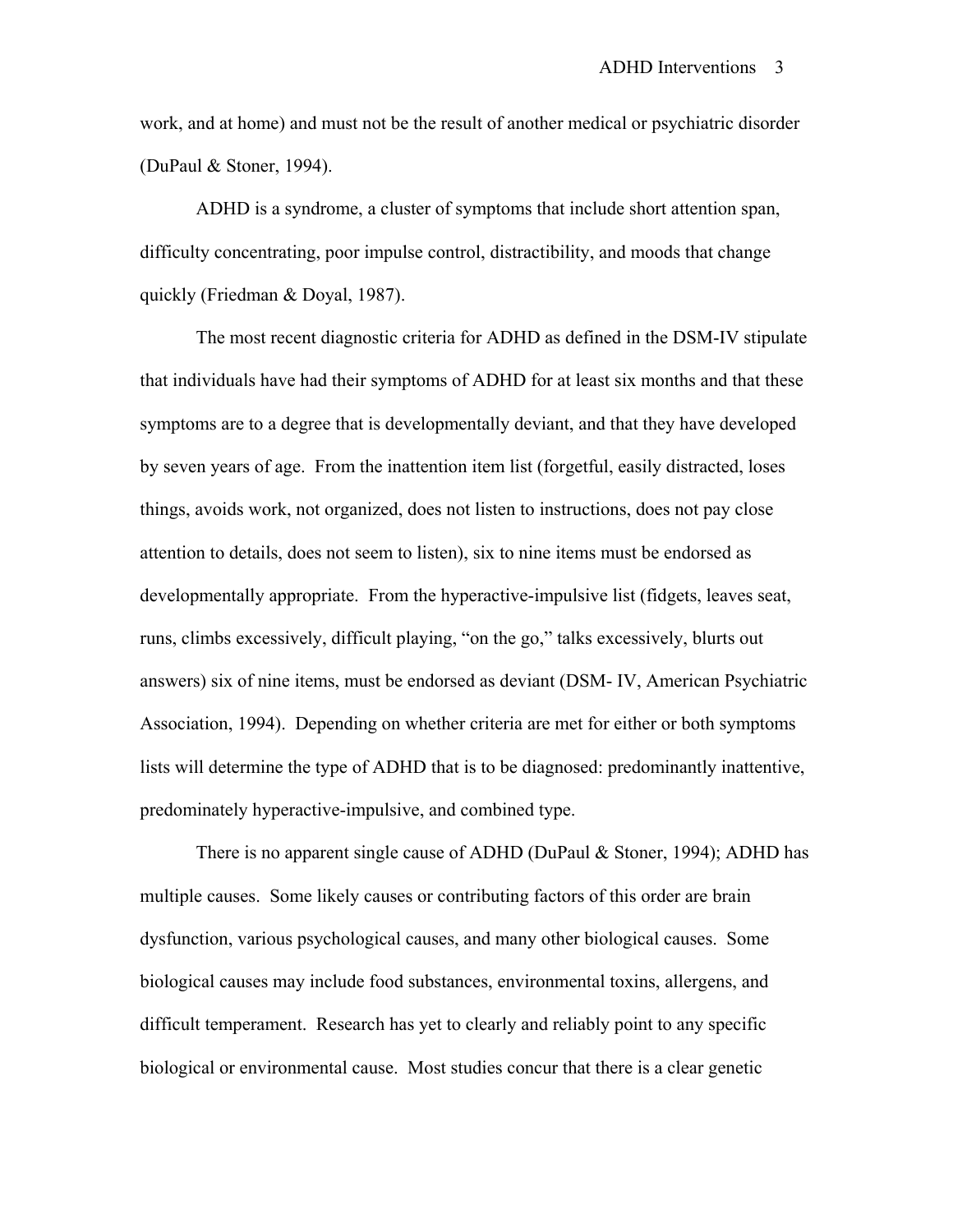transmission factor in most cases of ADHD (Everett  $\&$  Everett, 1999), and available evidence also suggests that ADHD may be caused by various neurologic, and neurochemical factors (Erk, 1997). Research findings that demonstrate the inefficiency or imbalance of several neurotransmitters and lowered glucose metabolism in the brains of ADHD patients; decrease blood flow to the striatum and prefrontal regions of the brains of ADHD children (Aust, 1994), support neurobiological bases. Other factors, such as other medical conditions, medication side effects, or familial functioning may contribute to the disorder or to the development of ADHD-like problems in some children (Parker, 1998). Despite popular opinion, the consumption of sugar, food additives and dyes, vitamin deficiencies, lead poisoning, birth complications, and brain damage are no longer considered significant causes of ADHD, although in some cases they may exacerbate existing ADHD symptoms (Aust, 1994).

 Since ADHD can be diagnosed in approximately 3 to 5% of school-aged children, there is pressing need for school personnel to be knowledgeable about the disorder and to have the ability to implement effective treatments and interventions. The most common treatment of ADHD is a medication called methylphenidate (Ritalin). Although about 70 to 80% of children treated with Ritalin exhibit reductions in ADHD-related behaviors, medication alone is simply not a sufficient therapy (Baren, 1989); often more than one intervention is necessary.

 Most of the time we take medication to cure a condition. Unfortunately, there is no known medical cure for ADHD; it can only be managed. The best that medication can do is to alleviate the core symptoms of the disorder: inattention, impulsivity, and over activity (Parker, 1998). A multimodal treatment plan is usually required in order for a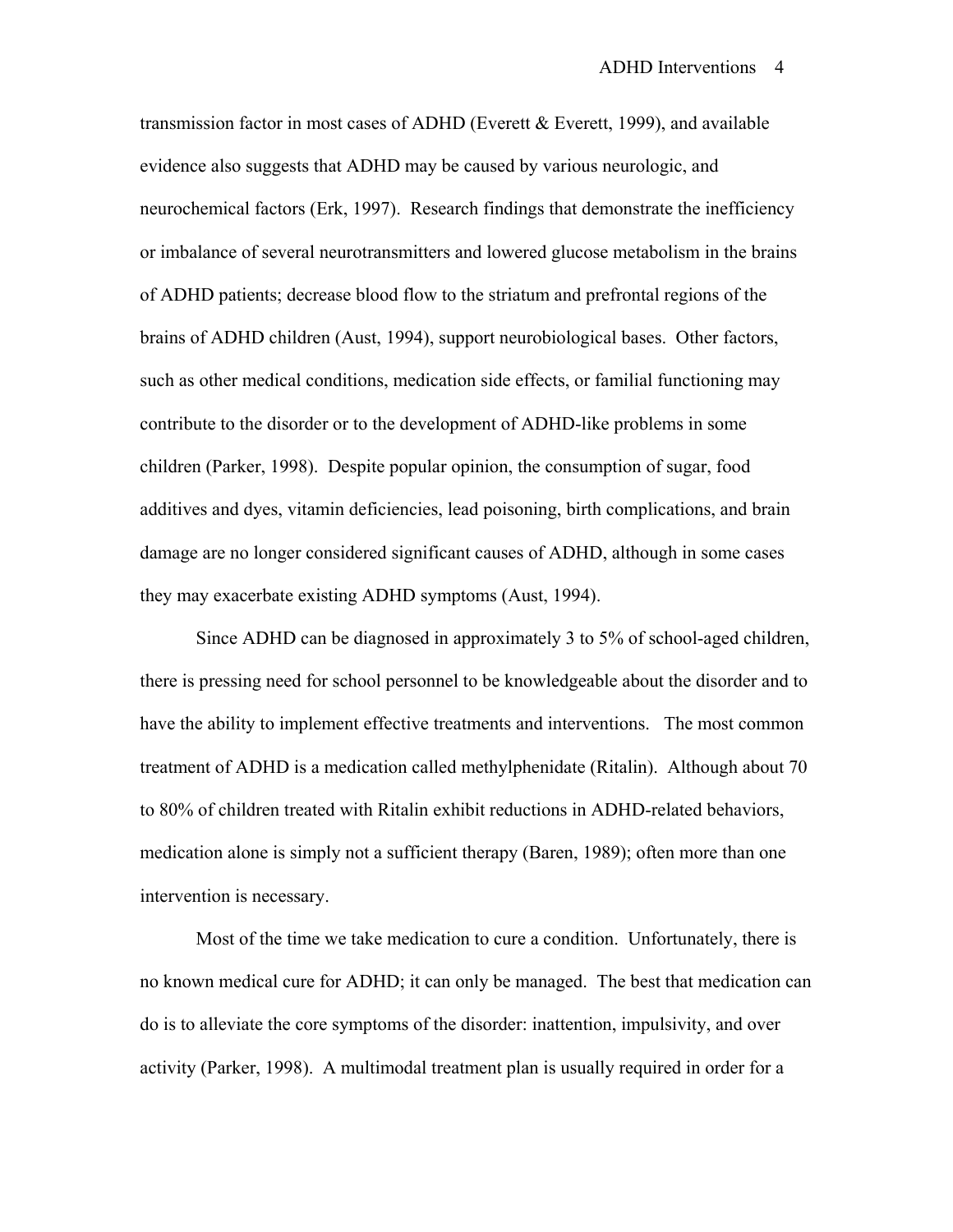child to be successful. Again since medication is not a sufficient therapy when used alone, other interventions need to be implemented. Common interventions for ADHD children may involve one or more of the following procedures: medical management, behavior modification, cognitive-behavior therapy, social skills training, counseling, family therapy, and the implementation of appropriate educational interventions (Parker, 1998). Intervention strategies must be individualized based on the functions of specific behaviors, the age of the child, and the needs and practical constraints of the classroom (DuPaul & Eckert, 1997).

# **Statement of the Problem**

 Consistent with the literature regarding the effects of treatment/interventions for children with ADHD, there is controversy as to whether or not medication alone is the most effective treatment for children with ADHD.

#### **Purpose of the Study**

 This study has a two-fold purpose. First, to do a comprehensive review of the literature, and draw sets of implications from literature on the subject of multimodal intervention approaches for students who have attention deficit-hyperactivity disorder. Second, to determine common strategies identified for educators, parents, and students by the researcher for assisting children with ADHD to reach their optimal learning environment to be successful academically and socially.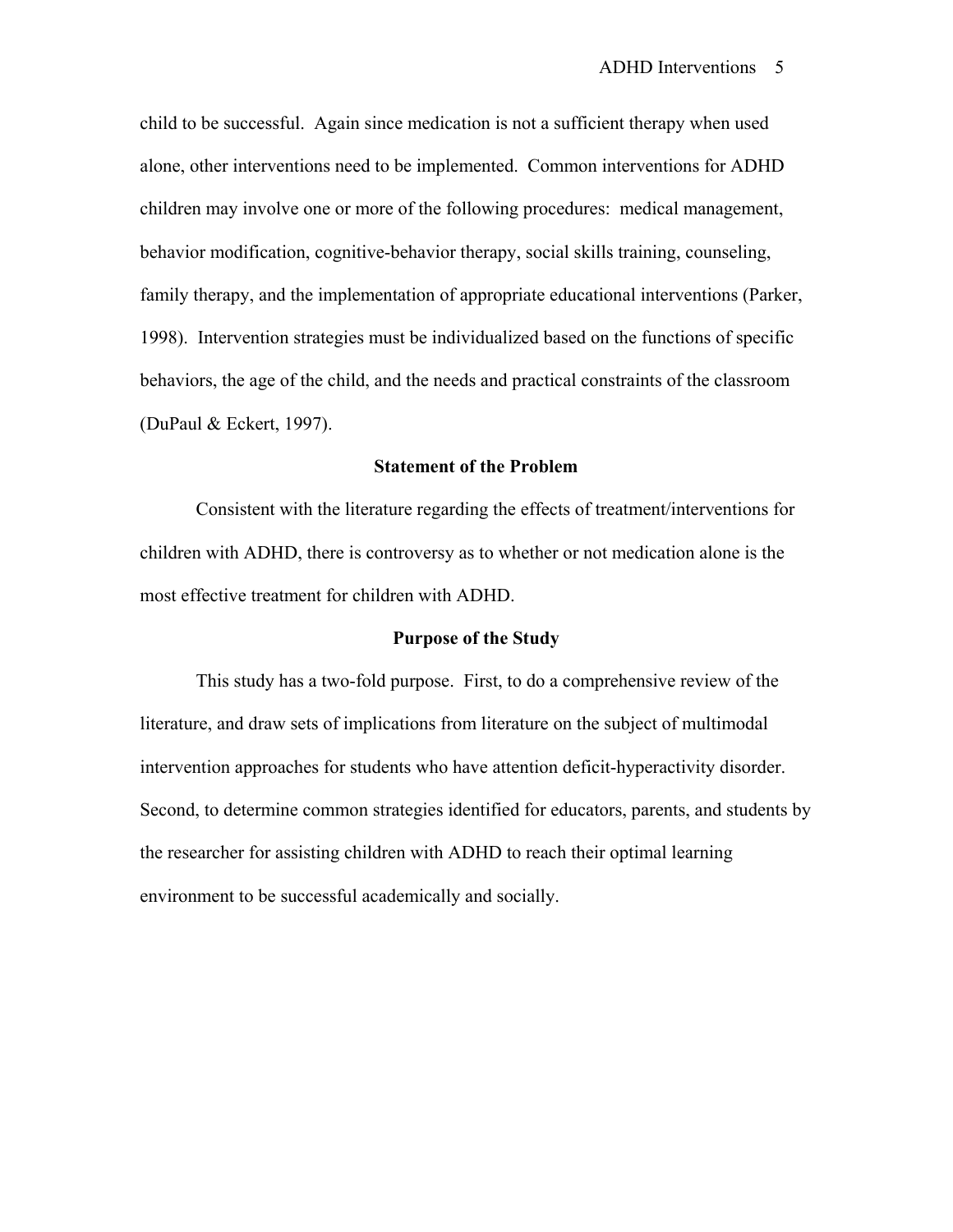#### CHAPTER II

# Review of Literature

## Introduction

 Children with ADHD are at high risk relative to the normal population with respect to academic and social failure in the school environment (DuPaul & Eckert, 1997). Thus, school professionals and parents are in need of effective strategies for managing behavior and improving academic performance for students with ADHD. Treatment of ADHD often requires behavioral and educational interventions, individual and family counseling, and the most common and effective treatment, when using a multimodal approach, is medication.

#### Communication and Collaboration

 Communication and collaboration between home and school are vital aspects of successful education for all students in the elementary and middle school age years. Effective communication, consistency of goals and incentives, and collaborative planning and evaluation are even more essential for students who have ADHD, than the so-called, normal student (Nahmias, 1995).

 Parents are just one member of the team that is valuable in the partnership with educators and other professionals both at school and in the community. For students with ADHD, there may be one or more key educators and other professionals outside of the school environment who assist these students and their parents and families with the difficulties they encounter. Classroom teachers, special educators, special area teachers, school staff, counselors, and nurses may all be involved. Outside of school, professionals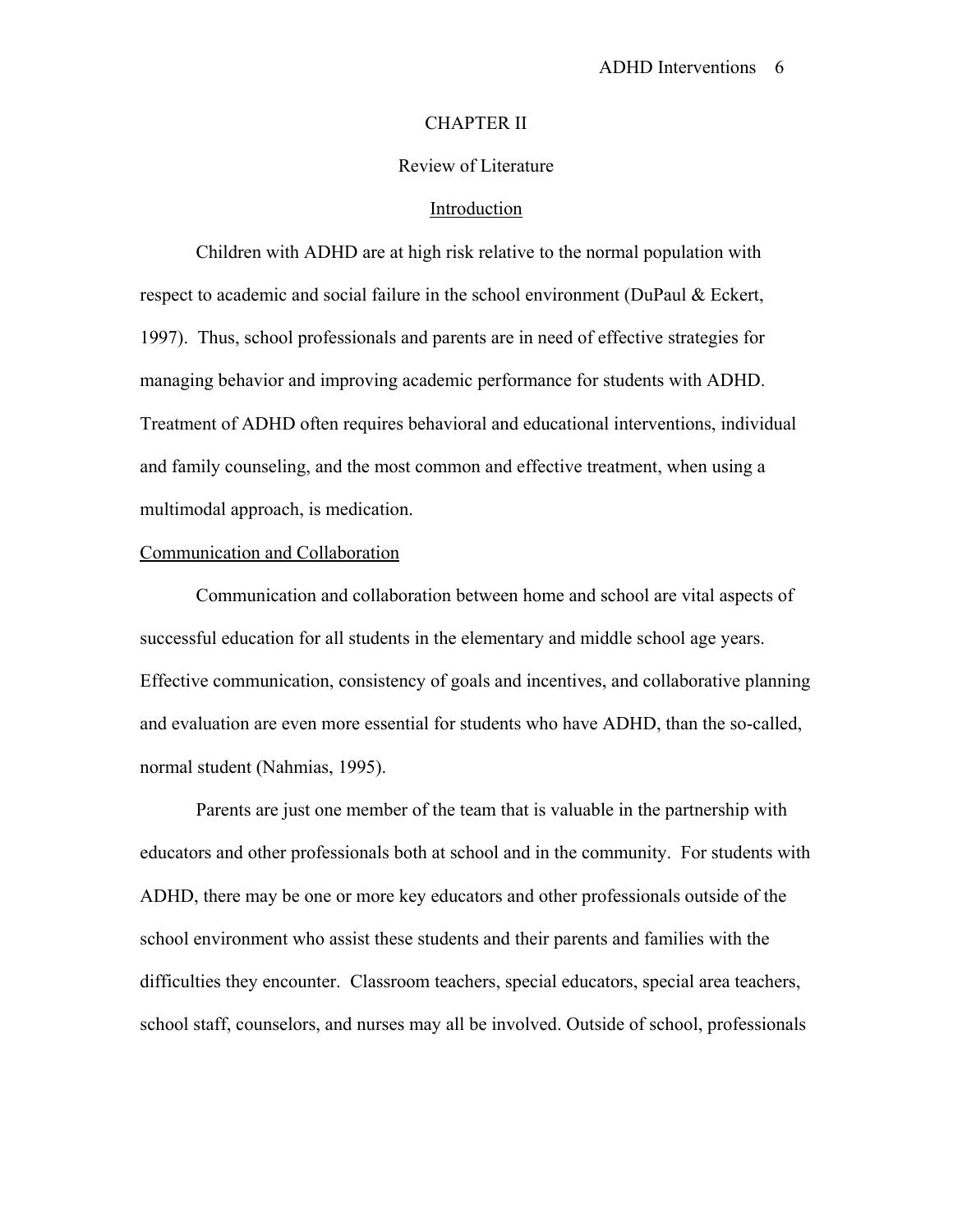such as physicians, psychologists, or counselors may also play a role in the student's educational success.

According to Nahmias (1995, p. 241) in order "to achieve optimal planning and implementation" of the interventions and treatments discussed by the researcher," "services and systems to meet the educational ad developmental needs of students with ADHD, communication and collaboration among parents, school personnel, and community based professionals is essential."

#### Section 504

 The general aim of Section 504 rule is to provide a regular or special education and related aids and services necessary to meet the individual educational needs of handicapped students as adequately as the needs of non-handicapped students are met (Fisher & Beckley, 1999). A "handicapped person" is defined as, "any person who has a physical or mental impairment which substantially limits a major life activity (DuPaul & Stoner, 1994, p. 90)." Certainly, academic performance and school functioning can be considered a "major life activity." The majority of children with ADHD are not eligible for special services under the Individuals with Disabilities Education Act, (Goldstein  $\&$ Goldstein, 1998). Although, these students could still be considered in need of an individualized intervention on the basis of being handicapped in accordance with Section 504.

 A 504 plan can be individually designed to include accommodations within the regular classroom. The plan is typically in writing, describes the disabilities, and states the accommodations and related services to be provided, how, and by whom. When the school team considers all relevant information, including comprehensive assessments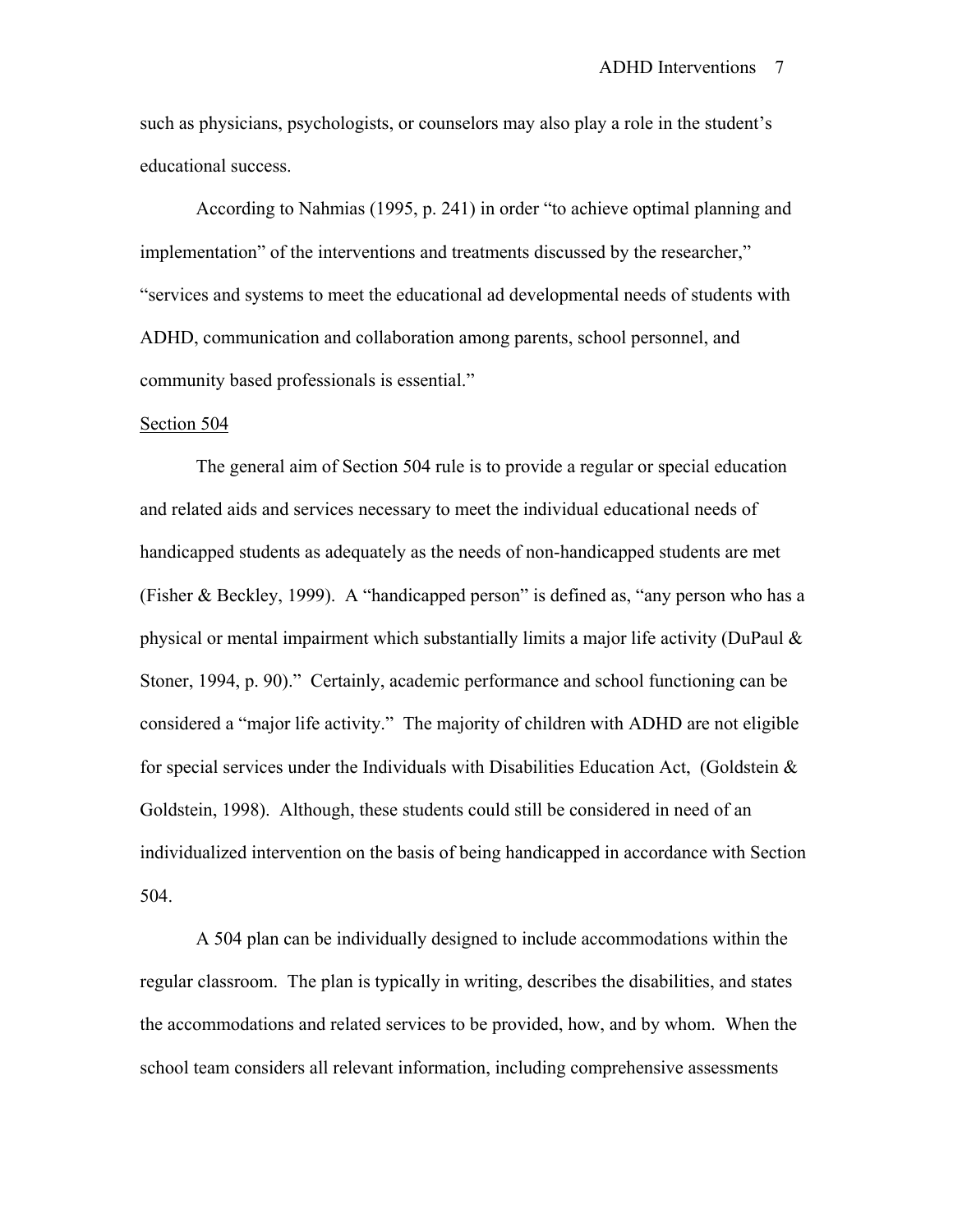with the parents' input as well as the input of the practitioner, they may then devise a series of accommodations that might be suggested on the written plan for student with ADHD students. Goldstein & Goldstein (1998) suggested a few accommodations that should be made for ADHD students when writing a 504 accommodation plan and they include:

- Modified assignments.
- Breaking tasks into shorter chunks or segments.
- Assistance from professionals in the school who are familiar with ADHD.
- Consultation with classroom teachers by such professionals.
- A reduction of written or copying task.
- Alternative testing measures or methods, including oral testing and the opportunity to take tests in secluded settings.
- The use of compensatory tools in the classroom (e.g., calculators, computers).
- An outline of the class discussion.
- Supplementing verbal instructions with visual information.

After the team determines which accommodations can be helpful to the student, every teacher receives a copy of the 504 accommodation plan and one remains in the student's file. The team schedules periodic meetings and a designated date scheduled to determine accountability. The purpose of these meetings is to assess whether the accommodations made a difference and are still necessary.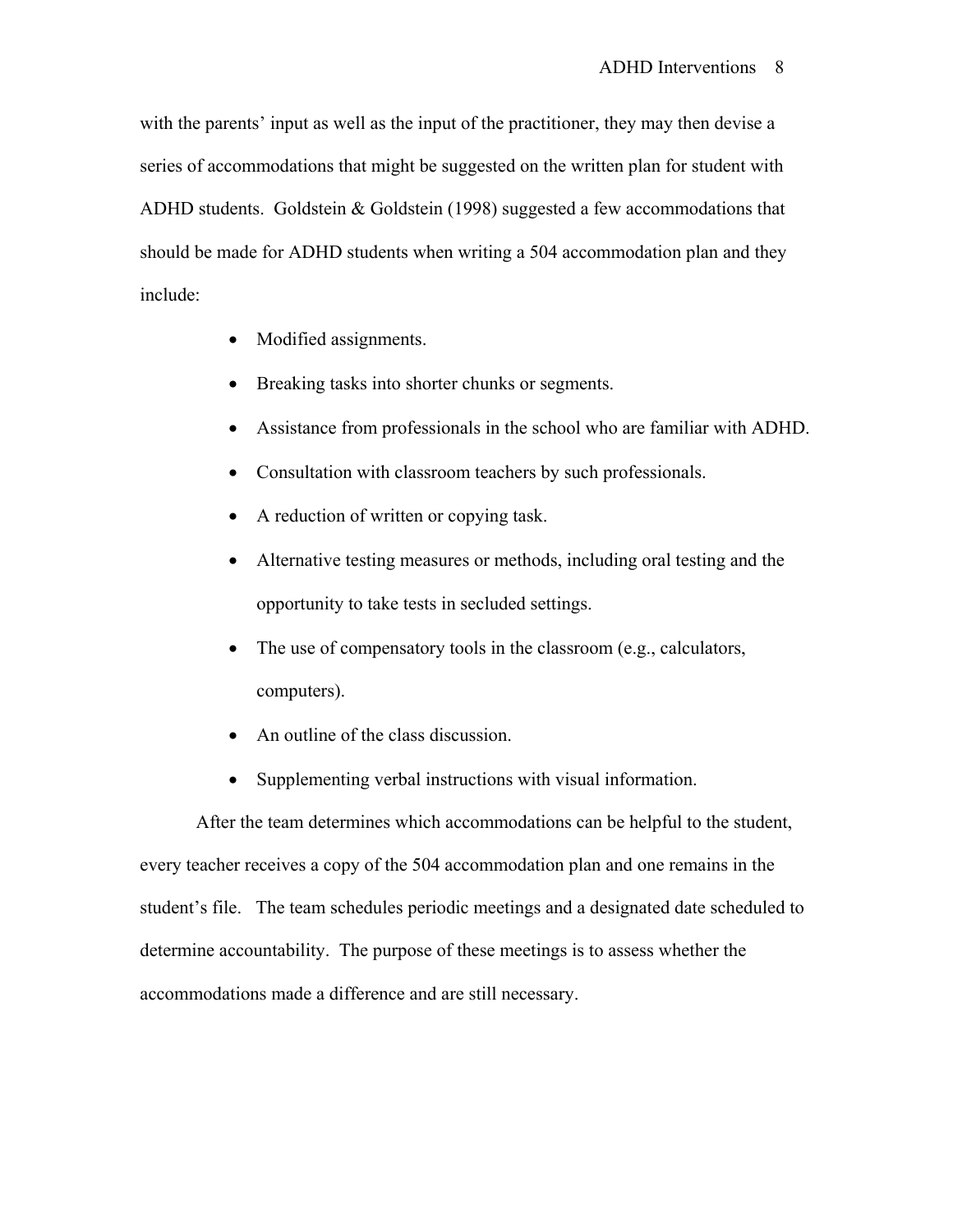## **Medication**

 Central nervous system (CNS) stimulant medications are the most commonly prescribed medications for children with ADHD (Rief, 1993). Stimulant medication does not treat the ADHD symptoms; it allows the individual to have the necessary awareness to use the coping mechanisms to address the symptoms (Fisher & Beckley, 1999).

The term "CNS stimulants" refers to the ability of these medications to raise the level of activity, arousal, or alertness of the central nervous system. These drugs are structurally similar to brain catecholamines (i.e., dopamine and norepinephrine) and are called sympathomimetic compounds because they may mimic the actions of these brain neurotransmitters (Barkley, 1998).

The three most well known stimulant medications used to treat ADHD are Ritalin (methylphenidate), Dexedrine (dextroamphetamine), and Cylert (pemoline). Of the three medications, Ritalin is by far the most commonly prescribed and used medication (Copeland  $& Love, 1995$ ). It is estimated that 1.5 million children are taking some sort of stimulant medication, and it is anticipated that over 70% of ADHD children taking the medication show improvement (Parker, 1998), increasing their attention and social interactions, academic performance, and their disruptive and impulsive behavior reduces (Goldstein and Goldstein, 1998).

 The dramatic effects of stimulant medication on children with ADHD are both immediate and obvious. Often within the first hour after the medication is taken an observable change in handwriting, talking, attending to subject area, and social skills improve. In general, the children show less disruptive behavior. Classroom teachers are likely to notice improvement in homework and class assignments once medication is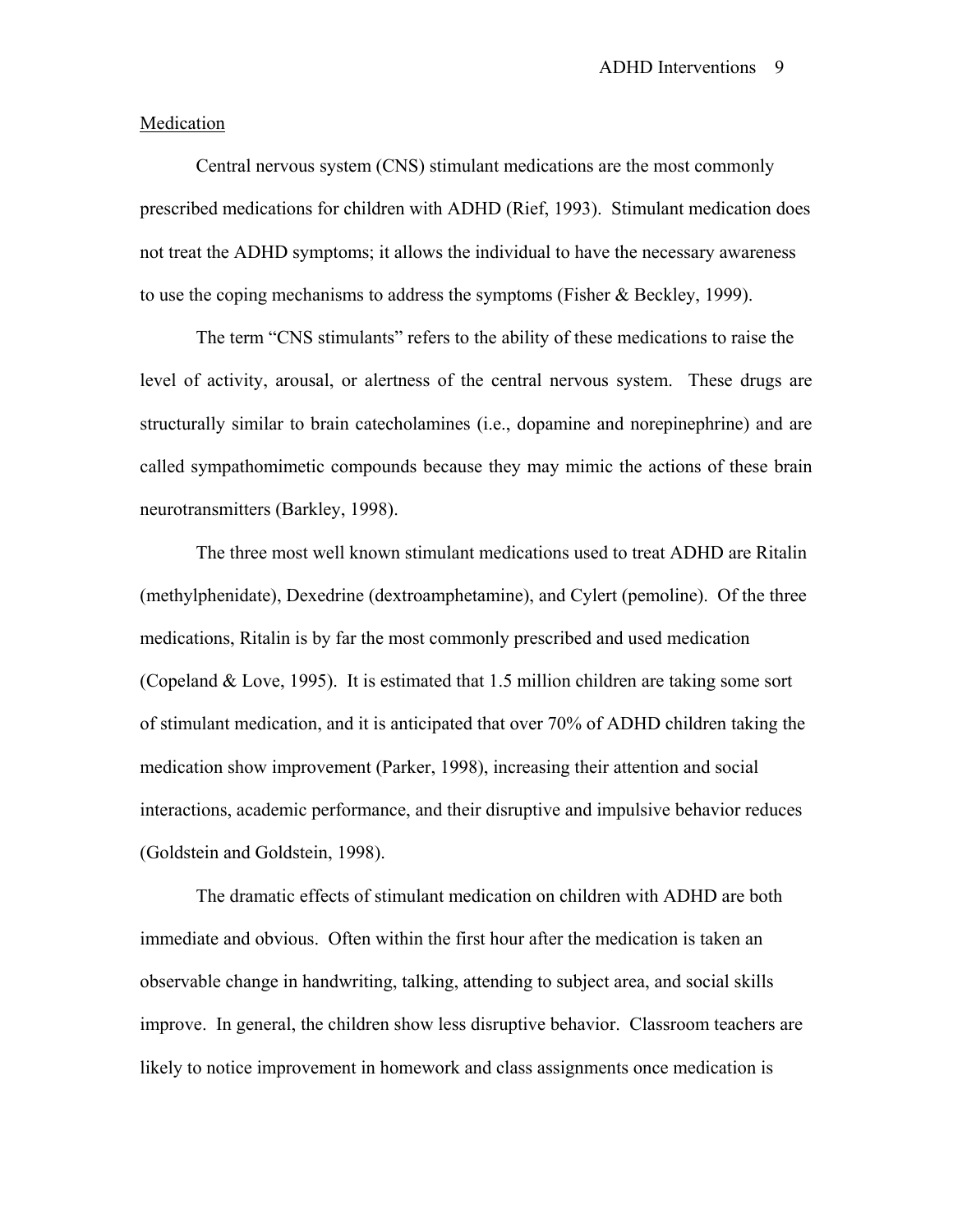prescribed. Parents will frequently report a marked reduction in troublesome sibling interactions, inappropriate activity, and non-compliance (Goldstein & Goldstein, 1998). Peers should also notice the ADHD child to be calmer, more organized, and more cooperative after the ADHD child takes medication. Since Ritalin is the most commonly used stimulant medication the researcher chose to focus on this medication and discuss why it is used by 70% of children, long-term side effects, and short-term side effects.

 Ritalin is often the first choice of many physicians because there is strong documentation is the research (Barkley, 1998), and it has been shown to be effective across a wide age range. Ritalin comes in a standard (short-acting tablet 5mg, 10mg, or 20mg, which last three to five hours, given twice a day) and sustained release (SR-20mg, which is a long-acting, lasting seven to 10 hours a day) form (Copeland & Love, 1995). To determine the right amount of dosage per child, since all children need to be monitored individually, communication and collaboration is key. Parents and teachers will need to collaboratively consult with physicians regarding children with ADHD's medication (Nahmias, 1995), for the best dosage amount and times to be administered. The feedback may take the form of written note reports, behavioral and academic records, or a meeting. Communication regarding the student and possible side effects, behavior and academic performance is important for accurate dosage and timing of medication.

 To determine whether or not a child's dosage of Ritalin is in the low, medium, or high range as compared to body weight, Parker (1988) recommends using the chart below.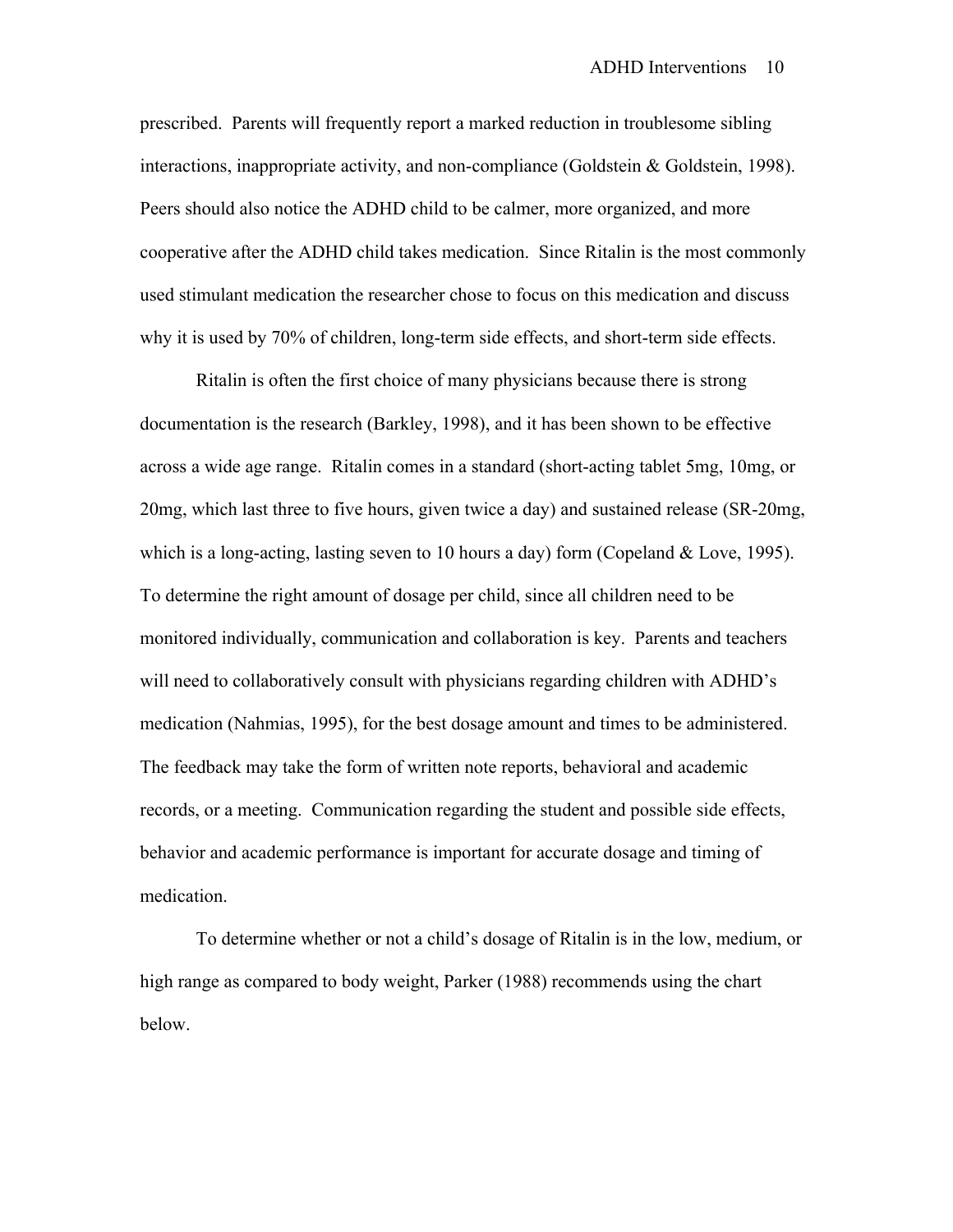| Child's Weight | Low Dosage      | Medium Dosage   | <b>High Dosage</b> |
|----------------|-----------------|-----------------|--------------------|
| $22$ lbs.      | 3mg             | 6 <sub>mg</sub> | 10mg               |
| $33$ lbs.      | 5mg             | 9mg             | 15mg               |
| $44$ lbs.      | 6 <sub>mg</sub> | 12mg            | 20mg               |
| 55lbs.         | 8mg             | 15mg            | 25mg               |
| 66lbs          | 9mg             | 18mg            | 30mg               |
| 88lbs.         | 12mg            | 24mg            | 40mg               |

#### **Standard Ritalin Dosage Chart**

 The general concept is to use Ritalin when you need to focus, maintain sustained attention to task, and control symptoms of distractibility, information-processing deficits, and slow speed thinking (Fisher & Beckley, 1999) and that is why 70% of children use the stimulant Ritalin. ADHD children who use Ritalin show a 25% to 40% increase in their cognitive skills, and academic skills (Parker, 1998), and their social interactions also significantly improve with peers, parents, and teachers. However, despite the positive effects of Ritalin there are short-term and long-tem side effects when taking Ritalin.

 Short-term side effects while taking Ritalin include decreased appetite, insomnia, anxiety, irritability and mood swings when the medication wears off, headaches, weight loss, sleepiness, tics (will diminish with a lower dosage), and increased hyperactivity (Beal, 1998). Only in a minority of children (5 percent) do side effects such as these occur, and they tend to be minor and temporary (Friedman & Doyal, 1987).

 Potential long-term effects of stimulant medications over several years have not been extensively studied and therefore no significant disadvantages associated with long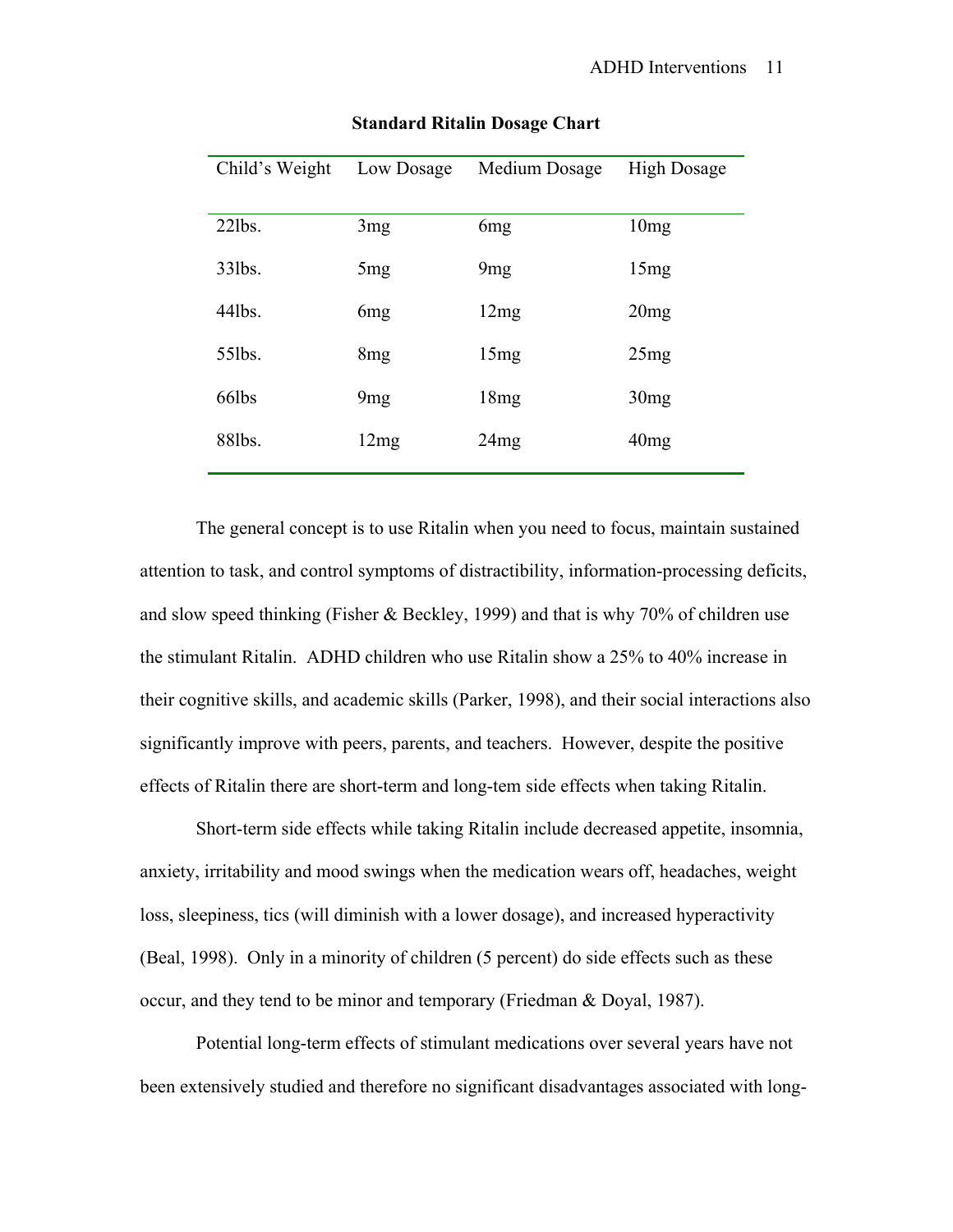term stimulant medication have been proven (Barkley, 1998). Some long-term concerns that parents have with their children using the medication are becoming drug dependent and abusive, height suppression, depression and the development of the cardiovascular system in children (Barkley, 1998). Whether it is long-term or short-term side effects, it is apparent that the frequency and severity of side effects should be assessed during nonmedication or pretreatment conditions to establish whether they are truly associated with drug intake (DuPaul & Stoner, 1994).

 Most of the time people take medication to treat a condition, but with ADHD there is no cure. Medication can only alleviate the core symptoms (Beal, 1998). Again, stimulant medication alone is not a sufficient treatment. In order for ADHD children to be successful and learn in their best possible school environment a multimodal treatment approach is the most effective.

## Behavior Therapy

 In order to get the full benefits of a multimodal treatment plan, people with ADHD usually use medication and behavior management together. Research shows it has been the most effective combination. Behavior modification helps the ADHD child replace their negative behaviors and attitudes that have built up over the years with positive ones (Beal, 1998). Effective behavior management approaches used in the classroom can assist teachers in selectively reinforcing students' impulse control, selfdiscipline, and organizational skills through the use of both positive reinforcement for approved behavior and negative consequences for inappropriate behavior (Copeland  $\&$ Love, 1995). Behavior management can be useful in helping parents, educators, and ADHD children in society and what expectations the society has of them.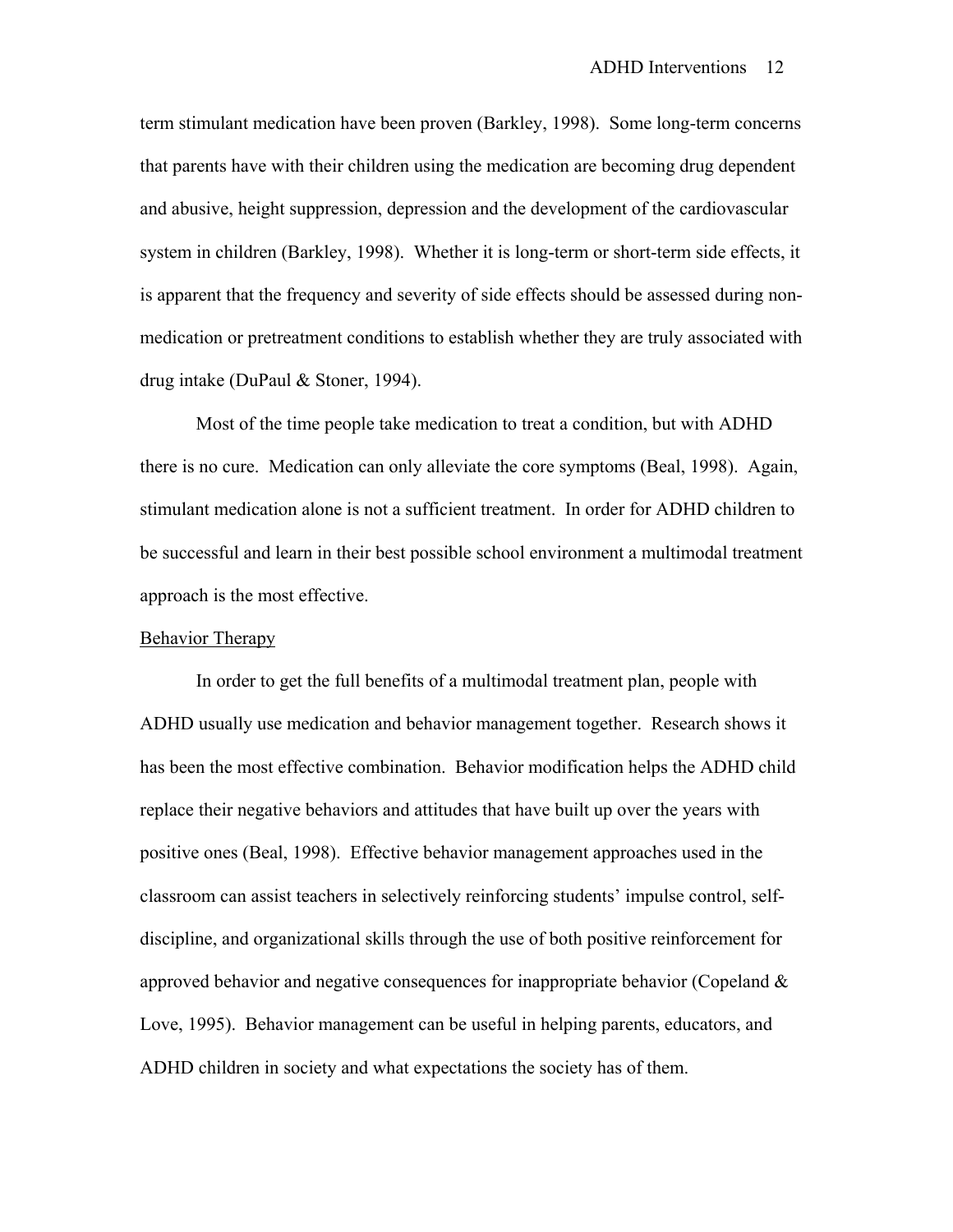Dealing with students who display problem behavior is one of the most frequent concerns of teachers (Rathvon, 1999). Inappropriate or disruptive behaviors such as getting out of their seat, talking out of turn, and failing to comply with teachers and their directions not only interfere with the ability of the misbehaving student to benefit from instruction, but it also interferes with the teacher's ability to maintain a productive orderly environment, in which ADHD children need—structure.

 Attitude and behavior changes, especially major ones, will not just happen on their own. They must be guided into a person's daily life through the use of behavior modification or behavior therapy. Behavior therapy approaches to classroom management usually involve a joint effort between the child's home and school in which several behaviors are targeted for monitoring and change (Parker, 1988).

 Effective behavior management programs directly target the areas in which change is desired. Barkley (1998) developed a "General Behavioral Guidelines" for selecting targeted behaviors in ADHD children. Targeted behaviors should do the following:

- Focus on teaching children a set of skills and adaptive behaviors to replace the problems.
- Include academic performance (e.g., amount of work completed accurately) rather than just on-task behavior because improvement in classroom deportment is often not paralleled by improvement in academic functioning.
- Include common problem situations such as transitions between classes and activities, recess, and lunch.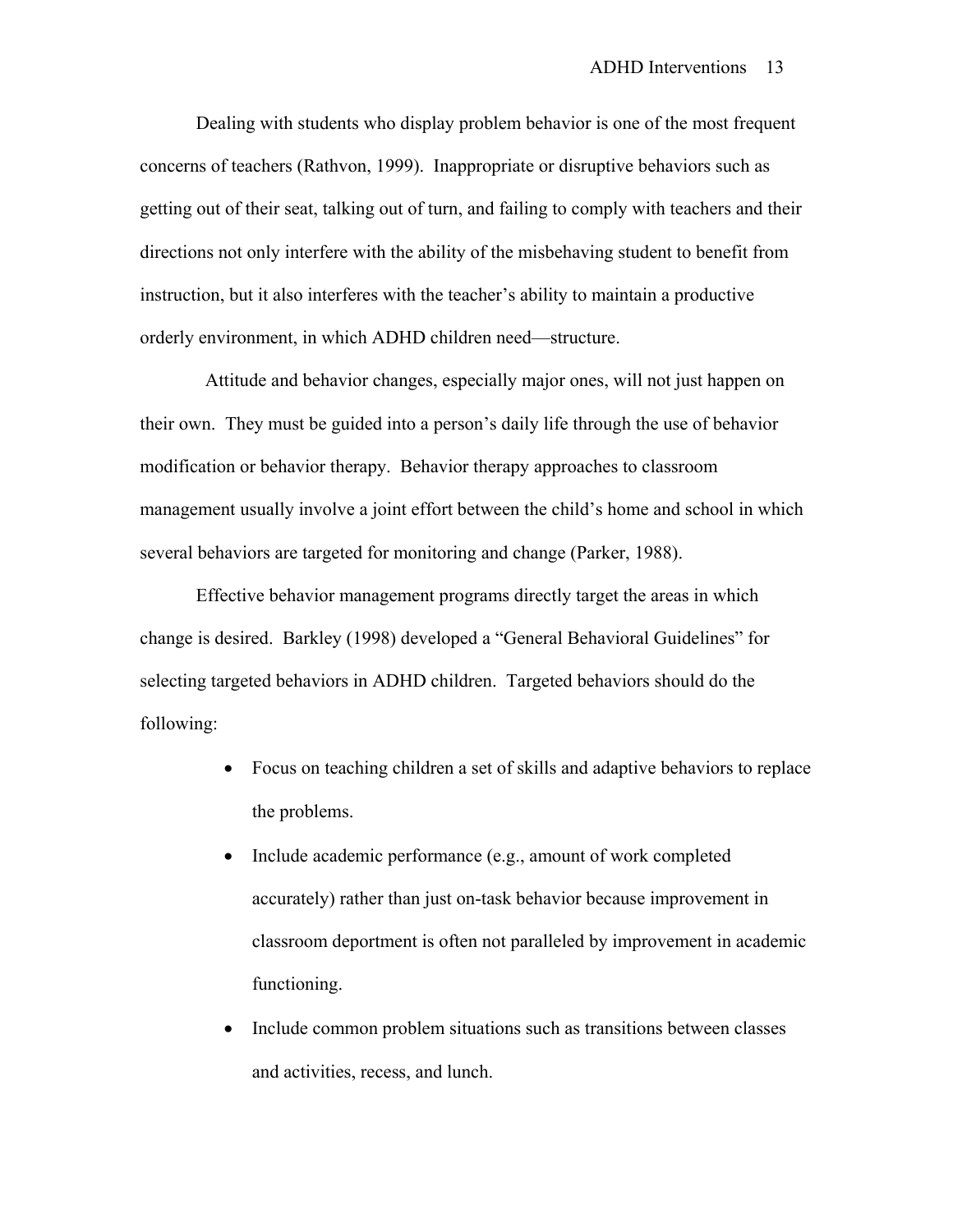- Carefully define the behavior in question so that the teacher is able to reliably monitor the behavior.
- Identify antecedents and consequences to the behavior in the natural environment through interviews with teachers, parents, and students, and direct observations.
- Generating hypotheses about the function of the problem behavior in terms of antecedent events that set the occasions for the behavior and/or consequences that maintain it.
- Systematically manipulate antecedents and consequences (those that can be) to test hypothesis about their functional relationship to the targeted behavior.
- Implement interventions that alter the functional antecedents or consequences so that problem behavior is replaced with appropriate behavior.

These assessments provide a useful mechanism for tailoring interventions to any individual child, not just children with ADHD (Barkley, 1998).

 Before discussing specific behavior management strategies for ADHD children, there are a number of general principles that apply to classroom management, and management at home that are critical to the success of behavior therapy (Fisher  $\&$ Beckley, 1999). Fisher & Beckley (1999), along with Barkley (1998) recommend these guidelines to be followed in order to have an effective program: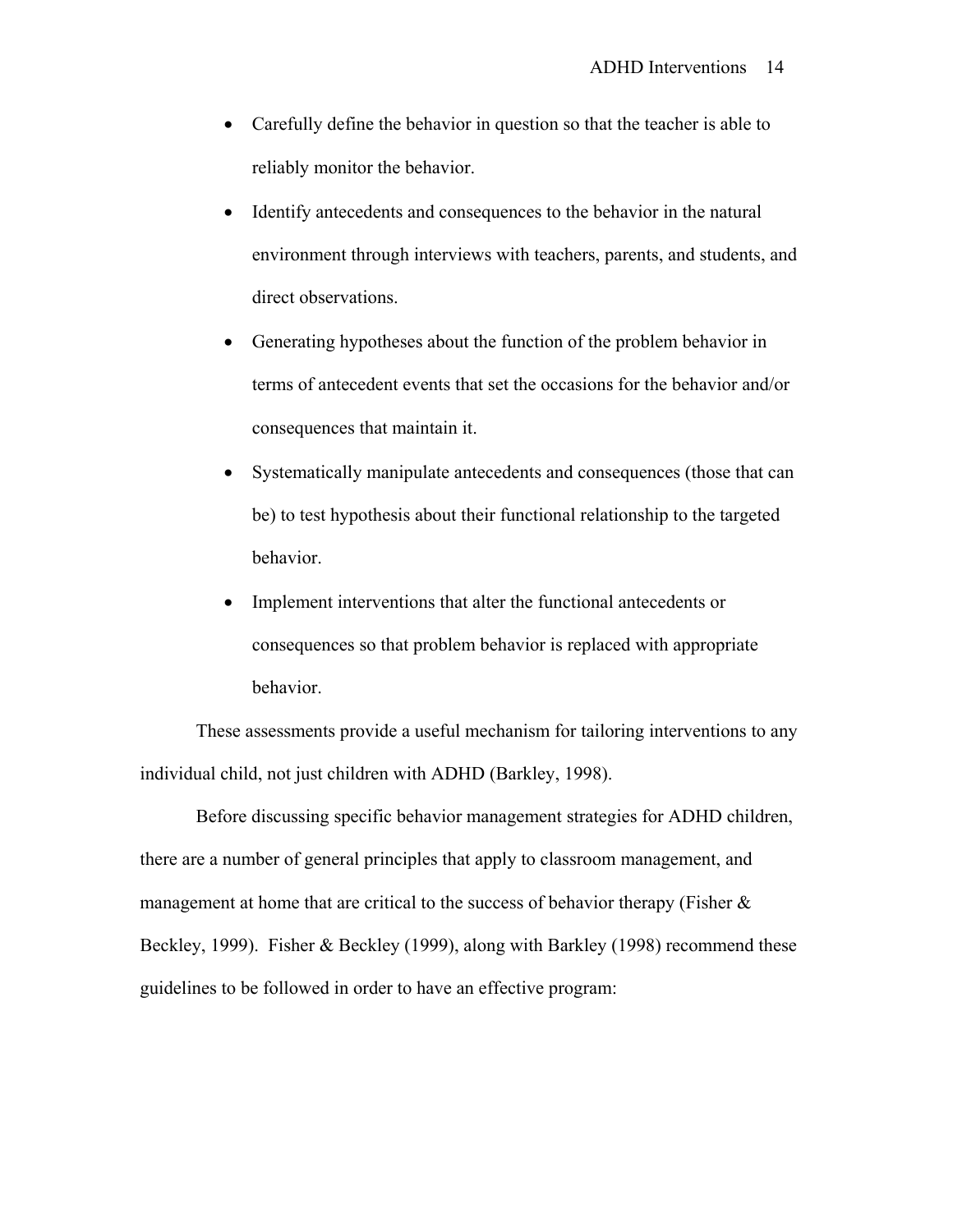- 1. Rules and instructions provided to ADHD children must be clear, brief, and often delivered through more visible and external modes of presentation than is required for the management of normal children.
- 2. Reward "good" behavior as soon as possible and deliver them frequently.
- 3. Types of consequences used with ADHD children must often be of a higher magnitude, or more powerful, than these needed to manage the behavior of normal children.
- 4. An appropriate and often richer degree of incentives or motivational parameters must be provided within a setting or task to reinforce appropriate behavior before punishment can be implemented.
- 5. Rewards that are employed must be changed or rotated frequently with ADHD children.
- 6. Anticipation is the key wit ADHD children. This means that teachers and parents must be more mindful of planning ahead in managing ADHD children.
- 7. Pick punishments that will fulfill some type of task or job that needs to be done around the home so the child can be given credit for task completion.

 By using and keeping in mind the "target behavior guidelines" and the "general rules for an effective program" discussed previously the writer of this paper can now discuss some of the types of interventions and programs that are used for behavior modification such as token economy systems, behavioral contracting, time outs, and home-based contingencies.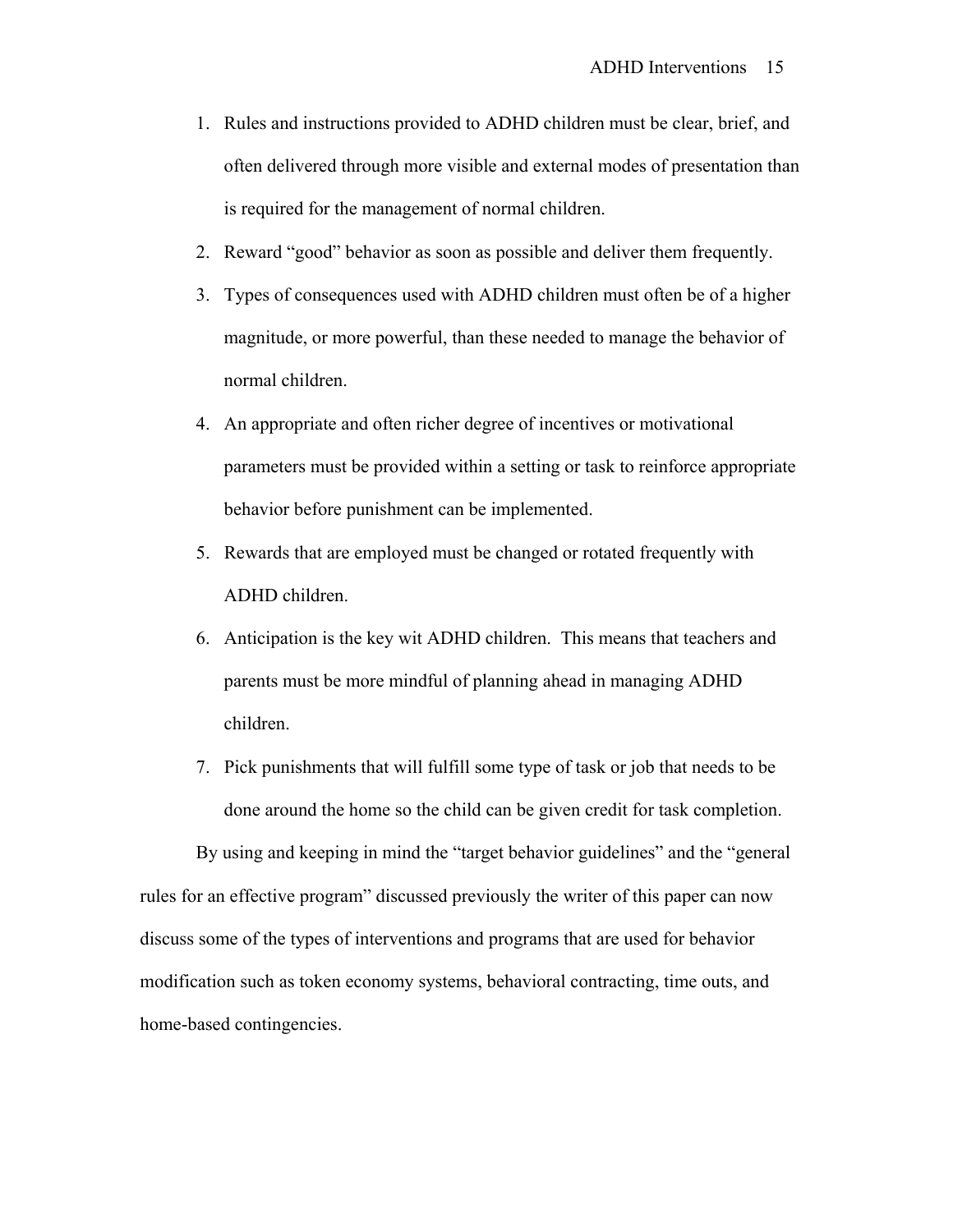The token economy program is a form of a reward system. For students with ADHD, consistent, frequent, and significant rewards are often necessary to provide them with optimal feedback and reinforcement for learning and behavioral development (Nahmias, 1995). Token economy systems are a form of behavioral contracting, which uses tokens as an immediate reward for certain behaviors or task performance. Tokens generally have no intrinsic value other than their worth when exchanged for valued objects, activities or privileges. Behavior management systems, such as a token economy, incorporating these components has been shown to be highly successful in enhancing the academic productivity and appropriate behavior of inattentive children (DuPaul & Stoner, 1994).

 Designing a school and home-based token reinforcement system involves numerous steps in order to be successful with an ADHD child. Parker (1998) described nine simple steps that a parent or educator should follow. They include:

- 1. Explain the concept of a token economy system to the student.
- 2. Select an appropriate token that cannot be reproduced by the student (poker chips, fake money, stamps).
- 3. Discuss with the student the specific goals that you had in mind for the child to reach.
- 4. Assign a token value for each behavior.
- 5. Fines should be a part of the token system as well. Select one negative behavior, which is particularly problematic, and remove tokens when that behavior is displayed.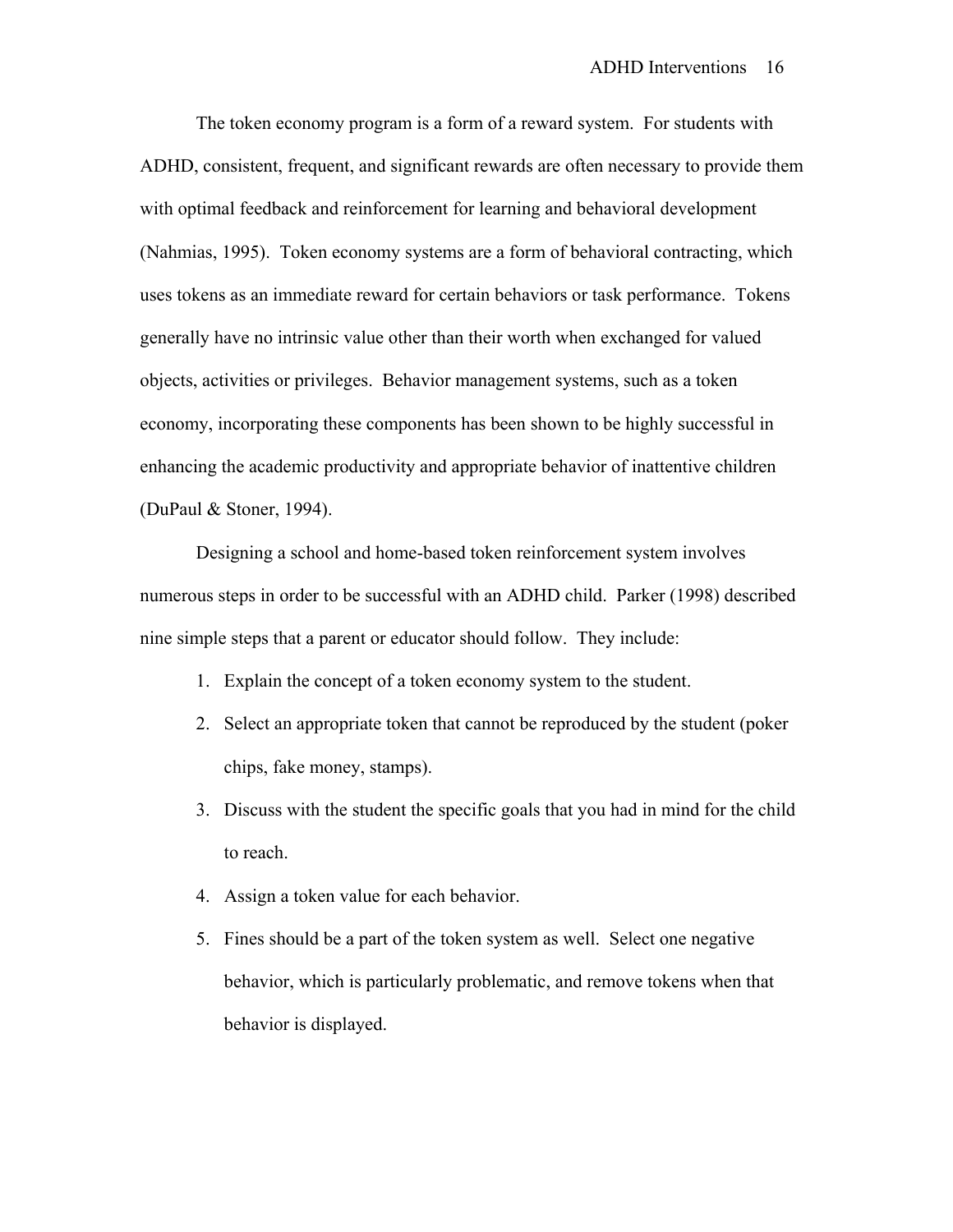- 6. Determine rewards for which the tokens can be exchanged. Large variety of rewards should be listed so to encourage student motivation.
- 7. Decide when tokens will be given and when they might be exchanged for rewards.
- 8. Construct a daily or weekly chart on which the target behaviors will be listed along with their respective toke value.
- 9. Using a daily or weekly chart, discuss with the student his performance on a daily basis.

Token systems are generally much more effective with ADHD students than simply providing social praise or positive attention for appropriate performance. Behavioral interventions that can offer a tangible reward or the promise of one, through actual tokens or points, are usually very effective with ADHD students (Barkley, 1998). Once successful completion of the entire token assignment, the parent or educator should eventually develop a behavior contract to take the token economy into a deeper level.

 A behavioral contract is an agreement drawn up between two or more parties, in this case a teacher, a parent, and an ADHD child, in which the student agrees to behave in a specified reciprocal behavior for the teacher or parent (Parker, 1998). The effectiveness of a contract with ADHD children may be short-lived and the reward system will need to be revamped frequently (Rief, 1993), but always remain consistent and do not give up when you feel it is not benefiting you as the teacher or parent.

 The behavior contract should include the desired classroom behaviors and consequences available contingent upon their performance (DuPaul & Stoner, 1994). The purpose of the contract is to restructure the environment to provide a consistent set of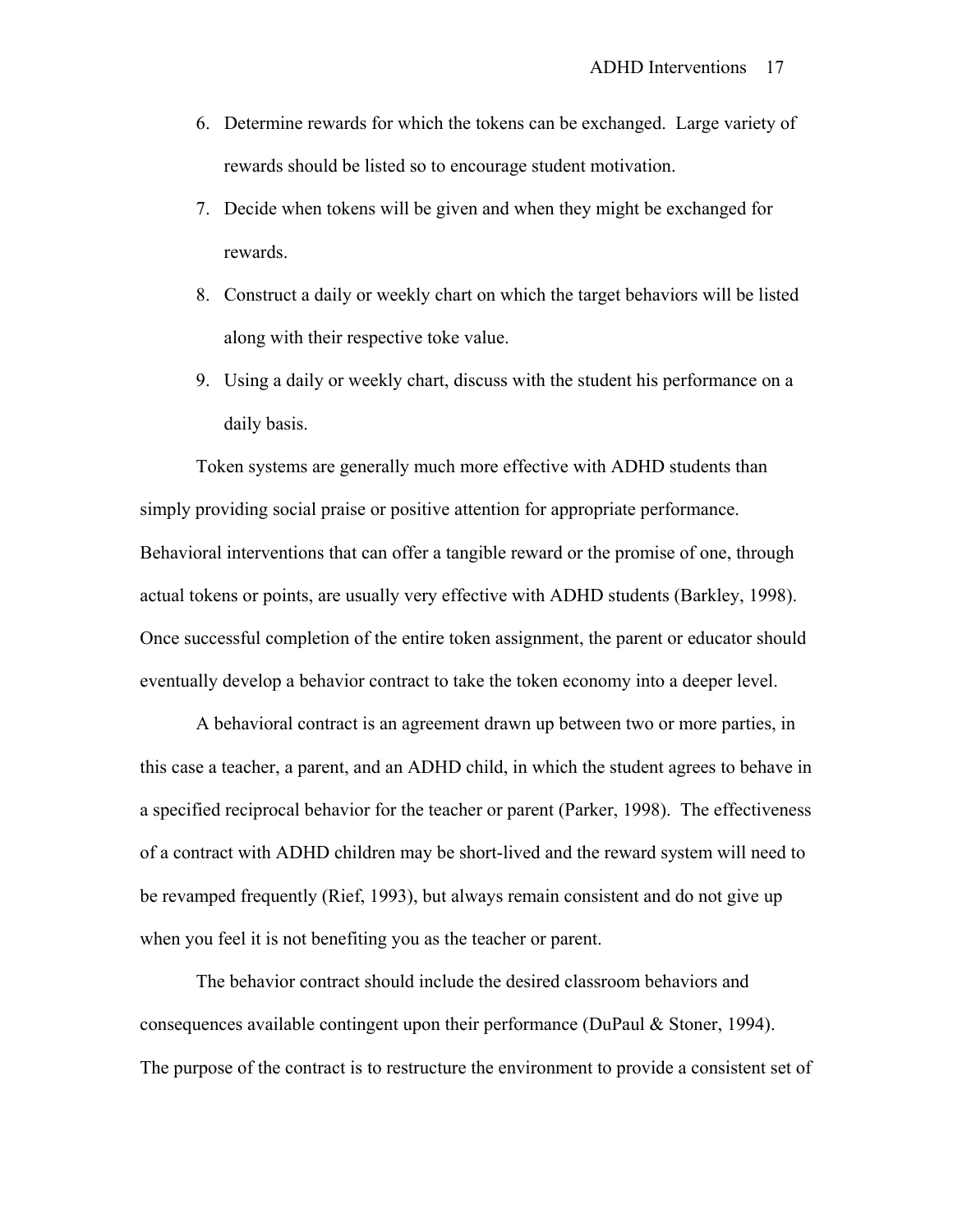expectations and consequences to the student, based upon certain pre-defined performance criteria (Parker, 1998). The main difference between the token economy and the behavior contract is delay of time between the behavior completion and reinforcement. The token economy program provides an immediate reinforcement, unlike the behavior contract. DuPaul  $&$  Stoner (1994) provided one example of a behavior chart, which educators could use as a model. Example:

I, \_\_\_\_\_\_\_\_\_\_\_\_\_\_\_\_\_\_\_\_\_\_, agree to do the following:

- 1. Complete all of my written math and language arts assignments, with at least 80% accuracy, before lunchtime.
- 2. Give [insert teacher's name] my full attention when he or she is speaking to the class or to my reading group.
- 3. Remain quiet, and follow directions when lining up for recess, lunch, and music class.
- 4. Follow all playground rules during recess.

Each day that I do these things, I will be allowed to choose one of the following:

- 1. 15 minutes' time at the end of the school day to play a game with a classmate.
- 2. Use the classroom computer for work or play for 15 minutes.
- 3. Assist my teacher by completing some errands (take attendance forms to office) or in class jobs (collect assignments).

If I have a successful week, I will have earned one of the special weekend activities with my parents, such as a bike ride, trip to the park, or having a friend visit for lunch or dinner. If I do not complete these classroom responsibilities, then I will lose the opportunity to participate in daily free time activities.

 $\mathcal{L}_\text{max} = \frac{1}{2} \sum_{i=1}^{n} \frac{1}{2} \sum_{i=1}^{n} \frac{1}{2} \sum_{i=1}^{n} \frac{1}{2} \sum_{i=1}^{n} \frac{1}{2} \sum_{i=1}^{n} \frac{1}{2} \sum_{i=1}^{n} \frac{1}{2} \sum_{i=1}^{n} \frac{1}{2} \sum_{i=1}^{n} \frac{1}{2} \sum_{i=1}^{n} \frac{1}{2} \sum_{i=1}^{n} \frac{1}{2} \sum_{i=1}^{n} \frac{1}{2} \sum_{i=1}^{n} \frac{1$ 

I agree to fulfill this contract to the best of my abilities.

Signed,

Student's signature Teacher's signature

Date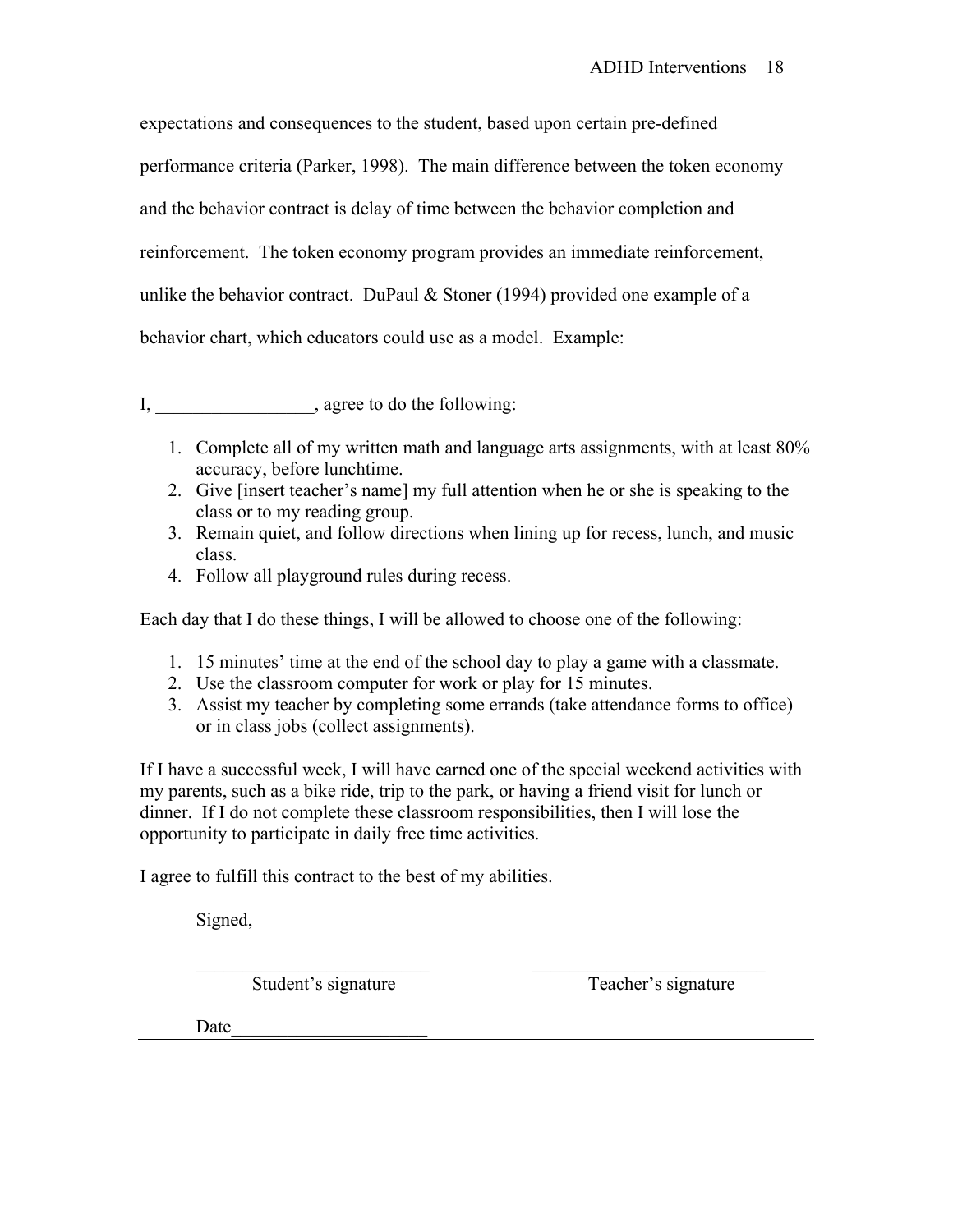Although behavioral contracting is a relatively straightforward procedure, a number of factors may directly influence it usefulness with the ADHD population. Some factors that might affect the contract are age (works best for children above the age of six), and the length of time delay between the required behavior and reinforcement, which is a crucial issue when implementing behavior management programs with ADHD children (DuPaul & Stoner, 1994).

 Time out is another form of behavior management. Time outs or time aways for ADHD students are necessary in most cases. These children often cannot handle all of the stimulation in a classroom and become worked up and sometimes out of control (Rief, 1993). Time away from the group is often needed to calm ADHD children down and help them regain self-control away from the distraction.

 Time out has been extensively researched and found to be effective in a variety of educational and treatment situations (Goldstein & Goldstein, 1998). However, time outs can be difficult to implement in an educational environment where they may be up to thirty other children in the classroom. When placing an ADHD child in a time out make sure it is short (one to ten minutes) and try to do it as calmly and positively as possible so you are not drawing the rest of the children's attention in the classroom.

 To make time out or time aways to run smoothly in your classroom partner up with another teacher (Rief, 1993), where you can send the child to work on an independent assignment, have a "time out chair" in the classroom away from all distractions, or you may want to talk to your guidance counselor and see if you can send the child there if they continue to be disruptive when they been warned to stop a few times.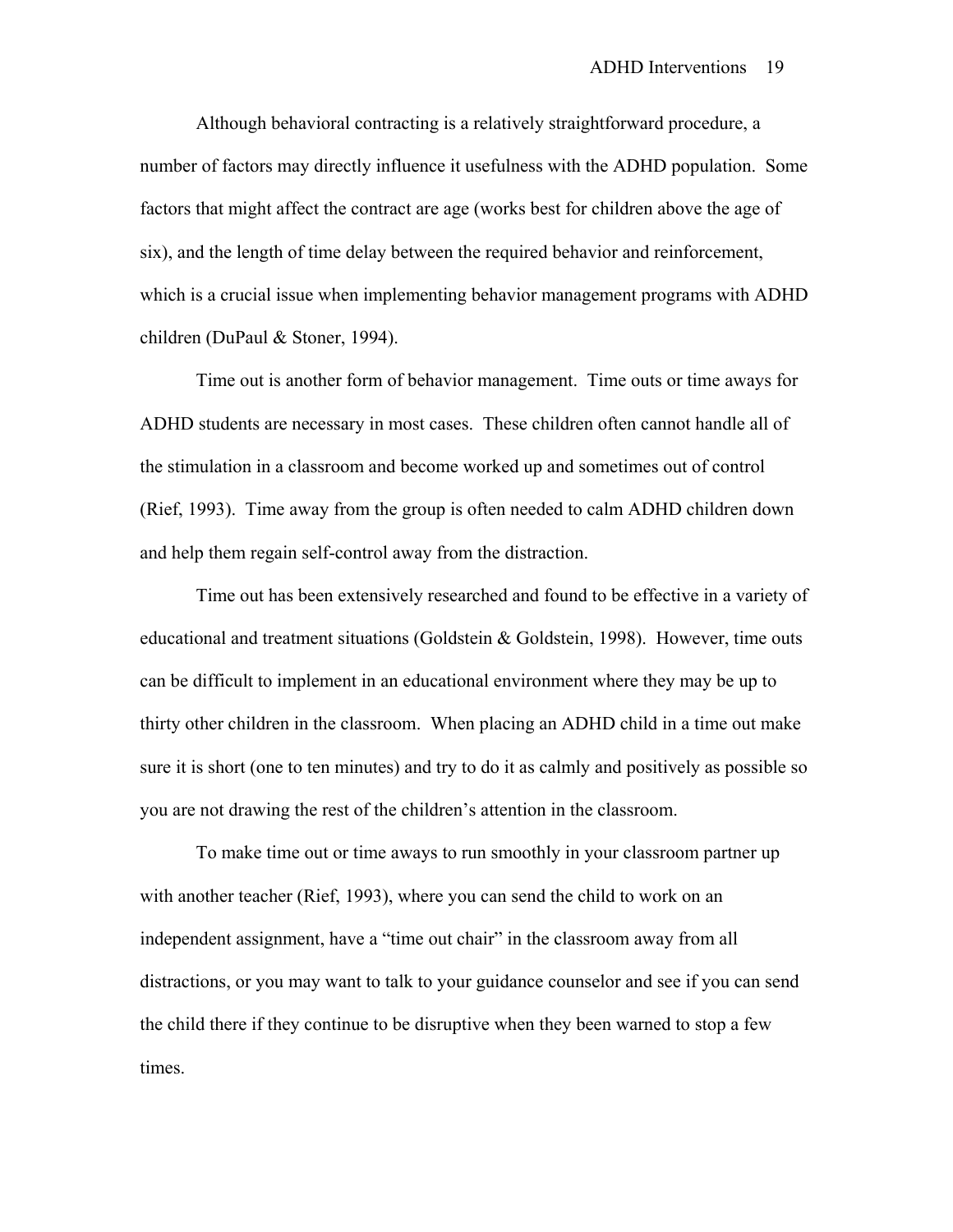Educators need to caution against when time outs may not be effective. An example when a time out is not effective is when inappropriate behavior is due to a desire to avoid work or be alone, because in those cases it may be a reinforcer instead. Overall, time out appears to be an effective procedure for reducing aggression and disruptive actions in the classroom, especially when they are maintained by peer or teacher attention (Barkley, 1998).

 The last behavior modification program to be discussed is home and school-based contingencies. Home and school-based contingency programs involve the collaboration between school and home in the assessment of student behavior by the teacher, and the administrator of rewards and consequences at home, based upon the teacher's assessment (Parker, 1998). Home and school-based contingency programs are effective supplements to classroom behavioral system such as a classroom token economy program or behavior contracts (Parker, 1988).

 Home-based contingencies have several beneficial features. They include direct feedback to parents on the child's performance in several areas of classroom functioning; parents receive daily information regarding their child's behavior during school; and the type of quality of reinforcers that can be provided in the home are typically far more extensive than the quality of reinforcers that can be provided by the school (Barkley, 1998).

 The so called "report card" that goes home to the parents every night should include several behavioral goals such as: paying attention to class activities, completion of assigned work, accuracy of work, and ability to follow rules (DuPaul & Stoner, 1994). For the "report card" to work effectively there needs to be collaboration between the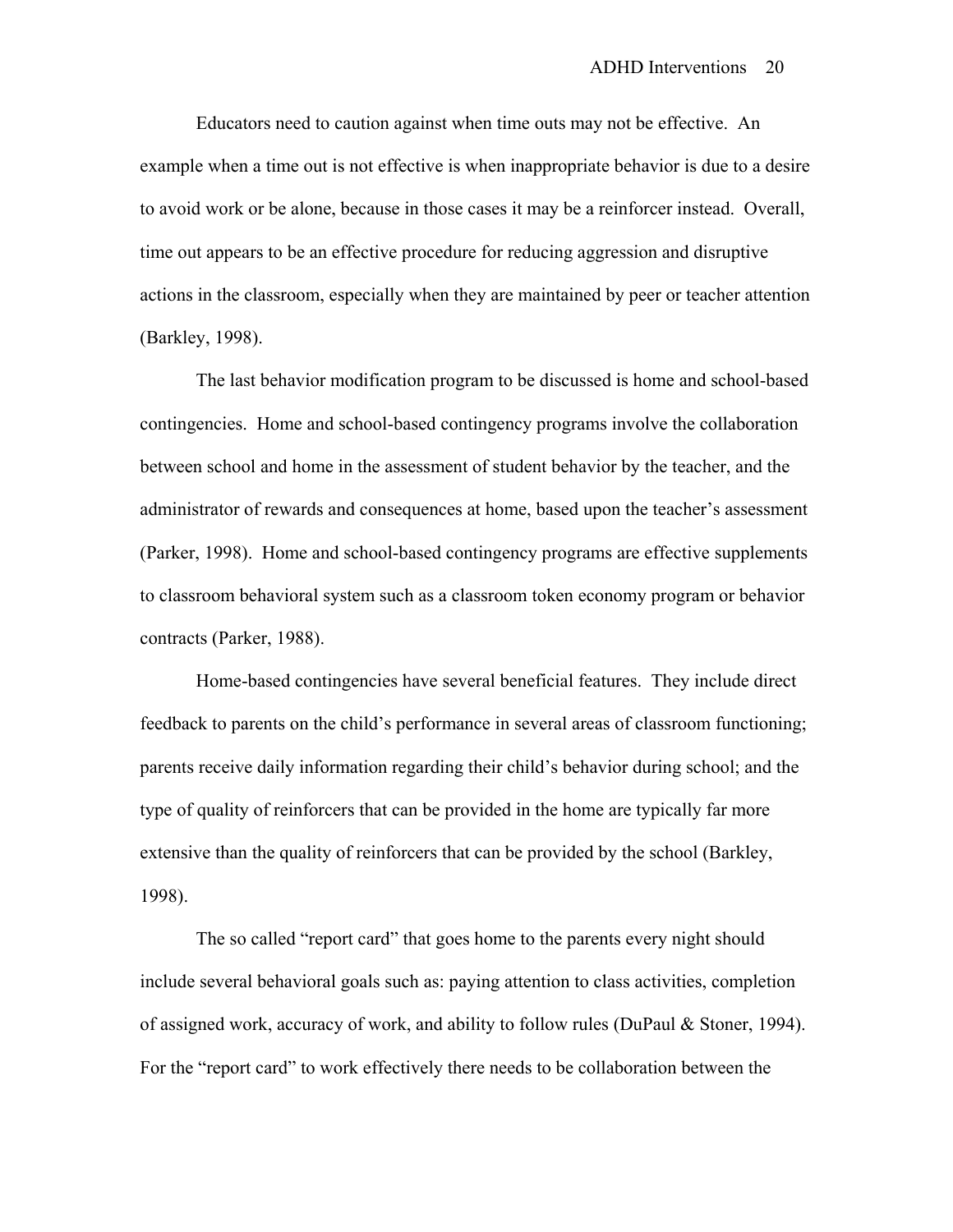parents and teachers in order to identify the target behaviors that they would like the child

to work on. The specific goals should vary with respect to the presenting problems of the

individual ADHD student. The following figure by Barkley (1998) illustrates a home-

based reward "report card" program that relies on daily school behavior ratings.

Name:  $\Box$ 

Please rate child in areas below according to this scale:

 $2 = V$ ery good

 $1 = OK$ 

 $0 =$ Needs improvement

| <b>TARGET BEHAVIOR</b> |  |  |  |
|------------------------|--|--|--|
| Participation          |  |  |  |
| Class work             |  |  |  |
| Handed in homework     |  |  |  |
| Interaction with peers |  |  |  |
| Teacher's initials     |  |  |  |

# CLASS PERIOD/SUBJECT

Total points earned: Homework for tonight: Comments: Parent's initials:

 When the child gets home and gives the parent the behavior "report card" the parent can then award the child points for each rating on the card (i.e., 0=no points, 1=one point, 2=two points). The child may then spend these points on activities from a home-reward menu.

 While home and school-based contingency programs are effective for many ADHD students, there are some problems, which can develop when they are implemented. These problems may include students being irresponsible in bringing the card home or returning to the teacher; parental compliance in reviewing the daily card; and the delivery of contingencies to the ADHD child is generally out of the teacher's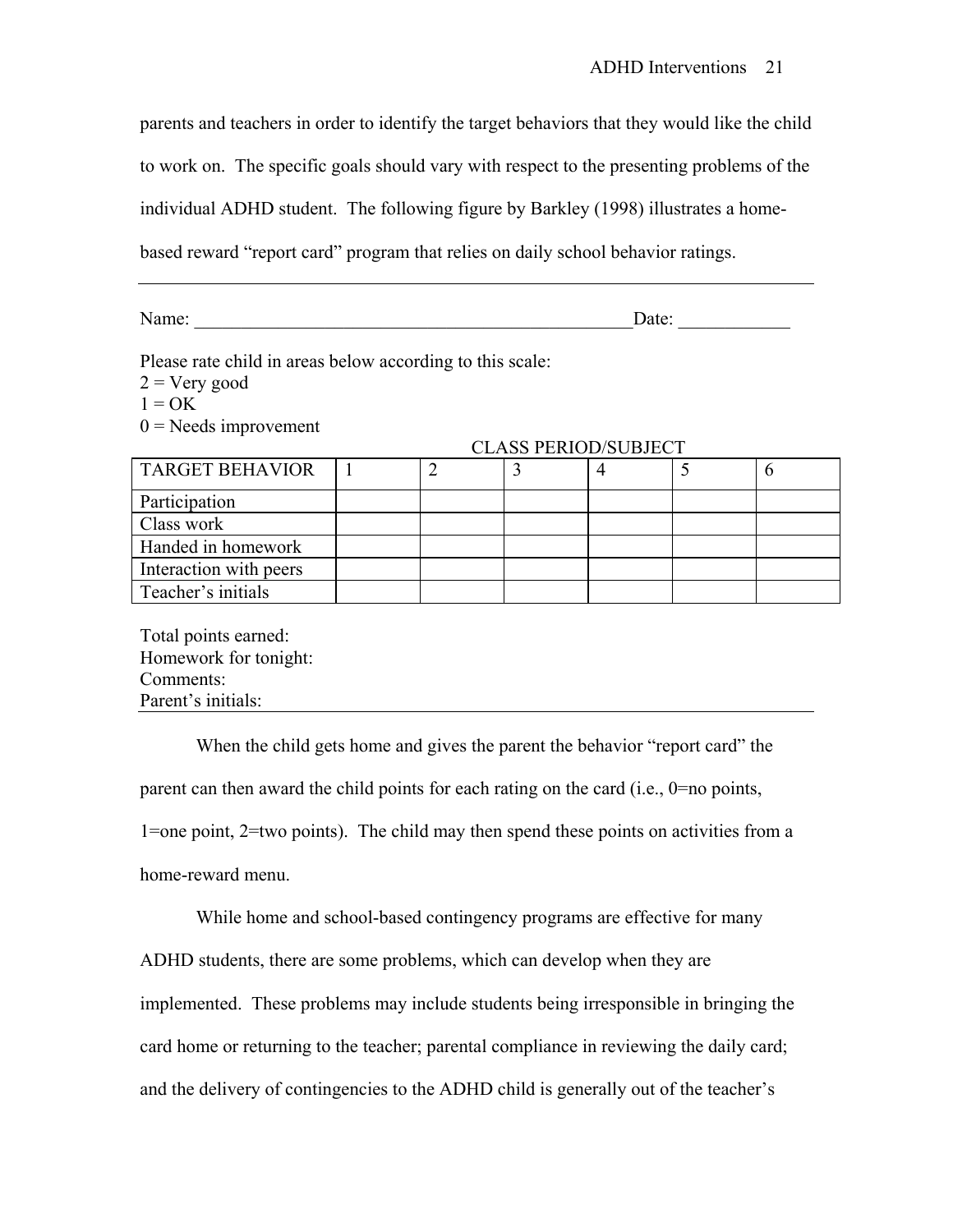control; and lastly, some ADHD students have problems being gratified later at home and not immediately during school (Parker, 1998).

 In conclusion, think of behavior modification as "self-training." It helps a person with ADHD "do the right thing" in everyday situations and in situations that are new to them (Beal, 1998).

#### Classroom Management

 The importance of helping teachers create an environment that fosters active academic responding and decreases disruptive behavior is significantly important when ADHD children are in the classroom (Rathvon, 1999). These children are in particular need of a classroom that is structured. They need to feel secure within the parameters of their classroom, knowing precisely what is expected of them academically and behaviorally (Rief, 1993).

 The classroom should be well organized, structured, and predictable, with the posting of a daily schedule and classroom rules. One of the most important goals in classroom management is to educate the students about the rules and expectations in the classroom. The rules need to be short, precise, and clearly stated. The ADHD child does not respond well to multiple instructions (Goldstein & Goldstein, 1998). Compliance in the classroom increases when the ADHD child is required to repeat the rules and directions, this will show the teacher that the child is aware of the rules and directions. After the classroom rules have been determined the teacher should visually post the rules in the room on a brightly colored poster to reduce the need for frequent verbal repetition of rules (Barkley, 1998).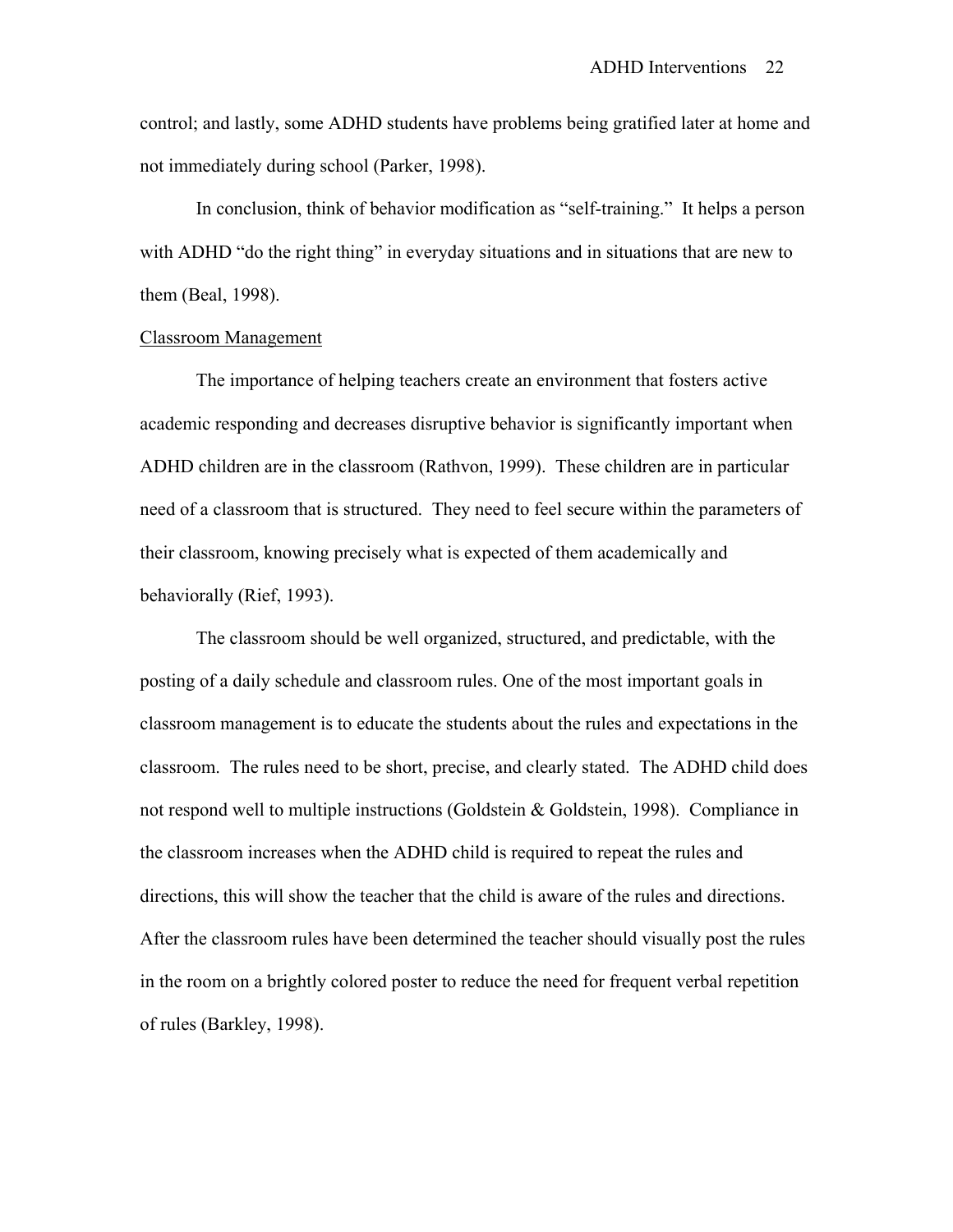The next important role the teacher can take in managing her classroom to benefit ADHD children is to be aware of the environment. Some helpful hints the educator can follow include seating the ADHD child near the teacher's desk, yet in front of the row, surrounding the ADHD child with "good role models" (Copeland & Love, 1995), avoiding distracting stimuli (windows, doors, heater), and avoiding frequently changing the schedule.

 Another important aspect to be aware of when dealing with ADHD children in the classroom is the altering of assignments. Academic assignments should be brief (i.e., accommodating the child's attention span) and presented one at a time rather than all at once in a packet or group (Barkley, 1998). Short time limits for task completion should also be specified and feedback regarding accuracy of assignments should be immediate. If a child does need extra time, give them extra time without being penalized.

 The article ADHD: A guide for teachers, supplied by a professor from UW-Stout (2000) provides recommendations for giving instruction to students such as: maintain eye contact, make directions clear and concise, simplify directions, repeat directions, and require a daily assignment notebook if necessary. If using a notebook, make sure the student correctly writes down all assignments, parents and teachers sign the notebook, and parents and teachers use the notebook as a communication tool. In order for a child to become successful as a student on their own, self-management (social skills) interventions should be taught to the child as well so they can remain organized as a student and learn social skills to be a good friend too.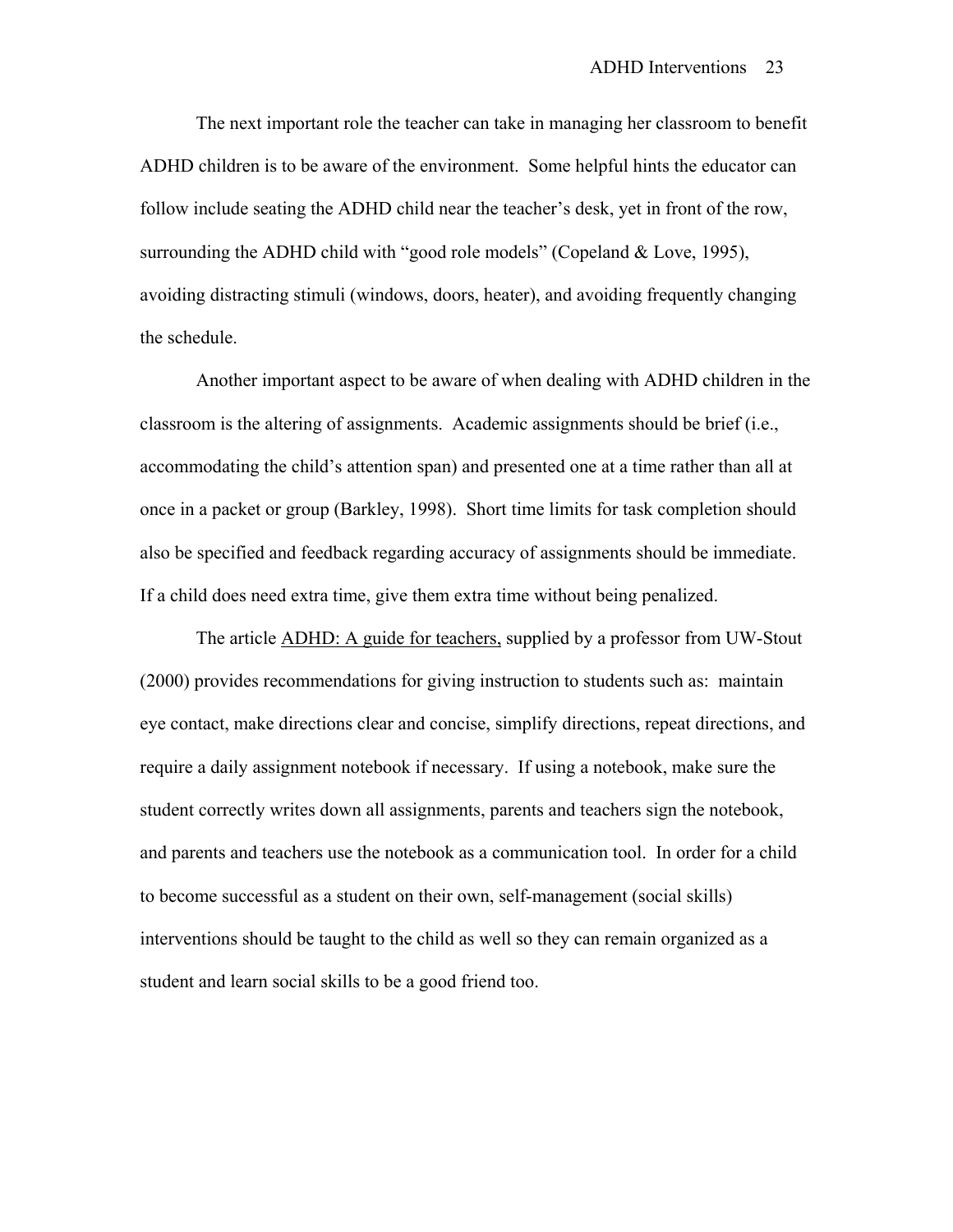#### Social Skills and Self-Management

 One of the primary goals of treatment for ADHD is to enable a student to develop adequate levels of self-control (DuPaul & Stoner, 1994). According to Shapiro & Cole (1994) self-management "generally refers to actions designed to change or maintain one's own behavior. Self-management interventions in the classroom involve teaching a child to engage in some behaviors in effort to change a target behavior (p. 6)." Many ADHD children display poor social skills and impaired social judgments and with selfmanagement interventions an ADHD individual will improve their social skills. It is difficult for ADHD children to accurately perceive and recognize other persons' potential responses or reactions in social situations and they often lack sufficient empathy to judge the potential impact of their behaviors in social situations (Everett  $&$  Everett, 1999). There are three self-management techniques an ADHD child can use to help improve his behavior and social skills; self-monitoring, self-reinforcement, and self-instruction.

 Self-monitoring is a method of teaching students self-control over their own behavior (Parker, 1998). Self-monitoring is a technique used by the student to observe and record his/her own behavior and in doing this the child usually achieves better selfcontrol of themselves in school and in social interactions.

 There are many ways a child can monitor their own behavior such as performing a routine in which the child will stop what they are doing, evaluate their behavior (on a chart), and record whether a specific target behavior has occurred (DuPaul & Eckert, 1997). When a child is using self-monitoring it serves to prompt the student to evaluate whether they were performing the target behavior, for instance, paying attention to their work, and to self-record their performance on a chart. Despite the insightful rationale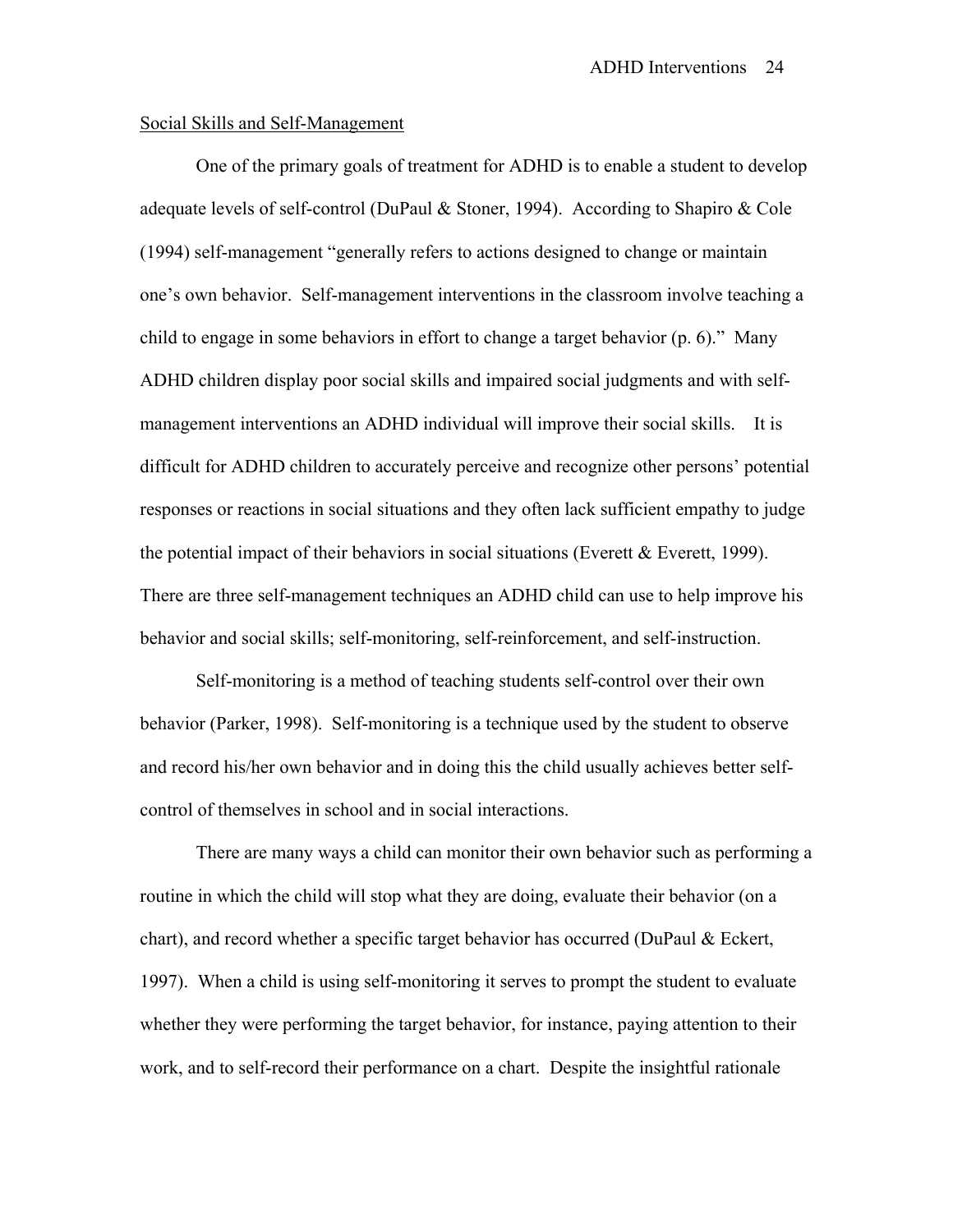behind this approach, the results of empirical studies on self-monitoring have been quiet disappointing. DuPaul  $& E$ ckert (1997) found that the self-monitoring strategy is associated with minimal behavioral change in most studies. The effects of contingencybased, self-monitoring strategies have been more positive (Hinshaw, Henker, & Whalen, 1984); however, few studies have demonstrated that such strategies lead to maintenance and generalization of behavioral and social change.

 The most promising self-management intervention for ADHD requires students to not only monitor their behavior but also to evaluate and reinforce their own performance (DuPaul & Stoner, 1994). Self-reinforcement strategies may be particularly helpful for addressing ADHD-related problems at the secondary level where teachers and students are reluctant to employ behavioral management procedures. Thus, self-reinforcement may be a more acceptable intervention at the secondary level and therefore will be likely to be implemented on a consistent basis (DuPaul & Stoner, 1994).

 The third self-monitoring tool that is often used by ADHD students is selfinstruction. According to Shapiro & Cole (1994) self-instruction is "the internalization of self-statements that reflect deficient or maladaptive behaviors. Self-instruction involves teaching children specific verbalizations to direct their own behavior (p. 9)." In other words, it teaches them to talk to themselves. Self-instruction can be used to increase academic behaviors such as on-task and independent work performance, academic performance, and to decrease disruptive behaviors (Shapiro & Cole, 1994).

 Although self-instruction programming has a great deal of intuitive appeal in fostering self-control, there is some question as to its efficacy when used in isolation (Abikoff, 1985). Self-instruction does have two limitations that DuPaul  $&$  Stoner (1994)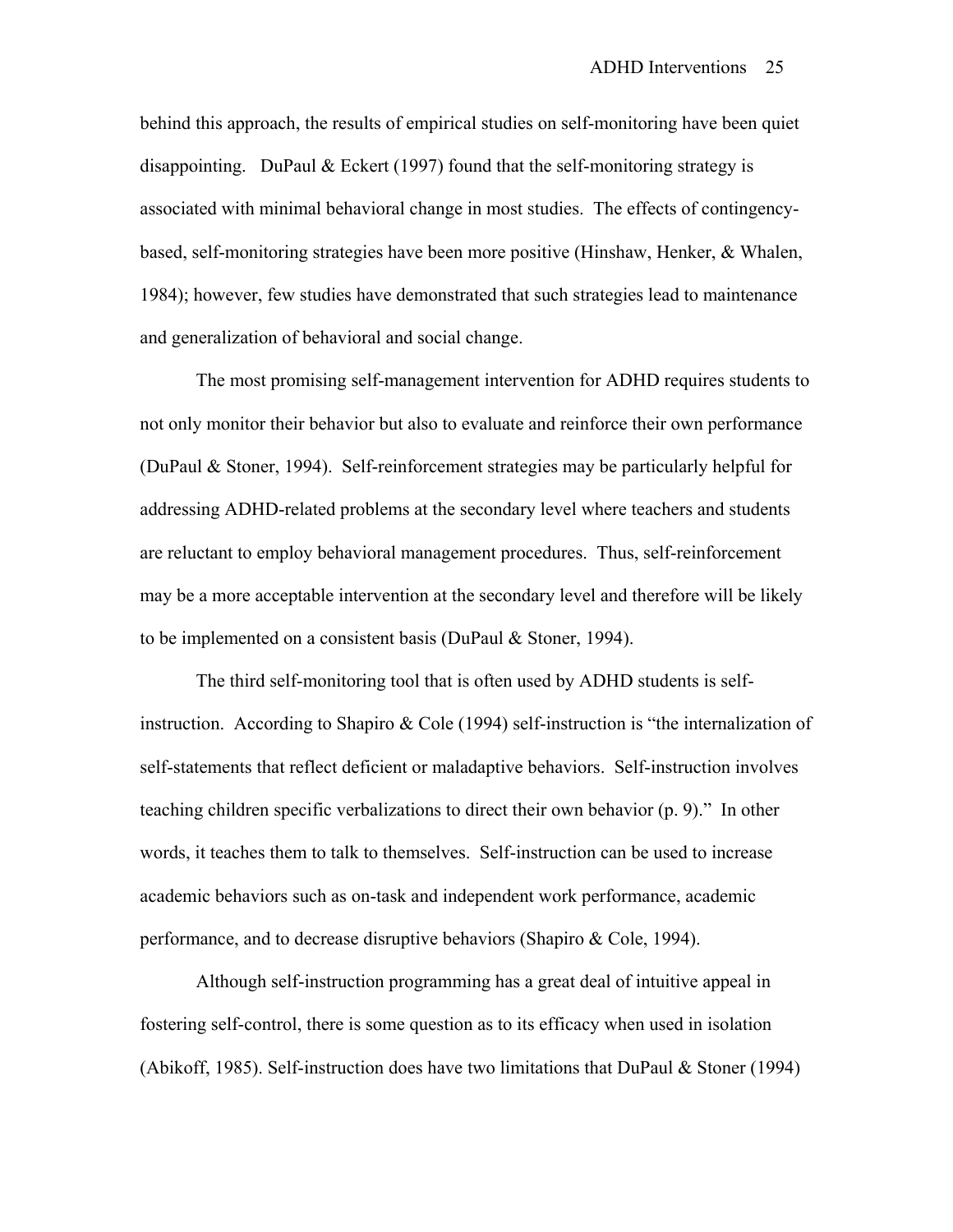mentioned. They are a lack of generalization of success from the training setting to the class or home setting, and there are some questions on the components of the treatment such as is the training in self-instruction effective when used alone, beyond what would be obtained by using reinforcement procedures? It is apparent that researchers should address these two issues before widespread adoption of self-instruction in the treatment of ADHD can be advocated (DuPaul & Stoner, 1994).

 A few examples self-management can be used to help an ADHD child are to complete their homework, to stop excessive calling out during classroom discussions, and perhaps stop frequent use of abusive language. The key difference from behavioral management approaches, of course, is that the student is responsible for the implementation of the recording, evaluating, and rewarding (Shapiro & Cole, 1994). The shift from control by others to self-control is a critical and essential component of effective and lasting social and behavior change.

#### Family Therapy

 Children with ADHD initiate a dysfunctional system of interactions with their families. Having a child with ADHD in the family predisposes all members toward a higher degree of conflict than is found in families without a child who has ADHD (Erk, 1997). To cure the isolation of the ADHD child from family members, the family must work together to cope with the disorder ADHD, and it needs to be viewed as a characteristic of the family, not the specific member (Fisher & Beckley, 1999).

 The greatest potential for therapeutic change regarding the family's perceptions of, and reactions to, the child's ADHD symptoms lies in family therapy (Everett  $\&$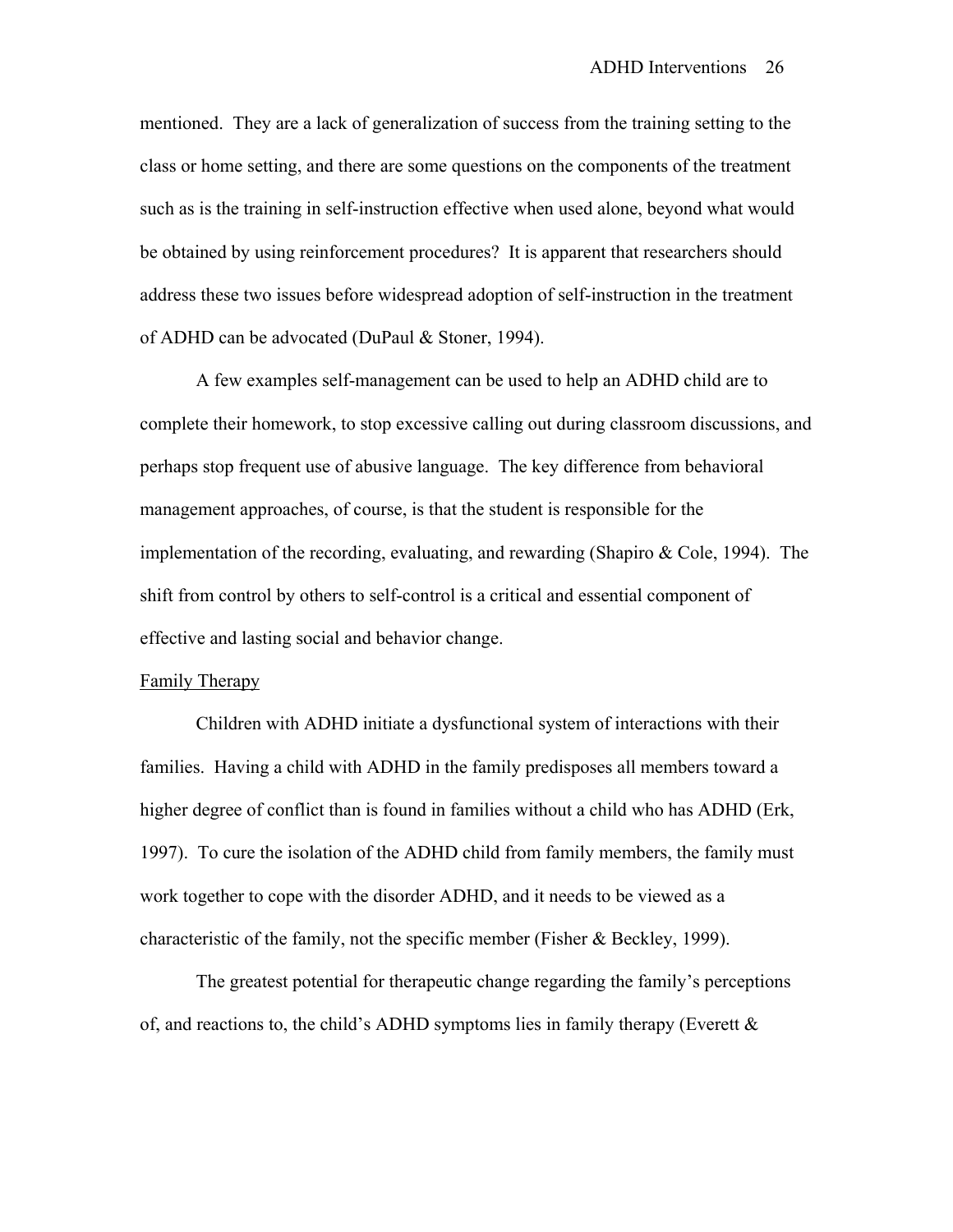Everett, 1999). Family therapy sessions are scheduled with numerous people that include the parents, the ADHD child, the siblings, and any caretakers or live-in relatives.

 Little has been written on family therapy for children who have ADHD and their families (Erk, 1995). It is believed that family therapy or counseling is an essential approach in the treatment of the child with ADHD, especially for the family of a child with a longstanding undiagnosed attention disorder (Erk, 1997). Initiating family therapy can be effective if there is a careful initial assessment of the problem, positive attitudes from family members, good therapeutic rapport, and flexibility, as well as the therapist having warmth, empathy, and the ability to deal with family resistance to change (Goldstein  $\&$  Goldstein, 1998). The main component of family therapy is parent training and counseling, where the parent is better able to cope and understand the ADHD child's behavior and what they are feeling.

 Parent training can be effective in reducing activity level, conflict, and anger intensity and in increasing on-task behavior and compliance of children with ADHD (Erk, 1997). Erk (1997) believes that the main therapeutic objective for children with ADHD, and their parents, is to learn methods or techniques (in eight to twelve sessions) of coping and compensating for this ongoing learning and behavioral disability. For parents to better cope and learn about the ADHD disorder Erk (1997) recommends that the sessions include the following: (a) program orientation, (b) understanding parentchild relationship and principles of behavior management, (c) enhancing parental attending skills, (d) paying positive attention to appropriate independent play and compliance, (e) establishing a home token system, (f) using time out to handle noncompliance, (g) extending time out to other misbehaviors, (h) managing children's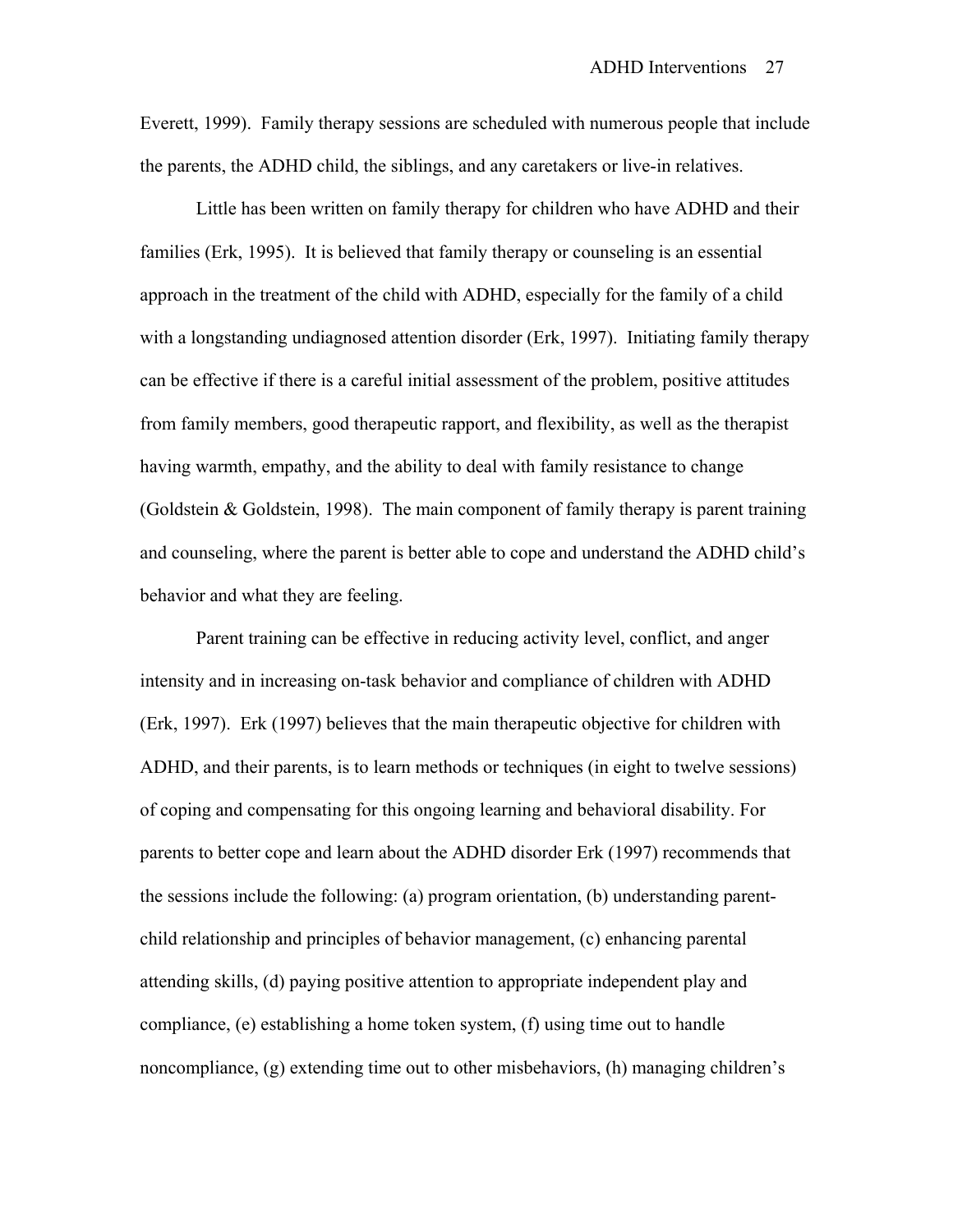behavior in public places, (i) handling future behavior problems, and (j) a booster session that may later summarize the content or refine the procedures. The sessions include making parents aware and teaching them the interventions that work effectively with ADHD children. Parents need to be guided on how to implement the intervention techniques in their home so that they are successful.

The specific goals of family therapy sessions vary according to the dynamics of each family system and the age of the ADHD child. However, there are several central goals provided by Everett & Everett (1999) that appear to be common with most ADHD families:

- 1. Block and extinguish the patterns of scapegoating.
- 2. Reinforce and empower the parents' newly defined roles in the family.
- 3. Define and strengthen the parents' boundaries.
- 4. Stabilize and enhance the marital relationship.
- 5. Define and adjust intergenerational boundaries, if necessary,

 The limitation for the family therapy intervention is the expense of the therapy and locating programs in expensive clinic or hospital settings restricts availability of parent training (Barkley, 1998). In addition to increasing the cost of family therapy, the waiting lists and assessment requirements encountered in clinic-based programs may delay access and reduce readiness for participation (Barkley, 1998). Also, factors such as socioeconomic status and family support can positively or negatively influence the outcome of family therapy for ADHD children and that needs to be considered (Erk, 1997).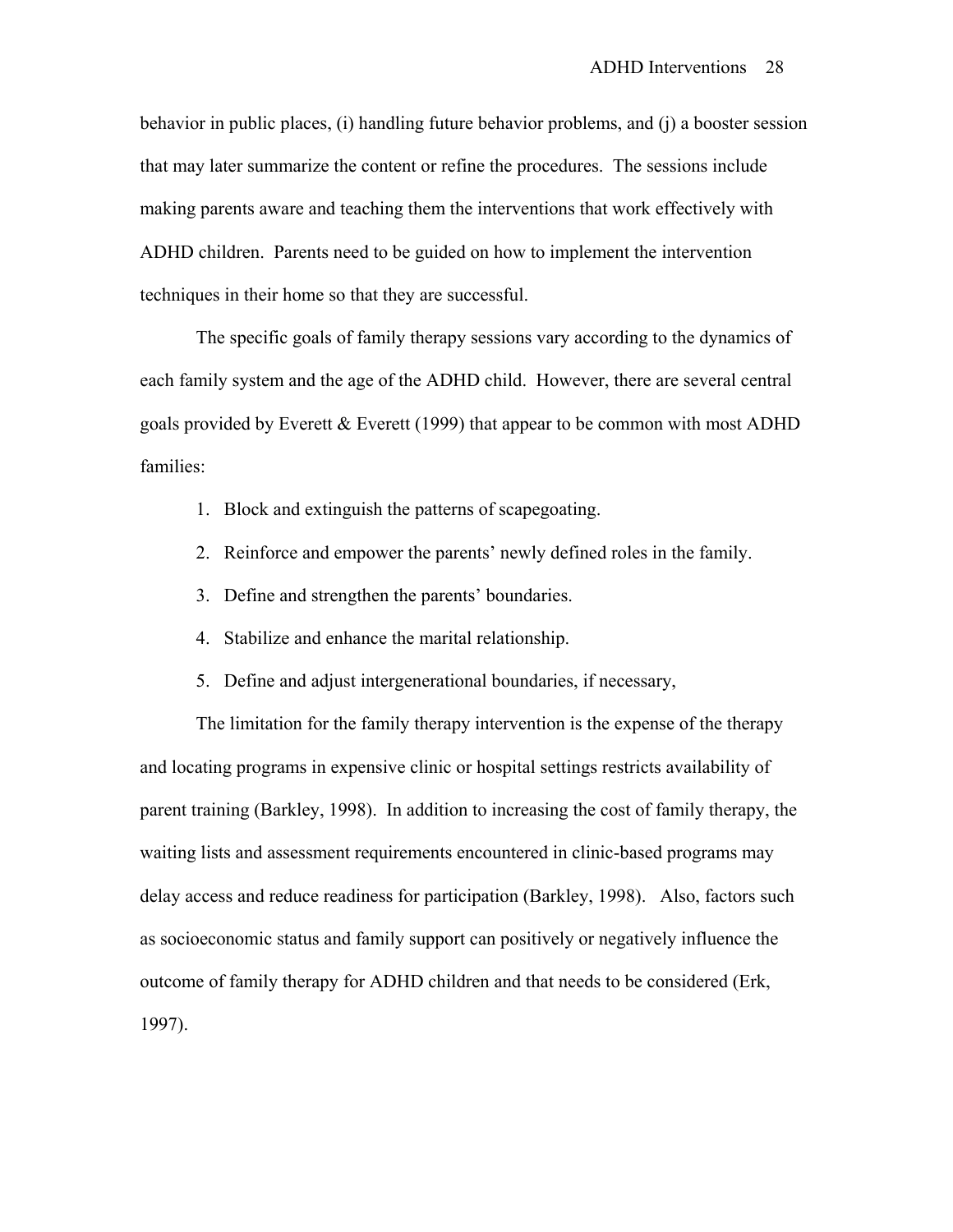## Children Books

 The use of Children's books as interventions is a relatively new type of approach. While many interventions are used to fix the primary characteristics of ADHD such as hyperactivity, impulsivity, and distractibility, children's books are used to help the secondary characteristics. Secondary characteristics are problems that some ADHD individuals frequently encounter, such as problems with learning, self-esteem, and interpersonal relationships (Fouse & Morrison, 1997).

 Young children with ADHD wonder why school is so hard for them when it appears so easy for their classmates. Classmates do not understand why teachers and others make modifications and adaptations for students with ADHD. Due to this misunderstanding, between ADHD children and their peers' rejection may occur.

 The use of children's books may enable ADHD students to develop a clearer understanding of themselves and their problems. Mercer  $&$  Mercer (1989, p. 169) stated that "children's literature illustrates that some of their favorite characters, if their lives had been real, would be suffering the same growing pains that the child with ADHD is experiencing." These books can be read aloud to children by parents, teachers, and counselors and can provide the opportunity to discuss personal problems and concerns that ADHD children or their classmates may have. Fouse & Morrison (1997) listed some issues that can be addressed which include how children with ADHD differ from and are similar to others, how to handle criticism, how to develop an understanding of their strengths and weaknesses, and how to develop study skills and learning strategies that will provide academic and social-emotional growth.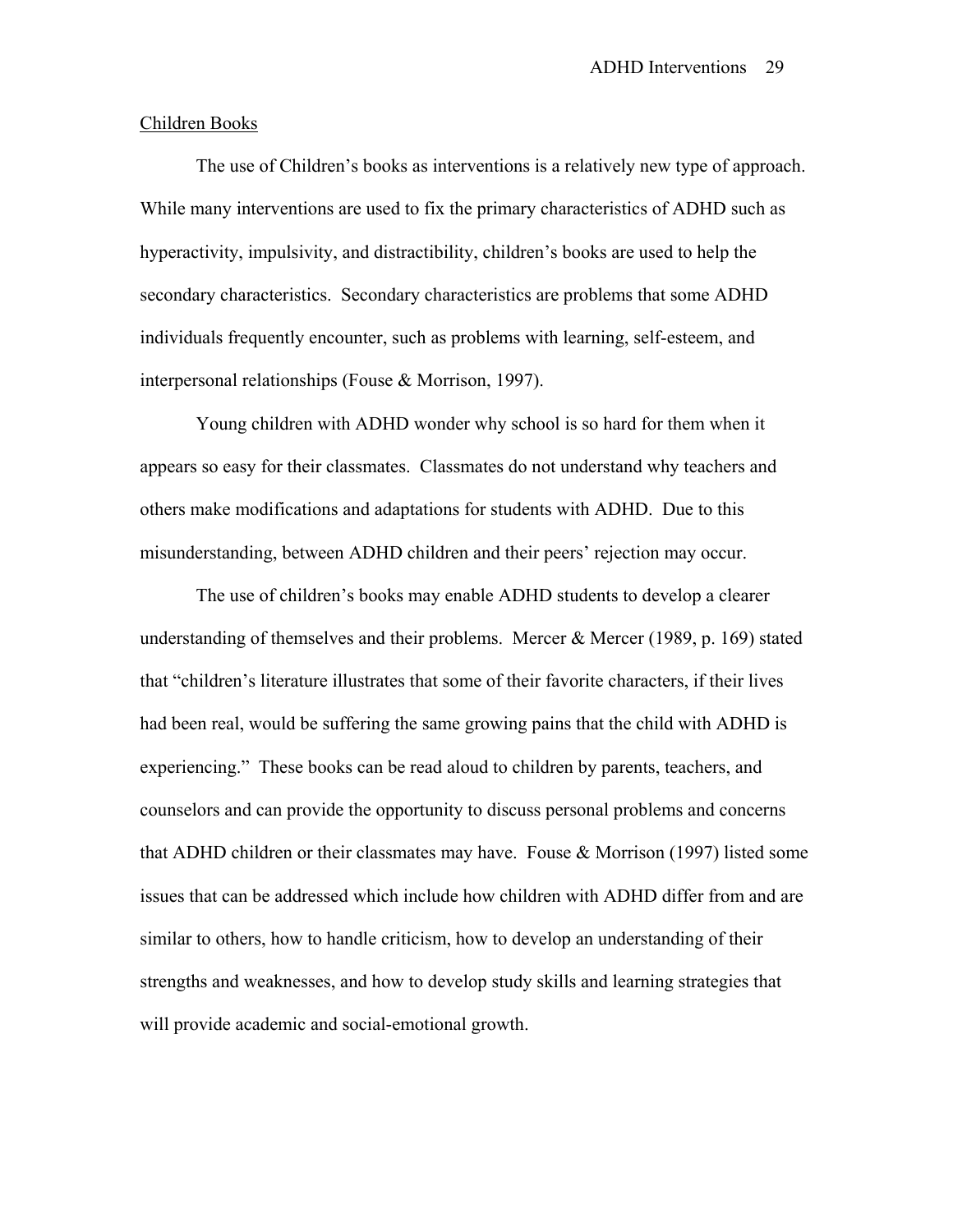Parents and educators should not expect immediate results from reading and discussing just one book. Numerous books need to be read and discussions to be held with the entire classroom (Fouse & Morrison, 1997). The more children read and internalize ideas from books, the more likely it is that there will be a positive impact on the children's attitudes and behaviors.

 A few of the books, of the many, that parents, teachers, and counselors can use to help children with ADHD and their peers to have a better understanding are: *Eekee the Jumpy, Jumpy Elephant (ages 3-8)*, by: Korman C., & Trevino, E.; *Shelly, the Hyperactive Turtle (ages 4-7)*, by: Moss, D.; *Eagle Eyes (ages 6-10),* by: Gehret, J.; *Learning to Slow Down and Pay Attention (ages 6-14),* by: Nadeau, K.; and *I Would if I Could: A Teenagers Guide to ADHD/Hyperactivity (ages 12-18),* by: Gordon, M. Controversial Treatments/Interventions

 There are a number of controversial methods that have been proposed and are actively marketed for the treatment of children with ADHD (Goldstein & Goldstein, 1998). These treatments have not yet met scientific standards of effectiveness. Some of these approaches deserve more research, and others do not. Practitioners need to be informed about these treatments to help parents make wise decisions concerning the treatment of their children with ADHD.

 Diets are an intervention that contains controversy. In research, there is failure to support a specific link between symptoms of ADHD and a particular diet, however, it has been found that ADHD individuals who suffer from allergies will benefit from a specific diet (Fisher & Beckley, 1999). According to Fisher & Beckley (1999, p. 314) "any diet, any program, will offer more attention to the ADHD child, and ADHD is a disorder of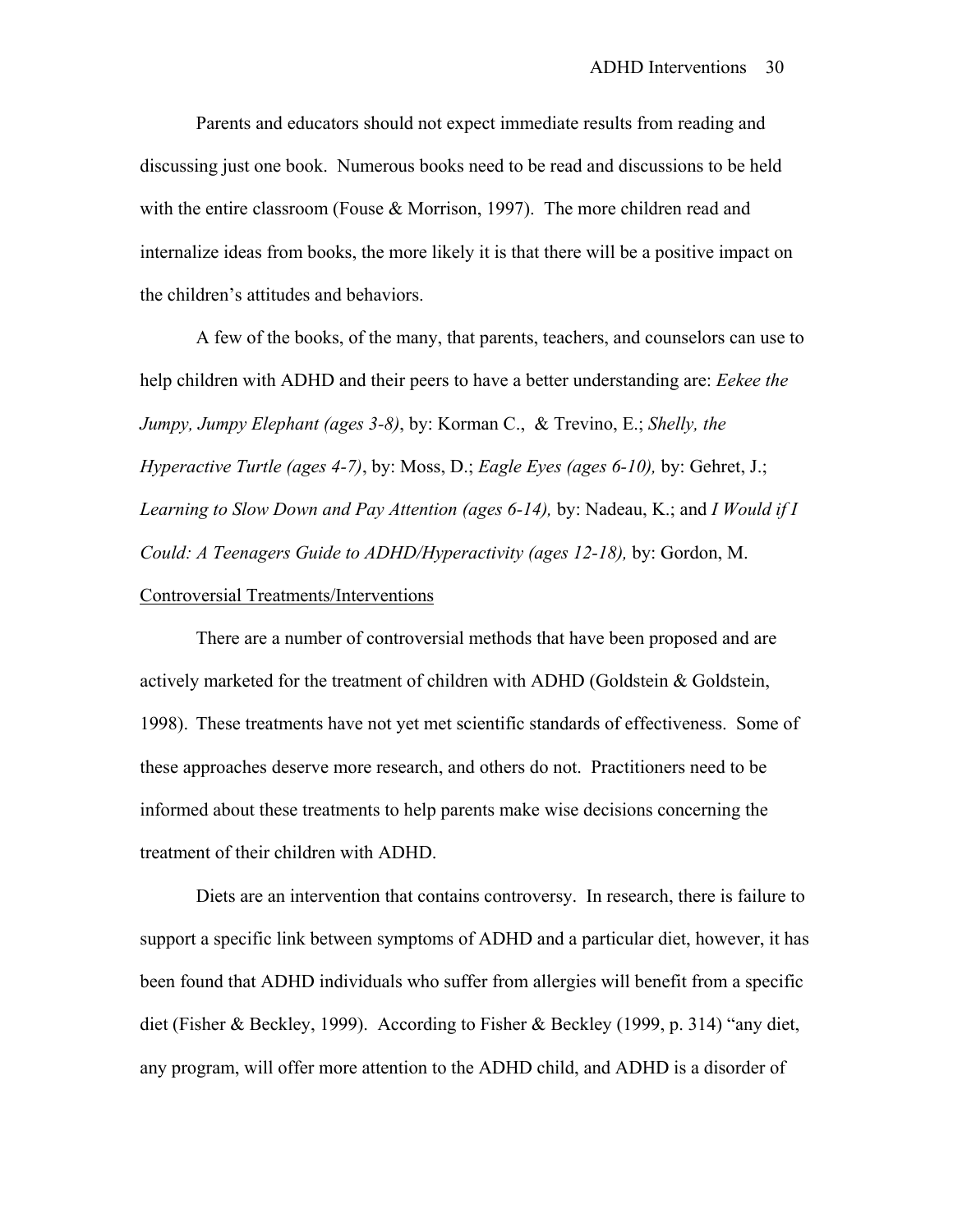inattention. Therefore, attention that provides increased structure, more one-on-one time and more monitoring will automatically show improvement in the behavior of the ADHD child."

 When dealing with the controversial treatment of megavitamins and mineral supplements, research has not proven that the use of vitamins will significantly alter the learning patterns of the ADHD child (Fisher & Beckley, 1999). Vitamins are identical with health and have intuitive appeal for treating children's problems (Goldstein  $\&$ Goldstein, 1998). Vitamins are considered "natural" supplements, giving them an appearance of safety that is reassuring to parents.

 If anything, these nutritional supplements do provide some relief for distractibility because they appear to exert some calming effect on the individual. Megavitamins and mineral supplements can provide the ability to flush the stored environmental and metabolic toxins out of the body, to neutralize free radicals with the blood stream (Fisher & Beckley, 1999).

 The last controversial treatment to be discussed is massage. The use of massage therapy has been suggested as an addition to medication for treatment of ADHD children. Massage has been found to decrease some of the side effects of medication, specifically headaches and sleep disturbances (Fisher & Beckley, 1999). Children are taught themselves to address their symptoms of distractibility. With the exception of any trauma incurred with regard to the massage process for children, externally, it would appear that teaching the child to soothe themselves with massage could be a useful attempt (Fise  $\&$ Beckley, 1999).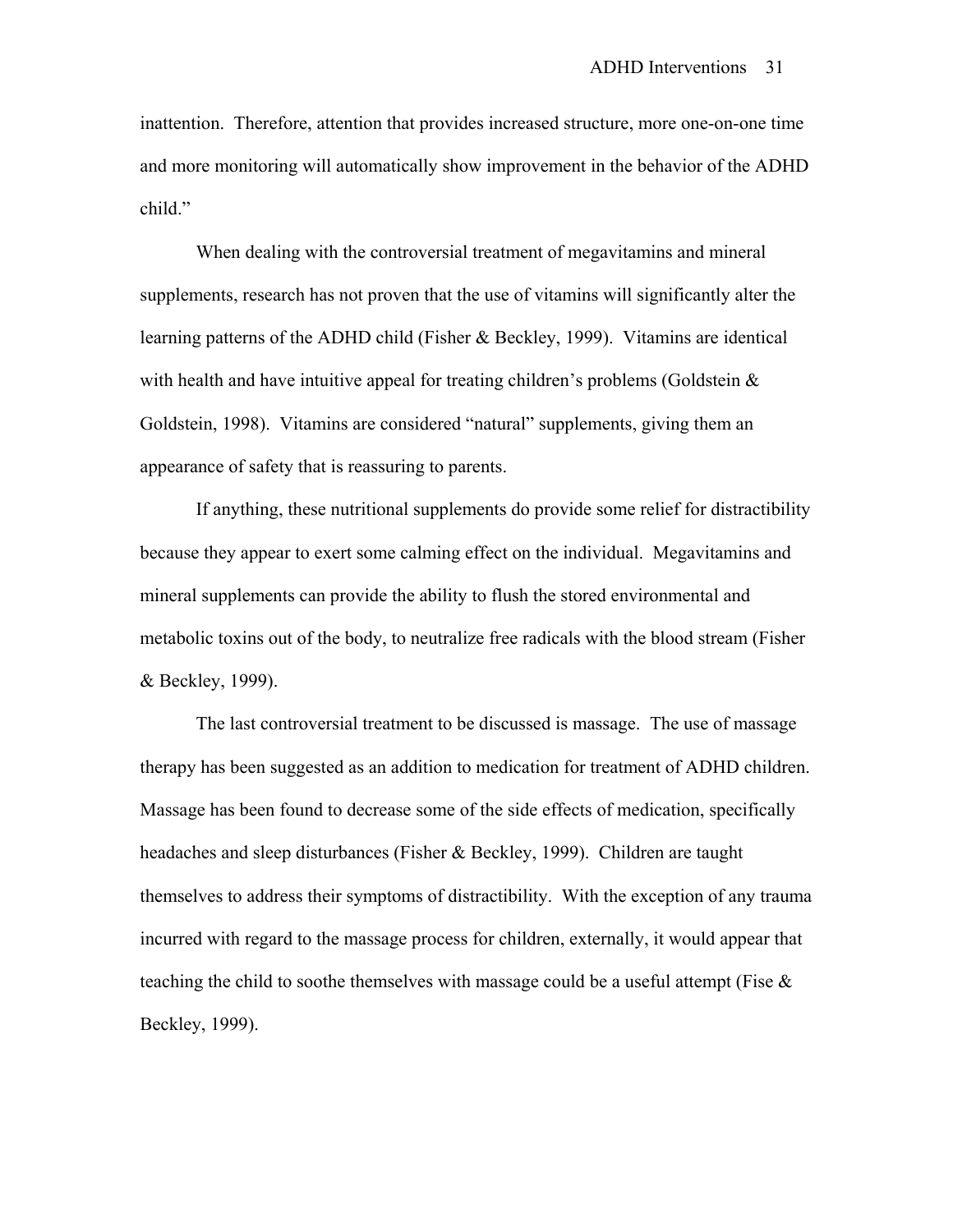In 1993, Ingersoll and Goldstein, based upon an extensive review of the available literature on controversial treatments for ADHD, concluded that the marketplace was taking advantage of many parents "desperate to help their children but confused about the nature of the problem and the kinds of treatment most likely to help (p. 210)." Practitioners must be knowledgeable about the controversial treatments and willing to ethically accept their responsibility to communicate such knowledge to their parents and families (Goldstein & Goldstein, 1998).

#### Community Support Groups and the ADHD Child

 Families and teachers often need help learning how to cope and deal with a "difficult" or "challenging" ADHD child (Rief, 1993). Parents need to hear that they are not alone and that many other parents are struggling with the same worries, fears, and frustrations. Support groups are extremely helpful for this purpose. Networking with other people who share similar experiences and bringing in speakers and resources is very effective. Parents need to learn about their child's problems and how to help at home, as well as how to be their child's advocate and communicate their child's needs to family members, peers, and teachers. There are three main national support groups which include CH.A.D.D., ADDA, and LDAA.

 CH.A.D.D., Children with Attention Deficit Disorders, is a national support group for parents of ADD children and for educators and health care professionals who have an interest in ADD children. With nearly 300 chapters nationally, and international affiliates in progress, CH.A.D.D. provides information and services to thousands of members throughout the United States. CH.A.D.D. members receive monthly newsletters, called the "Chadderbox" on ADD which contain valuable tips for raising and teaching ADD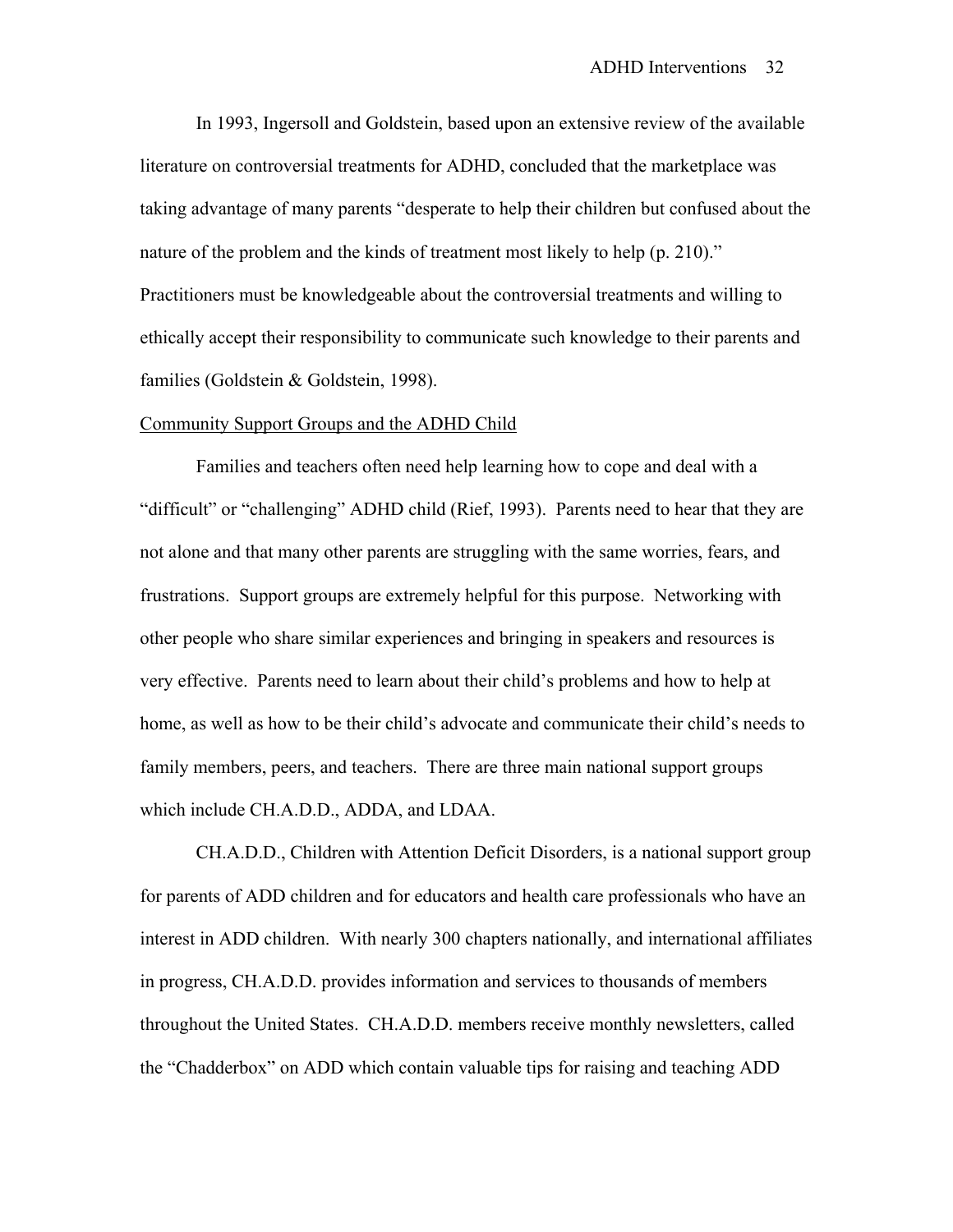children, ADD fact sheets, and a guide for educators. Conferences held annually attract ADD researchers, educators, clinicians, and parents who can offer practical information to other parents and professionals. For more information about CH.A.D.D. and to locate the CH.A.D.D. chapter nearest you, contact:

> CH.A.D.D. National Headquarters 499 Northwest 70<sup>th</sup> Avenue, Suite 101 Plantation, FL 33317 (954) 587-3700 \* (800) 233-4050 Internet: [www.chadd.org](http://www.chadd.org/)

 ADDA, the Attention Deficit Disorder Association, is a national organization, which has been active in addressing the needs of adults with ADD. Through its annual conference on adult issues, ADDA has succeeded in bringing important information to

the forefront. For more information about ADDA, contact:

 Attention Deficit Disorder Association P.O. Box 972 Mentor, OH 44061 (800) 487-2282

LDAA, the Learning Disabilities Association of America, is a national support group for parents of children with learning disabilities. LDAA is well known for the support and information it provides to parents of learning disabled children. For more information about LDA, contact:

> Learning Disabilities Association of America 4156 Library Road Pittsburgh, PA 15234 (412) 341-1515

 There are many local organizations or support groups that can be found at your local school district, hospital, and family centers. Concerned people may contact a school counselor or practitioner for further assistance or look in the yellow pages.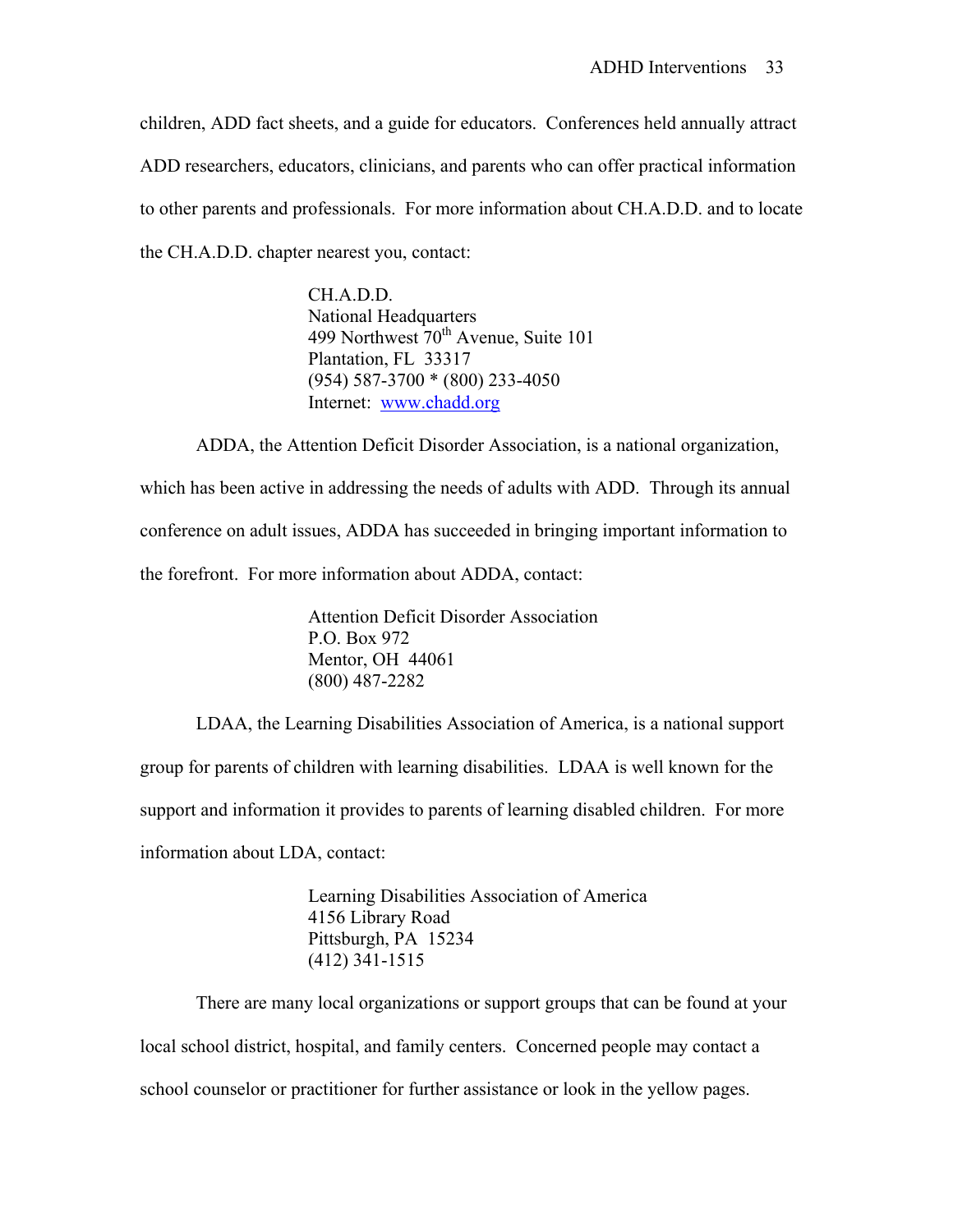# **Summary**

 There is a generous amount of literature regarding attention deficit-hyperactivity disorders and the interventions that are available to educators and parents. Through the extensive review of literature the research can draw the implication that once ADHD is identified in a child the most beneficial treatment that can be provided to them is a multimodal approach. Best results are obtained when behavioral management, classroom management, family therapy, and medication, when needed, are used together to help the ADHD child.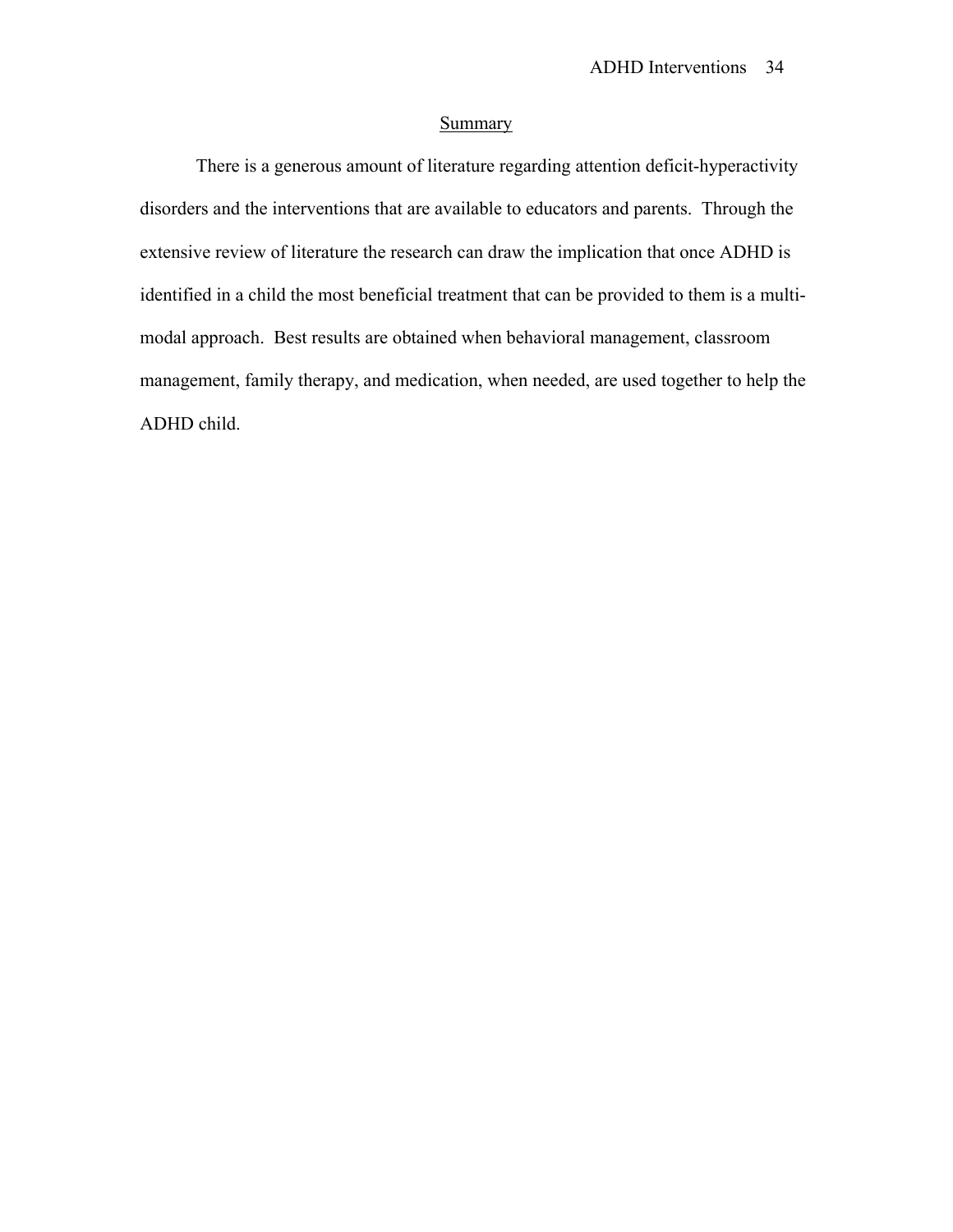#### CHAPTER III

Summary, Conclusion, and Recommendations

#### Summary

With 3% to 5% of children in the United States being diagnosed with ADHD and increasingly on the rise, the purpose of this paper was to do a comprehensive review of the literature, and draw sets of implications from literature on the subject of multimodal intervention approaches and common strategies for parents and educators to use for students who have attention deficit-hyperactivity disorder. While doing the research the writer reviewed the current state of single and combined treatments for the ADHD child. Practitioners, teachers, and parents are becoming increasingly aware that the multiproblems (impulsive, inattentive, hyperactive, school failure), and multiskill deficits that children with ADHD experience require a well-organized treatment plan.

 A plan for an ADHD child must include treatments with demonstrated success, including medications, parent training, parent and teacher behavior management training, self-management training, and academic support. Most importantly, for an ADHD child to perform at an optimal level, collaboration and consultation should be conducted on a regular basis between practitioners, educators, school nurses, parents, and the ADHD child.

 Research continues to show that there are many benefits of a multimodal treatment plan, rather than using just one single treatment approach. Stimulant medication has been shown to consistently contribute to the most improvement, improving a wide range of ADHD symptoms in 70% to 75% of ADHD children.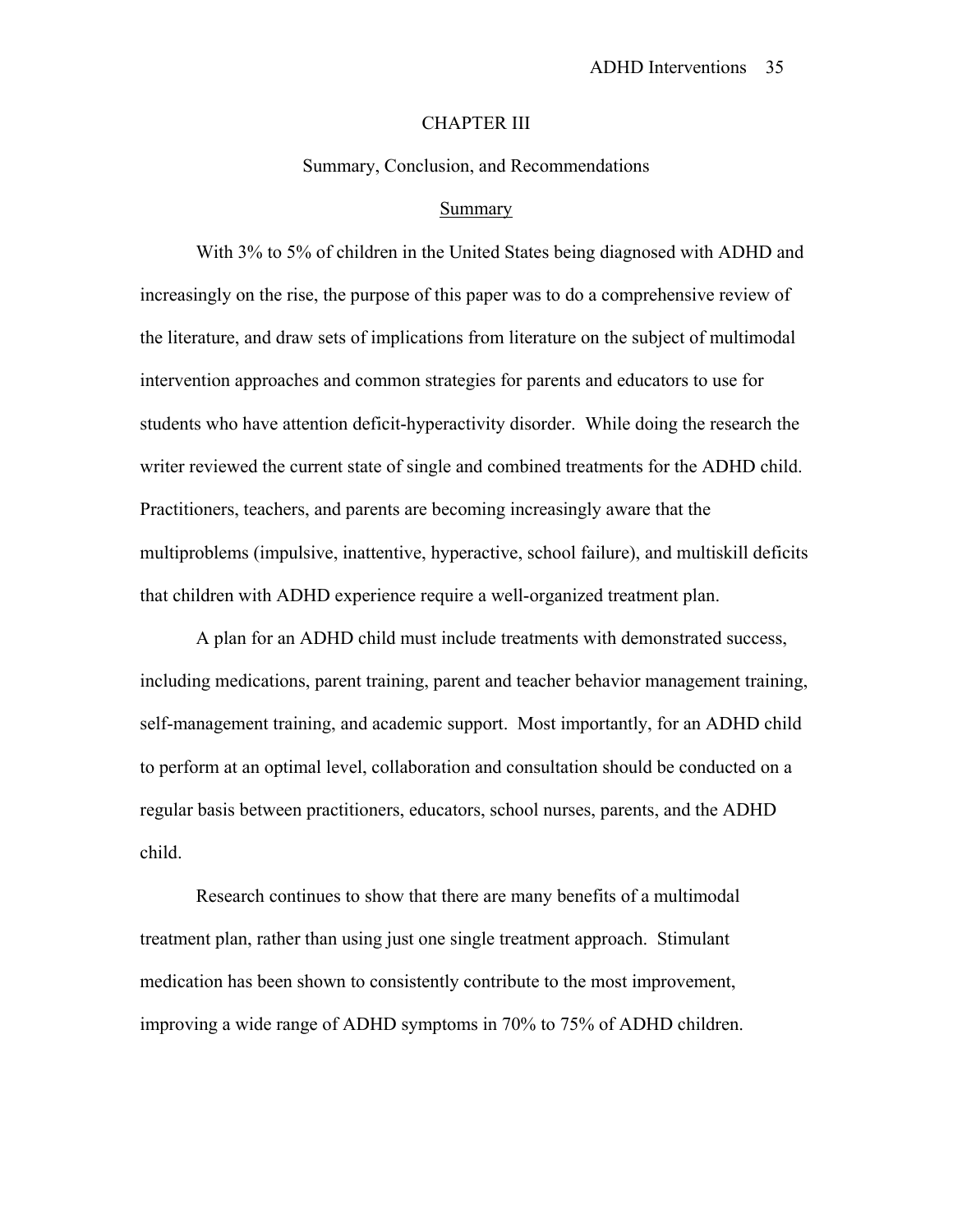Research has demonstrated that providing an appropriate combination of treatments as needed for individual children results in improved functioning over a short period.

 By using a multimodal treatment plan you are not only improving the ADHD symptoms, but also classroom behavior, self-esteem, family and peer relations, and academic success. Each ADHD child is an unique individual, therefore consultation among physicians, educators, parents, and the child need to be done to develop the child's own unique multimodal treatment plan.

#### **Conclusions**

 The manner in which children with ADHD attempt to gain and maintain control over their lives, unfortunately, is impulsive and disinhibitive. This results in less control and coercively contributes to an increasing pattern of helplessness and for some a subsequent profile of maladaptive efforts to gain and maintain control. Thus, it can be concluded that a central goal for educators in their work with ADHD youth is to help them develop skills to exert and maintain appropriate control over themselves, their lives, and their environment.

 It can be concluded that families faced with raising a child with ADHD require comprehensive, intensive, and flexible support throughout the years of raising their children. Parents must be counseled to understand how to manage their ADHD child's behavior at home and how to punish and reward the child. It can be concluded that this requires accurate knowledge of the disorder and its complications. The parents must be consistent, predictable, and supportive of their ADHD child's daily interactions.

 ADHD children need consistency, predictability, and a positive and supportive environment to be successful at school and home. Through analysis of research the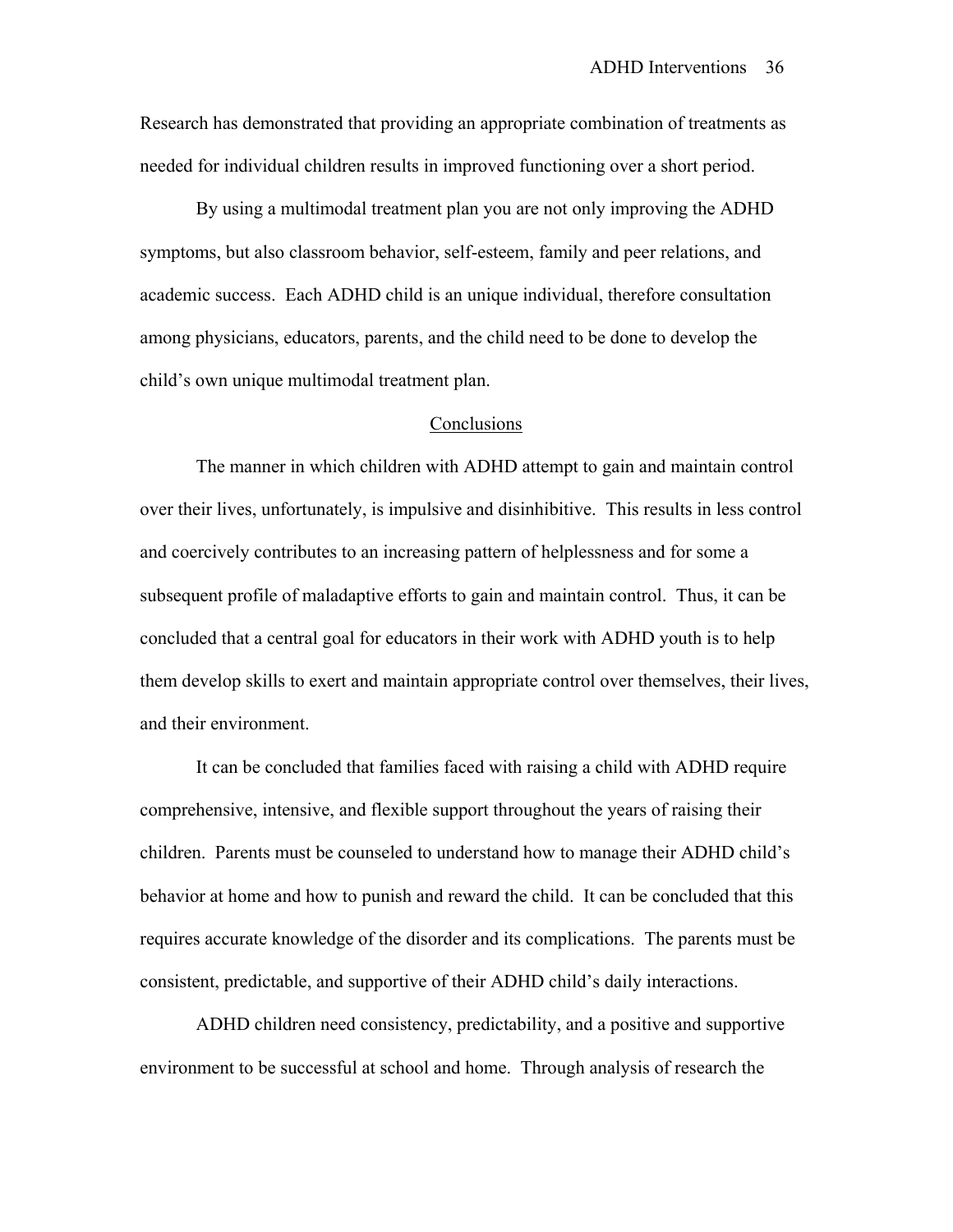writer can conclude that teachers can provide ADHD children with this if they alter assignments, maintain good classroom management, use a token economy, and maintain good communication between the child's parents and physicians.

 Through research it has also been shown that the characteristics of ADHD can interfere with the ADHD child's ability to make and keep friends. It can be concluded that their peer group actively rejects children with ADHD and children who are both rejected and aggressive are at great risk for long-term social-behavioral problems.

 Lastly, it can be concluded that for ADHD children to perform at their optimal level and to be successful, collaboration and consultation is a key component to their success. Collaboration and consultation should be done between the physicians, parents, school nurse, educators, and the ADHD child. During these consultation meetings the following may be discussed: medication; the child's behavior; other interventions that may be appropriate; and, overall how the child is doing and what can educators and parents do to better assist the child.

## **Recommendations**

 It is quite humbling to realize that although our understanding of ADHD has greatly advanced over the last several decades, children with this disorder continue to encounter significant difficulties in succeeding in schools. To correct this situation, advancements must be made by practitioners, parents, educators, and training institutions to better help ADHD children become successful in school and social interactions.

 By doing a comprehensive review of literature, a set if recommendations have been made for practitioners, parents, educators, and training institutions to better assist the ADHD child.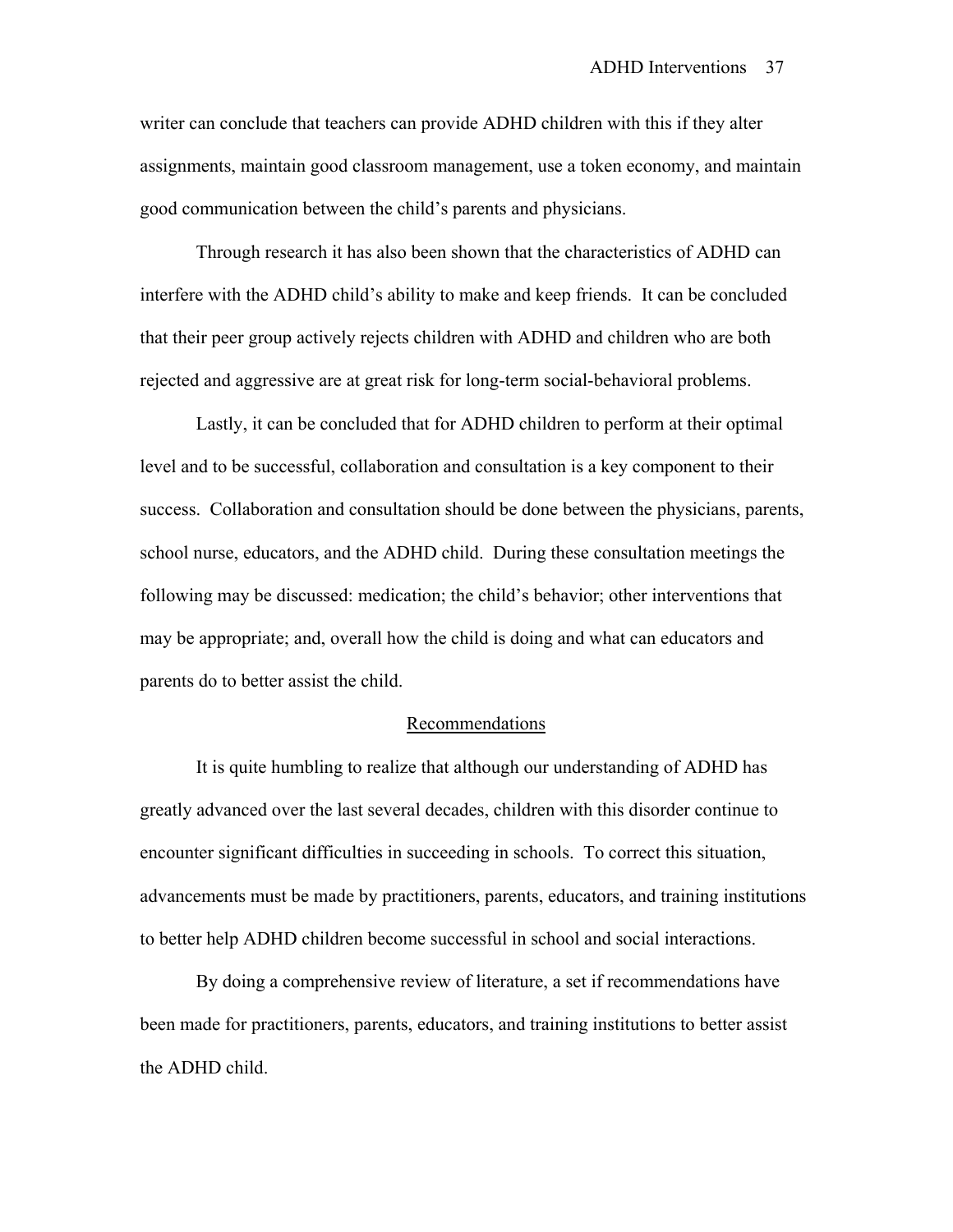- 1. First, practitioners in the fields of psychology and education must increase their awareness and understanding of the limitations of students with this disorder.
- 2. Professionals possessing expertise in working with such children must educate their colleagues to be similarly proficient. Children with this disorder are encountered in every type of school setting, therefore all educators should possess at least minimal competencies in identifying these children and designing effective education programming to meet their needs and help them to become successful, productive citizens.
- 3. It is important for the practitioners to be available and supportive to the classroom teacher. Initially, the practitioners should try and educate teachers concerning basic background and developmental aspects of ADHD. The practitioner must understand each teacher's style and capability before recommending classroom interventions. The practitioner must be sensitive to the multiple daily demands placed on teachers and the increased pressure teachers experience when faced with educating one or more children with ADHD.
- 4. As with parents, the practitioner must be supportive and maintain good lines of communication dealing with the ADHD child.
- 5. Parents need to be counseled to understand that managing their ADHD child's behavior at home requires accurate knowledge of the disorder and its complications.
- 6. Parents must be consistent, predictable, and supportive of their child in their daily interactions.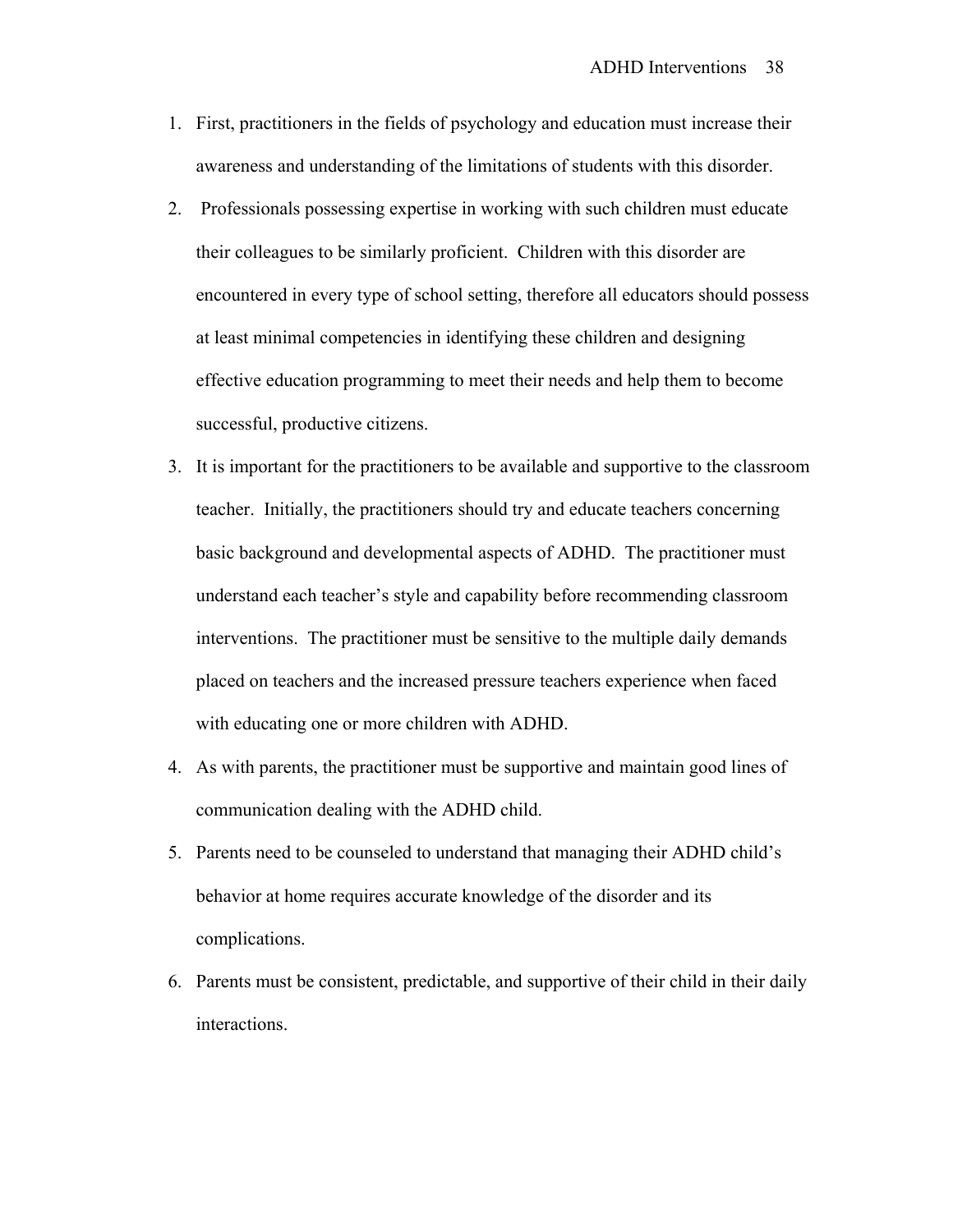- 7. There needs to be more support groups provided to parents who have children with ADHD. This would help increase parental competence, which would help parents understand and accept the primary cause of ADHD child's behavior. The support group would help parents, educators, and maybe even other family members to see the world through the eyes of the ADHD child.
- 8. Parents need to be provided with more than some basic behavioral techniques if they desire long-lasting change. For example, parents must be helped to understand that punishment will be successful when it is chosen as the intervention for incompetent behavior.
- 9. Parents need to understand their child's temperament style. For example, easily over aroused parents must first be taught to master their own temperament before they can be taught strategies to master their children's temperament.
- 10. Educators need to be going to seminars on how to administer and monitor the dosage of medication. If all educators went to a seminar to gain information on the most accurate way to monitor and administer medication this would help benefit the child immensely. The educators would have accurate information for the child's physicians and parents and together they can collaborate to see if the medication is meeting the needs of the child.
- 11. The physician and training institutions must provide classroom teachers with a realistic overview of medications and the areas of problems that can be addressed through medication intervention.
- 12. Educators can also benefit the ADHD child by learning more about the disorder and what they can do to help the child.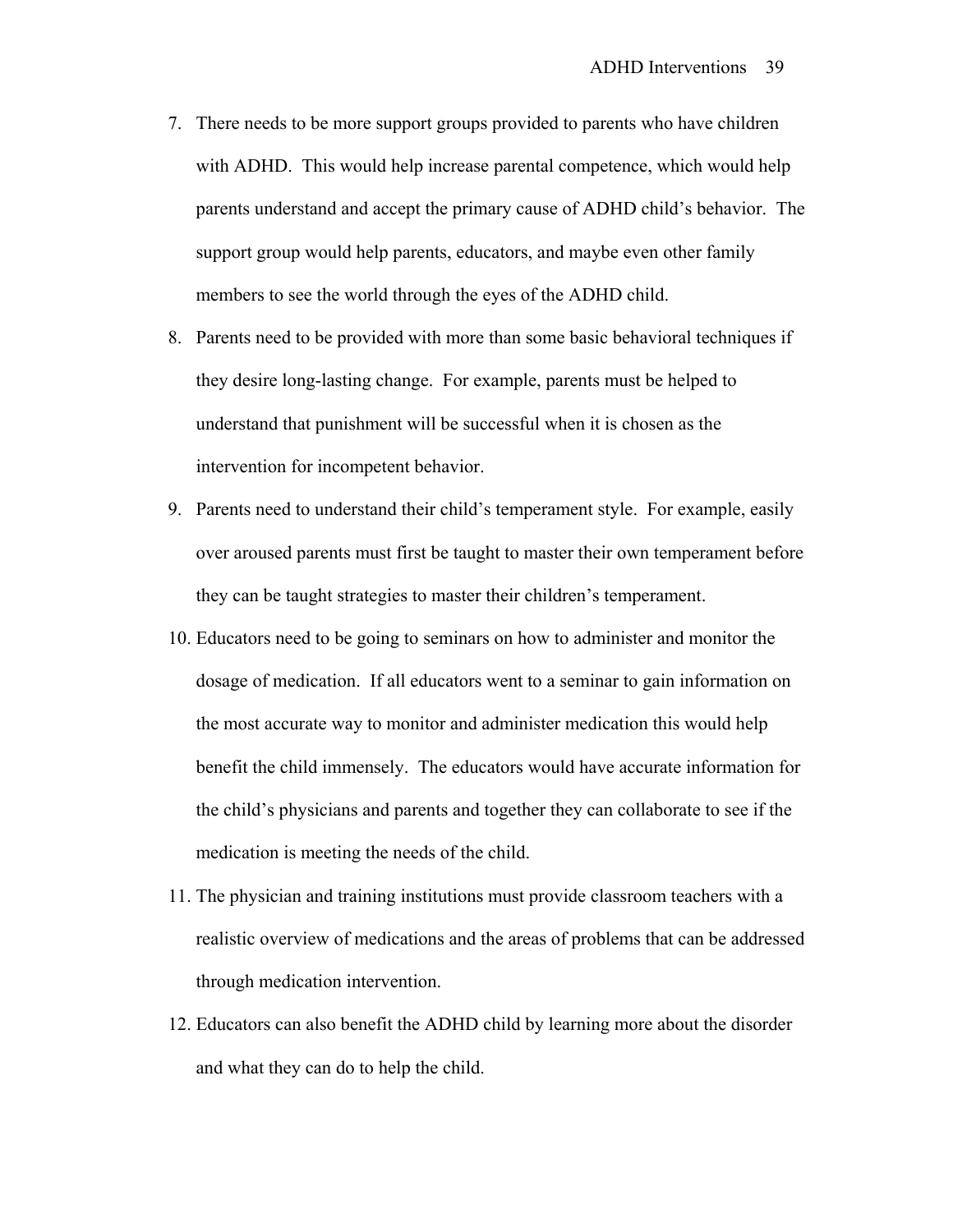- 13. Educators need to become more knowledgeable about ADHD by attending a seminar or signing up for a college course on classroom management, searching the Internet for more information, and asking professionals for help.
- 14. The educator should become familiar on how to develop behavior charts for the classroom and at home, modify classroom assignments, and understand when 504 accommodation plan would be beneficial for the ADHD child and how to develop one.
- 15. Training institutions should be providing information about ADHD to the soon to be educators. At the alarming prevalence rate on the rise, the training institutions need to keep up with these rates. They can start educating educators on classroom management, how to administer medication, how to monitor medication, what techniques work best when teaching an ADHD child, and most importantly educate on what ADHD is, the causes of ADHD, and some interventions that can be used to better assist the ADHD child.
- 16. Practitioners, parents, educators, and training institutions need to become more aware of the multimodal approach. This approach may be the most effective and best treatment plan for helping the ADHD child to perform at the optimal level at school and at home, and also being successful in peer relationships.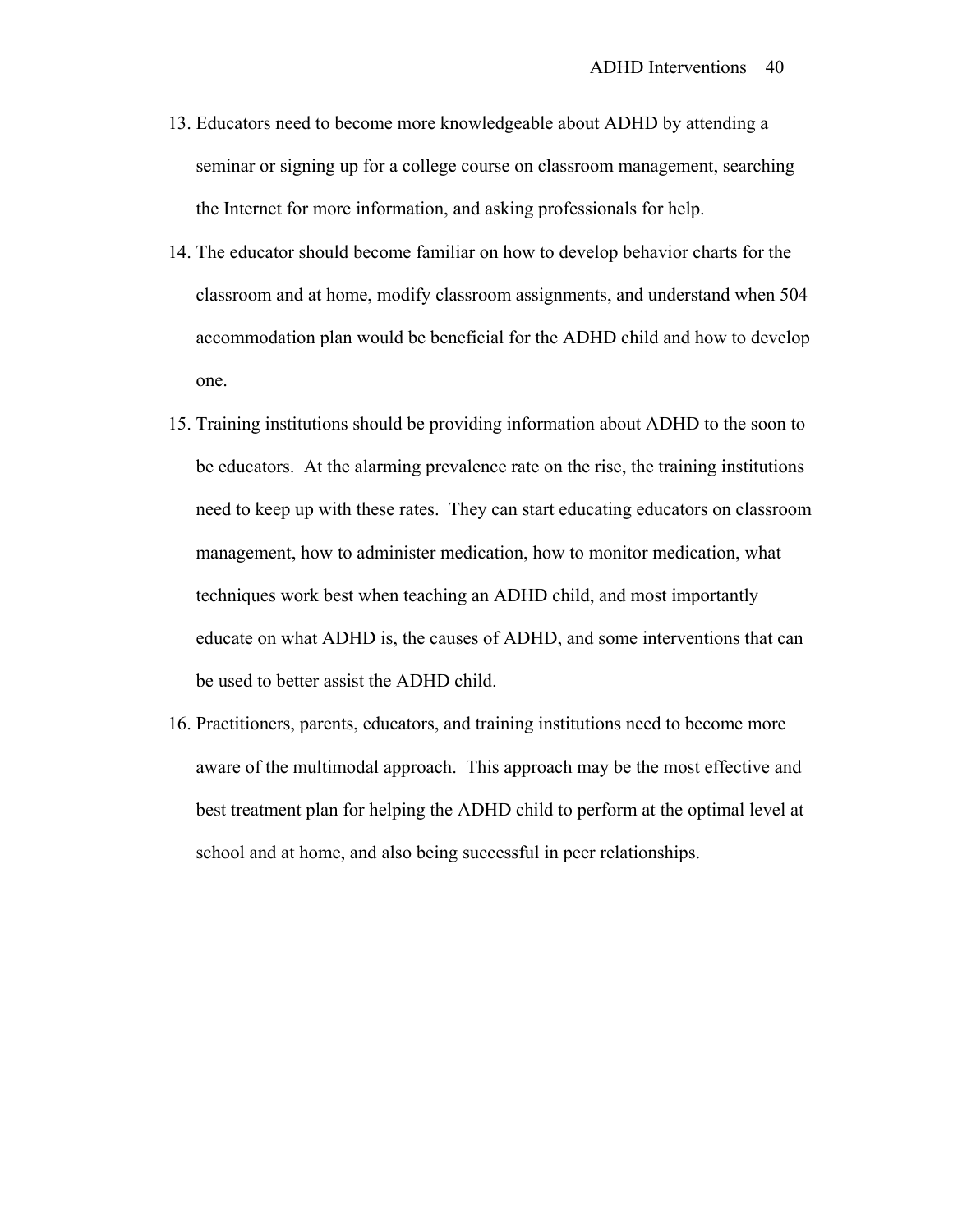#### Bibliography

 Abikoff, H. (1985). Efficacy of cognitive training intervention in hyperactive children: A critical review. *Clinical Psychology Review, 5,* 479-512.

 American Psychiatric Association. (1994). *Diagnostic and statistical manual of mental disorders* (fourth edition). Washington, D.C.: American Psychiatric Association.

Aust, P. H. (1994). When the problem is not the problem: Understanding attention deficit disorder with and without hyperactivity. *Child Welfare, 73,* 215-228.

 Baren, M. (1989). The case for Ritalin: A fresh look at the controversy. *Contemporary Pediatrics, 6,* 163-169.

 Barkley, R. A. (1998). *Attention deficit hyperactivity disorder: A handbook for diagnosis and treatment* (second edition). New York: The Guilford Press.

 Barkely, R. A. (1992). *ADHD: What do we know?* New York: The Guilford Publications, Inc.

 Beal, E. (1998). *Everything you need to know about ADD/ADHD.* New York: The Rosen Publishing Group, Inc.

 Buttross, S. (1998). Attention deficit disorder is being over-diagnosed. *Modern Medicine, 66,* 48-51.

 Copeland, E. D., & Love, V. L. (1995). *Attention without tension: A teacher's handbook on attention disorders* (Rev. ed.). Plantation, Florida: Specialty Press, Inc.

Doyal, G. T., & Friedman, R. J. (1987*)*. *Attention deficit disorder and* 

*hyperactivity* (Rev. ed.). Danville, Illinois: The Interstate Printers and Publishers, Inc.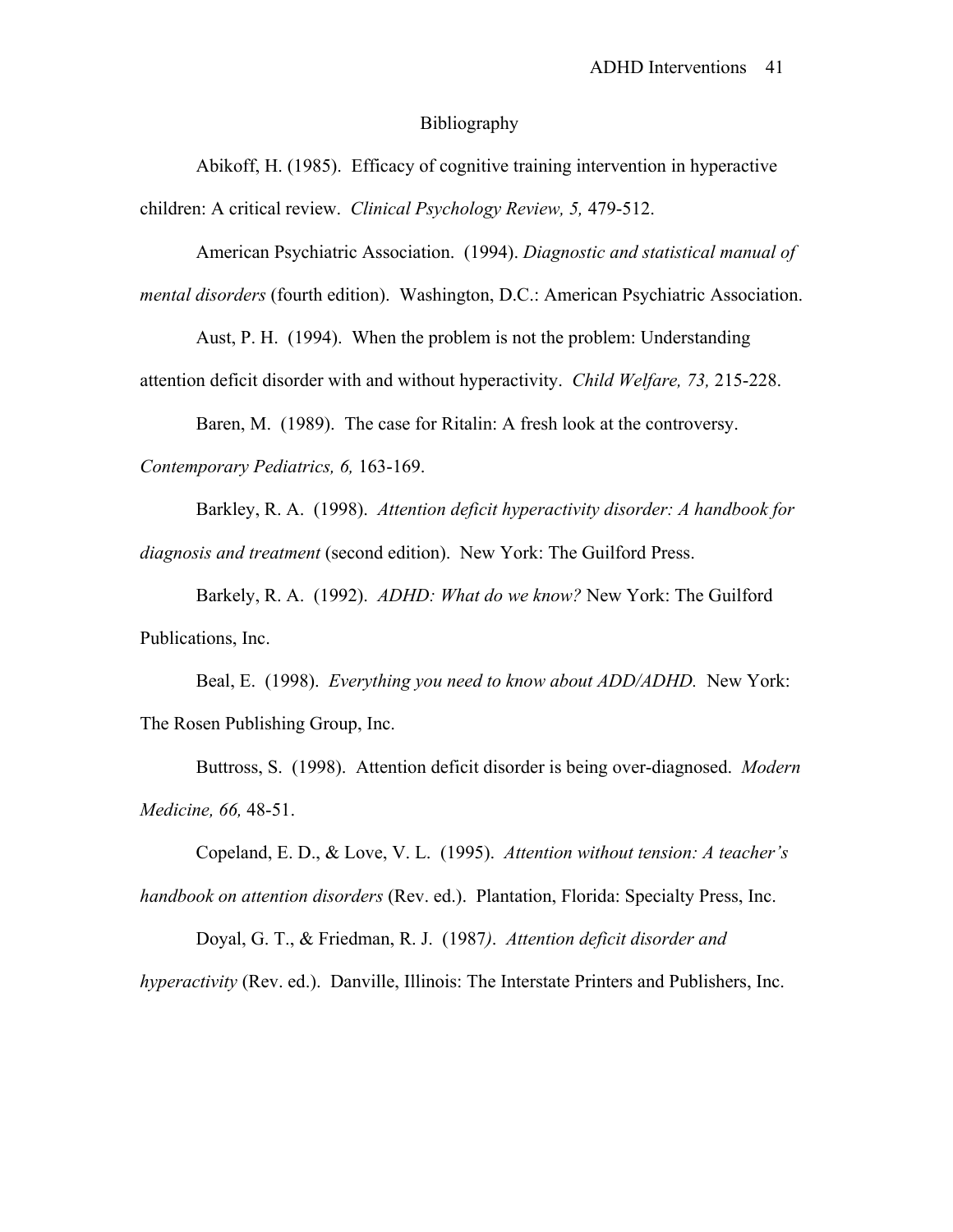DuPaul, G. J., & Eckert, T. L. (1997). The effects of school-based interventions for attention deficit hyperactivity disorder: A meta-analysis. *School Psychology Review, 26,* 5-28.

DuPaul, G. J., & Eckert, T. L. (1997). Interventions for students with attentiondeficit/hyperactivity disorder: One size does not fit all. *School Psychology Review, 26,* 369-382.

 DuPaul, G. J., & Stoner, G. (1994). *ADHD in the schools: Assessment and intervention strategies.* New York: The Guilford Press.

 Erk, R. R. (1995). The conundrum of attention deficit disorder. *Journal of Mental Health and Counseling, 17,* 131-145.

 Erk, R. R. (1997). Multidimensional treatment of attention deficit disorder: A family oriented approach. *Journal of Mental Health Counseling, 19,* 3-23.

 Everett, C. A., & Everett, S. V. (1999). *Family therapy for ADHD: Treating children, adolescents, and adults.* New York: The Guilford Press.

 Fisher, B. C., & Beckley, R. A. (1999). *Attention deficit disorders: Practical coping methods*. New York: CRC Press.

 Fouse, B., & Morrison, J. A. (1997). Using children's books as an intervention for attention-deficit disorder. *Reading Teacher, 50,* 442-446.

 Goldstein, S., & Goldstein, M. G. (1998). *Managing attention deficit hyperactivity disorder in children: A guide for practitioners.* Canada: John Wiley & Sons, Inc.